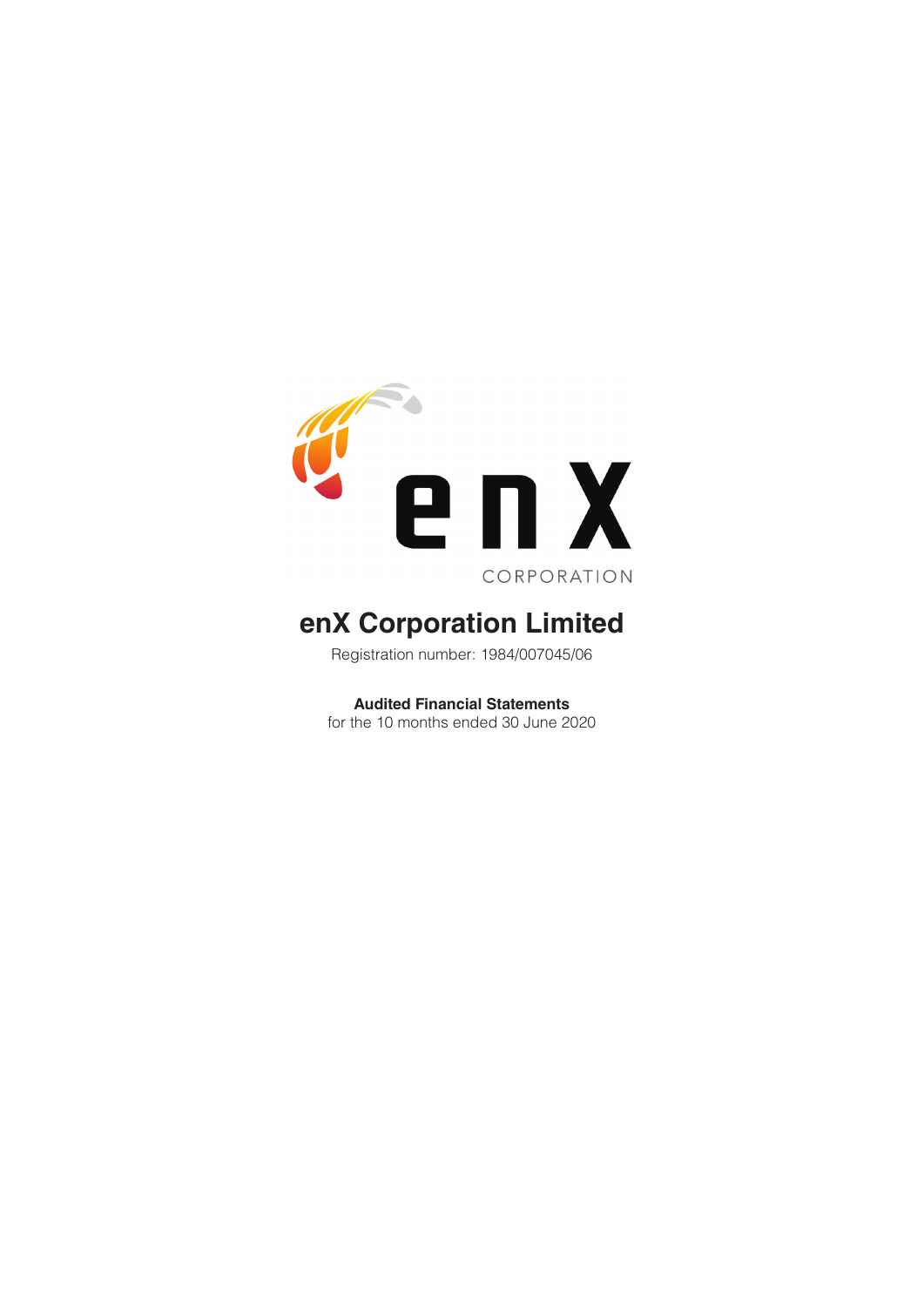# **CONTENTS**

The reports and statements set out below comprise the financial statements presented to the shareholder:

|                                                                              | Page |
|------------------------------------------------------------------------------|------|
| Directors' responsibility statement and approval of the financial statements | 2    |
| Independent auditor's report                                                 | 3    |
| Audit and Risk committee report                                              | 6    |
| Company secretary compliance statement                                       | 6    |
| Directors' report                                                            |      |
| Statement of financial position                                              | 9    |
| Statement of profit or loss and other comprehensive income                   | 10   |
| Statement of changes in equity                                               | 11   |
| Statement of cash flows                                                      | 12   |
| Notes to the financial statements                                            | 13   |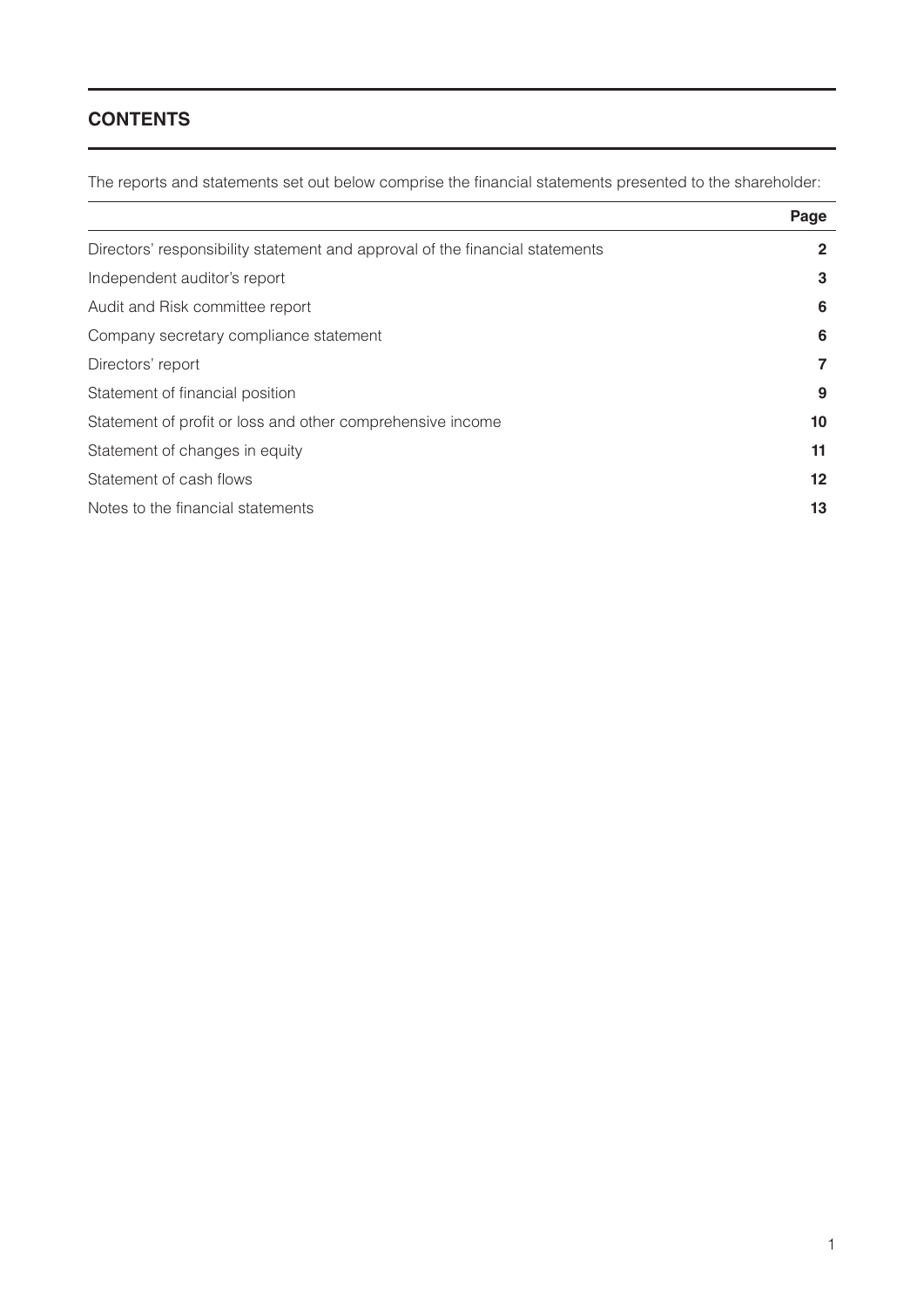# **DIRECTORS' RESPONSIBILITY STATEMENT AND APPROVAL OF THE FINANCIAL STATEMENTS**

For the year ended 30 June 2020

The directors are responsible for the maintenance of adequate accounting records and the preparation and integrity of the financial statements and related information. The auditors are responsible for reporting on the fair presentation of the financial statements. The financial statements have been prepared in accordance with International Financial Reporting Standards ("**IFRS**") and in the manner required by the South African Companies Act, No. 71 of 2008 ("**the Companies Act**").

The directors are also responsible for the company's system of internal financial control. The system of internal control is designed to provide reasonable, but not absolute, assurance as to the reliability of the financial statements, and to adequately safeguard, verify and maintain accountability of assets, and to prevent and detect material misstatement and loss. Nothing has come to the attention of the directors to indicate that any material breakdown in the functioning of these controls, procedures and systems has occurred during the period under review.

The directors have reviewed the company's cash flow forecast for the year to 30 November 2021 and, in light of this review, the current financial position and the additional considerations documented in the directors report with regard to going concern as well as note 29 in the financial statements, they are satisfied that the company has, or has access to, adequate resources to continue in operational existence for the foreseeable future.

The annual financial statements have been prepared under the supervision of R Lumb CA(SA).

The financial statements set out on pages 9 to 48 were approved by the board of directors on 30 November 2020 and are signed on its behalf by:

*(Director) (Director)*

Man

**R Lumb PM Mansour**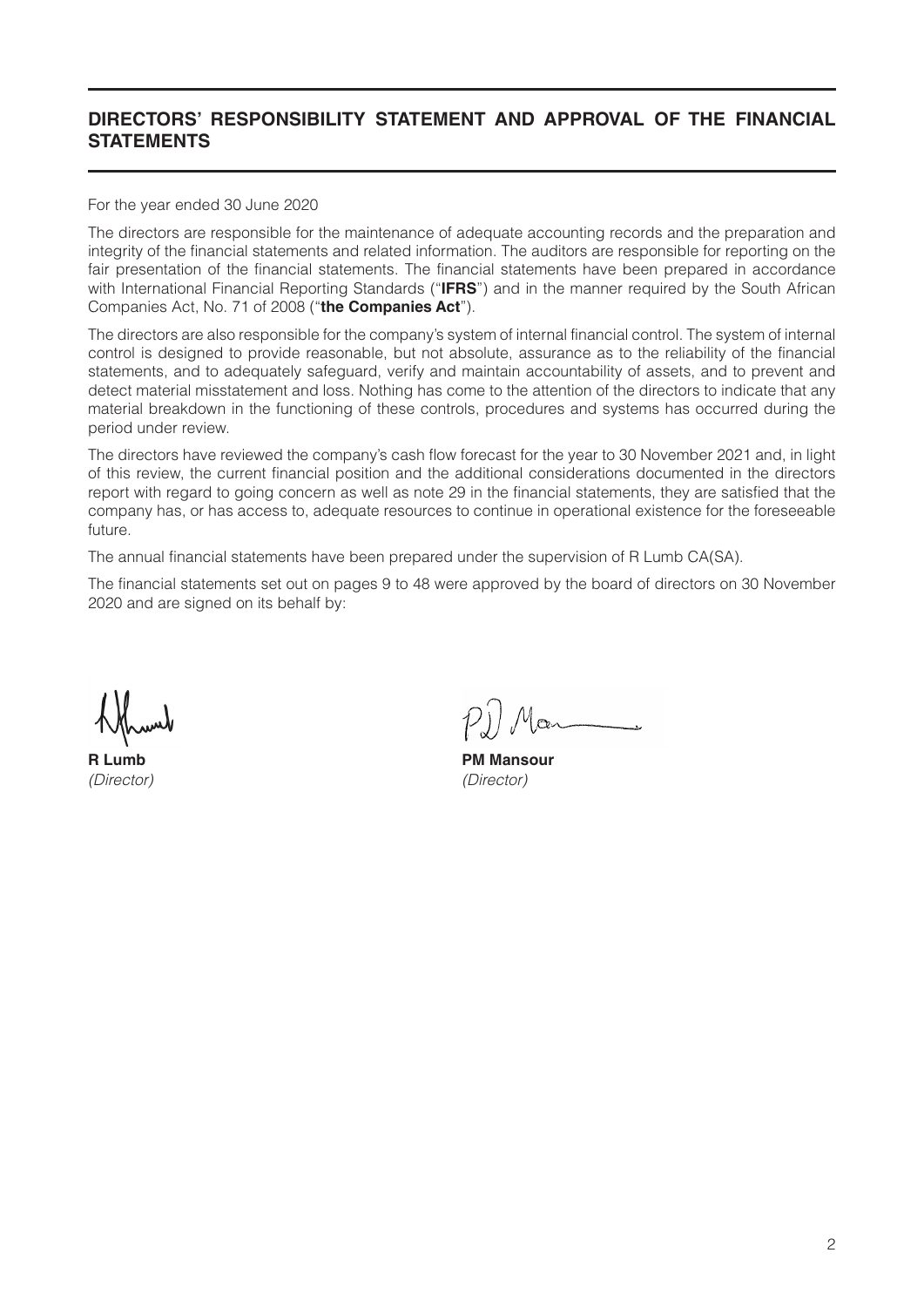# **INDEPENDENT AUDITOR'S REPORT**

# **To the Shareholders of enX Corporation Limited**

# **REPORT ON THE AUDIT OF THE FINANCIAL STATEMENTS**

### **Opinion**

We have audited the financial statements of enX Corporation Limited (the company) set out on pages 9 to 48, which comprise the statement of financial position as at 30 June 2020, and the statement of profit or loss and other comprehensive income, the statement of changes in equity and the statement of cash flows for the period then ended, and notes to the financial statements, including a summary of significant accounting policies.

In our opinion, the financial statements present fairly, in all material respects, the financial position of enX Corporation Limited as at 30 June 2020, and its financial performance and cash flows for the period then ended in accordance with International Financial Reporting Standards and the requirements of the Companies Act of South Africa.

# **Basis for Opinion**

We conducted our audit in accordance with International Standards on Auditing (ISAs). Our responsibilities under those standards are further described in the Auditor's Responsibilities for the Audit of the Financial Statements section of our report. We are independent of the company in accordance with the Independent Regulatory Board for Auditors' Code of Professional Conduct for Registered Auditors (IRBA Code) and other independence requirements applicable to performing audits of financial statements in South Africa. We have fulfilled our other ethical responsibilities in accordance with the IRBA Code and in accordance with other ethical requirements applicable to performing audits in South Africa. The IRBA Code is consistent with the corresponding sections of the International Ethics Standards Board for Accountants' (IESBSA) International Code of Ethics for Professional Accountants (including International Independence Standards) (IESBA code). We believe that the audit evidence we have obtained is sufficient and appropriate to provide a basis for our opinion.

### **Key Audit Matters**

Key audit matters are those matters that, in our professional judgement, were of most significance in our audit of the financial statements of the current period. These matters were addressed in the context of our audit of the financial statements as a whole, and in forming our opinion thereon, and we do not provide a separate opinion on these matters. We have no key audit matters to report.

### **Other Information**

The directors are responsible for the other information. The other information comprises the information included in the document titled "enX Corporation Limited Financial Statements for the period ended 30 June 2020", which includes the Directors' Report, the Audit and Risk Committee's Responsibility Statement and the Company Secretary's Compliance Statement as required by the Companies Act of South Africa. The other information does not include the financial statements and our auditor's reports thereon.

Our opinion on the financial statements does not cover the other information and we do not and will not express an audit opinion or any form of assurance conclusion thereon.

In connection with our audit of the financial statements, our responsibility is to read the other information and, in doing so, consider whether the other information is materially inconsistent with the financial statements or our knowledge obtained in the audit, or otherwise appears to be materially misstated. If, based on the work we have performed on the other information obtained prior to the date of this auditor's report, we conclude that there is a material misstatement of this other information, we are required to report that fact. We have nothing to report in this regard.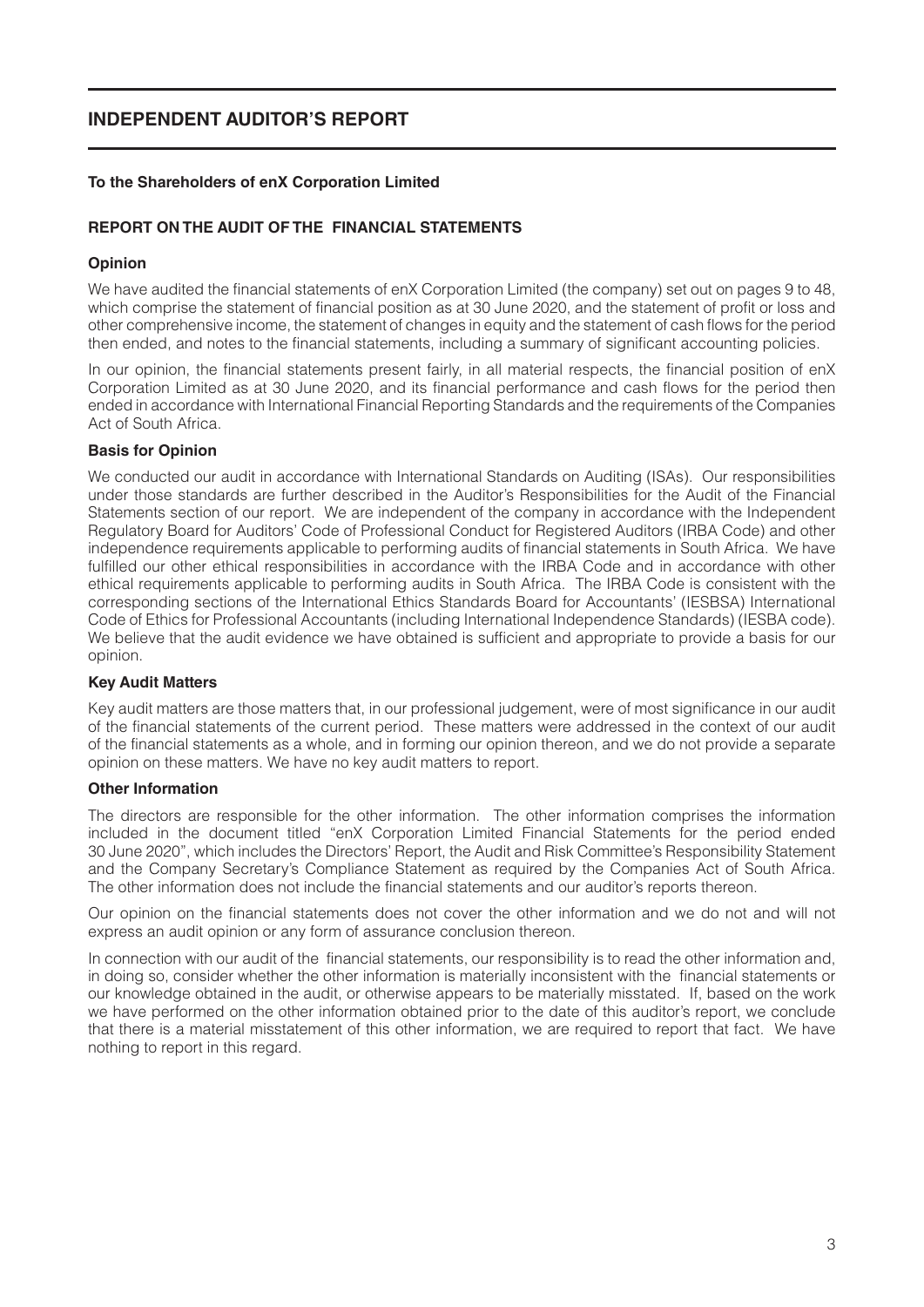### **Responsibilities of the Directors for the Financial Statements**

The directors are responsible for the preparation and fair presentation of the financial statements in accordance with International Financial Reporting Standards and the requirements of the Companies Act of South Africa, and for such internal control as the directors determine is necessary to enable the preparation of financial statements that are free from material misstatement, whether due to fraud or error.

In preparing the financial statements, the directors are responsible for assessing the company's ability to continue as a going concern, disclosing, as applicable, matters related to going concern and using the going-concern basis of accounting unless the directors either intend to liquidate the company or to cease operations, or have no realistic alternative but to do so.

### **Auditor's Responsibilities for the Audit of the Financial Statements**

Our objectives are to obtain reasonable assurance about whether the financial statements as a whole are free from material misstatement, whether due to fraud or error, and to issue an auditor's report that includes our opinion. Reasonable assurance is a high level of assurance, but is not a guarantee that an audit conducted in accordance with ISAs will always detect a material misstatement when it exists. Misstatements can arise from fraud or error and are considered material if, individually or in the aggregate, they could reasonably be expected to influence the economic decisions of users taken on the basis of these financial statements.

As part of an audit in accordance with ISAs, we exercise professional judgement and maintain professional scepticism throughout the audit. We also:

- Identify and assess the risks of material misstatement of the financial statements, whether due to fraud or error, design and perform audit procedures responsive to those risks, and obtain audit evidence that is sufficient and appropriate to provide a basis for our opinion. The risk of not detecting a material misstatement resulting from fraud is higher than for one resulting from error, as fraud may involve collusion, forgery, intentional omissions, misrepresentations, or the override of internal control.
- Obtain an understanding of internal control relevant to the audit in order to design audit procedures that are appropriate in the circumstances, but not for the purpose of expressing an opinion on the effectiveness of company's internal control.
- Evaluate the appropriateness of accounting policies used and the reasonableness of accounting estimates and related disclosures made by the directors.
- Conclude on the appropriateness of the directors' use of the going-concern basis of accounting and based on the audit evidence obtained, whether a material uncertainty exists related to events or conditions that may cast significant doubt on the company's ability to continue as a going concern. If we conclude that a material uncertainty exists, we are required to draw attention in our auditor's report to the related disclosures in the financial statements or, if such disclosures are inadequate, to modify our opinion. Our conclusions are based on the audit evidence obtained up to the date of our auditor's report. However, future events or conditions may cause the company to cease to continue as a going concern.
- Evaluate the overall presentation, structure and content of the financial statements, including the disclosures, and whether the financial statements represent the underlying transactions and events in a manner that achieves fair presentation.

We communicate with the directors regarding, among other matters, the planned scope and timing of the audit and significant audit findings, including any significant deficiencies in internal control that we identify during our audit.

We also provide the directors with a statement that we have complied with relevant ethical requirements regarding independence, and to communicate with them all relationships and other matters that may reasonably be thought to bear on our independence, and where applicable, actions taken to eliminate threats or safeguards applied.

From the matters communicated with the directors, we determine those matters that were of most significance in the audit of the financial statements of the current period and are therefore the key audit matters. We describe these matters in our auditor's report unless law or regulation precludes public disclosure about the matter or when, in extremely rare circumstances, we determine that a matter should not be communicated in our report because the adverse consequences of doing so would reasonably be expected to outweigh the public interest benefits of such communication.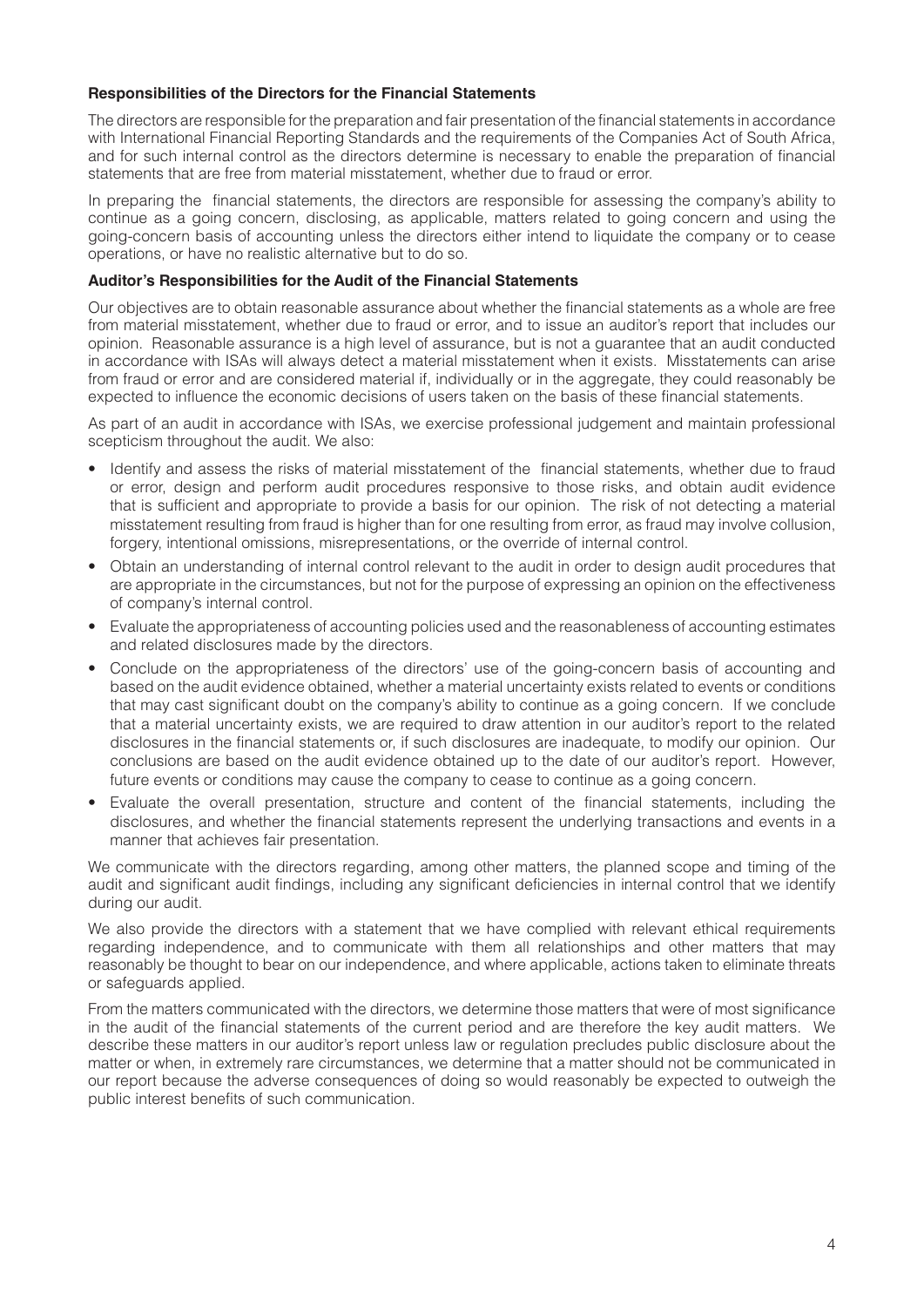# **Report on Other Legal and Regulatory Requirements**

In terms of the IRBA Rule published in Government Gazette Number 39475 dated 04 December 2015, we report that Deloitte & Touche has been the auditor of enX Corporation Limited for 21 years.

Detailte à l'aute

**Deloitte & Touche**  Registered Auditor Per: Sebastian Benedikt Field Carter Partner 30 November 2020

5 Magwa Crescent Waterfall City Waterfall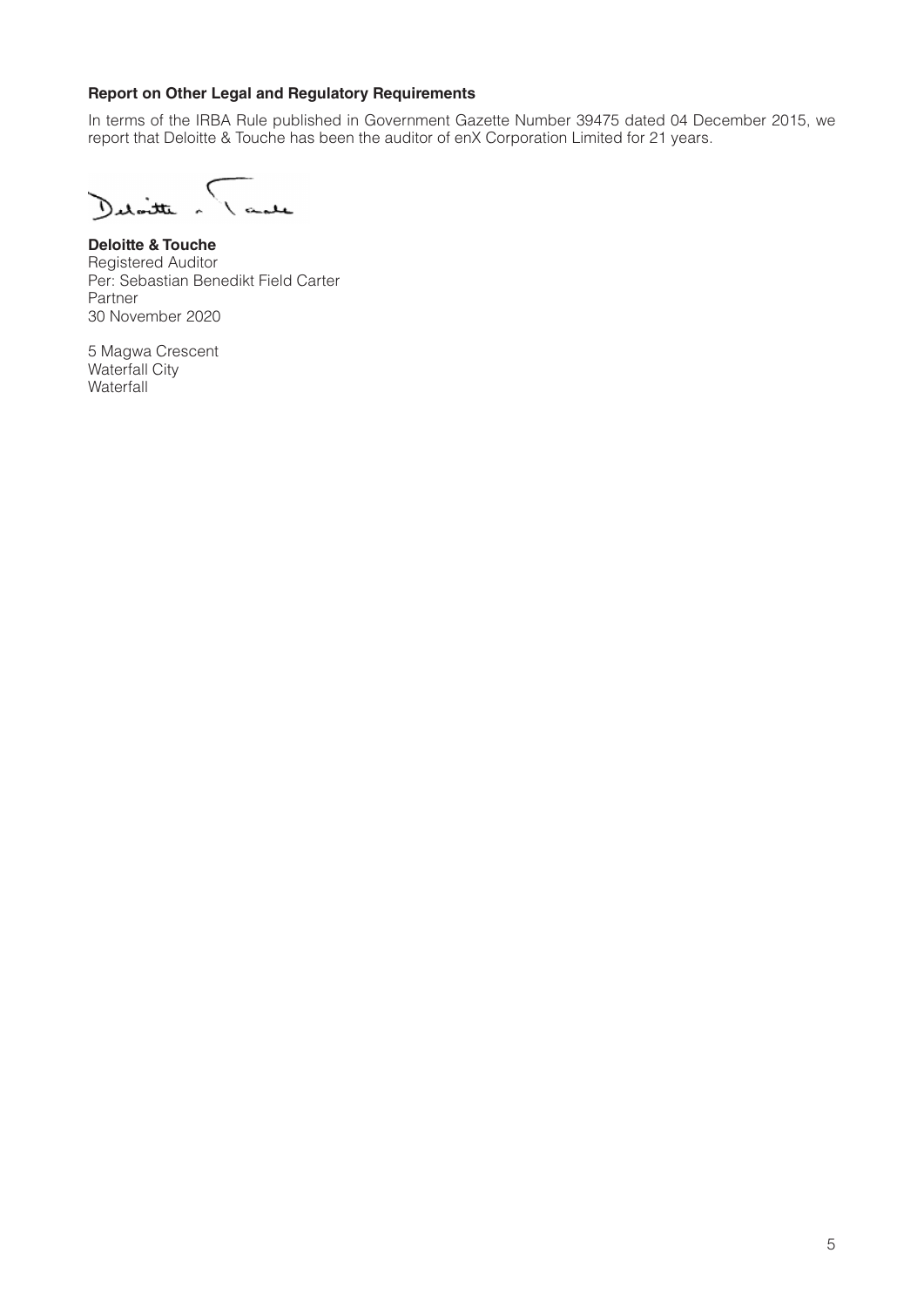# **AUDIT AND RISK COMMITTEE RESPONSIBILITY STATEMENT**

enX Corporation Limited ("enX Corporation" or "the company") is a wholly-owned subsidiary of enX Leasing Investments Proprietary Limited ("enX Leasing"), which is a wholly-owned subsidiary of enX Group Limited ("enX Group" or "the group"). The full Audit and Risk committee report has been included in the enX Group consolidated annual financial statements.

The Audit and Risk committee of enX Group assumes the role and responsibility of the Audit committee function of the company. The Audit and Risk committee's operation is guided by a detailed charter that is approved by the board and complies with the Companies Act and King IV. The purpose of the committee is to assist the board in discharging its duties relating to the safeguarding of assets, the operation of adequate systems, control and reporting processes, and the preparation of the accurate reporting and financial statements in compliance with the applicable legal requirements and accounting standards. Other responsibilities of the committee include assessing and approving the internal audit plan, assessing the reporting from both internal and external auditors and assessing the going concern of the company.

The external auditors have unrestricted access to the Audit and Risk committee and attend meetings to report on their findings and to discuss accounting, auditing, internal control and financial reporting matters.

The Audit and Risk committee has reviewed the scope as well as the independence and objectivity of the external auditors. The committee has satisfied itself that the external auditor is independent as defined by the Companies Act.

**B Ngonyama** *enX Group Audit and Risk committee chairperson* 30 November 2020

# **COMPANY SECRETARY COMPLIANCE STATEMENT**

In my capacity as company secretary, I hereby confirm that in terms of section 88(2)(e) of the Companies Act, the company has lodged all returns required of a public company in terms of the Companies Act for the period ended 30 June 2020 with the Registrar of Companies and that all these returns are true, correct and up to date.

**N Petrides** *Company secretary* 30 November 2020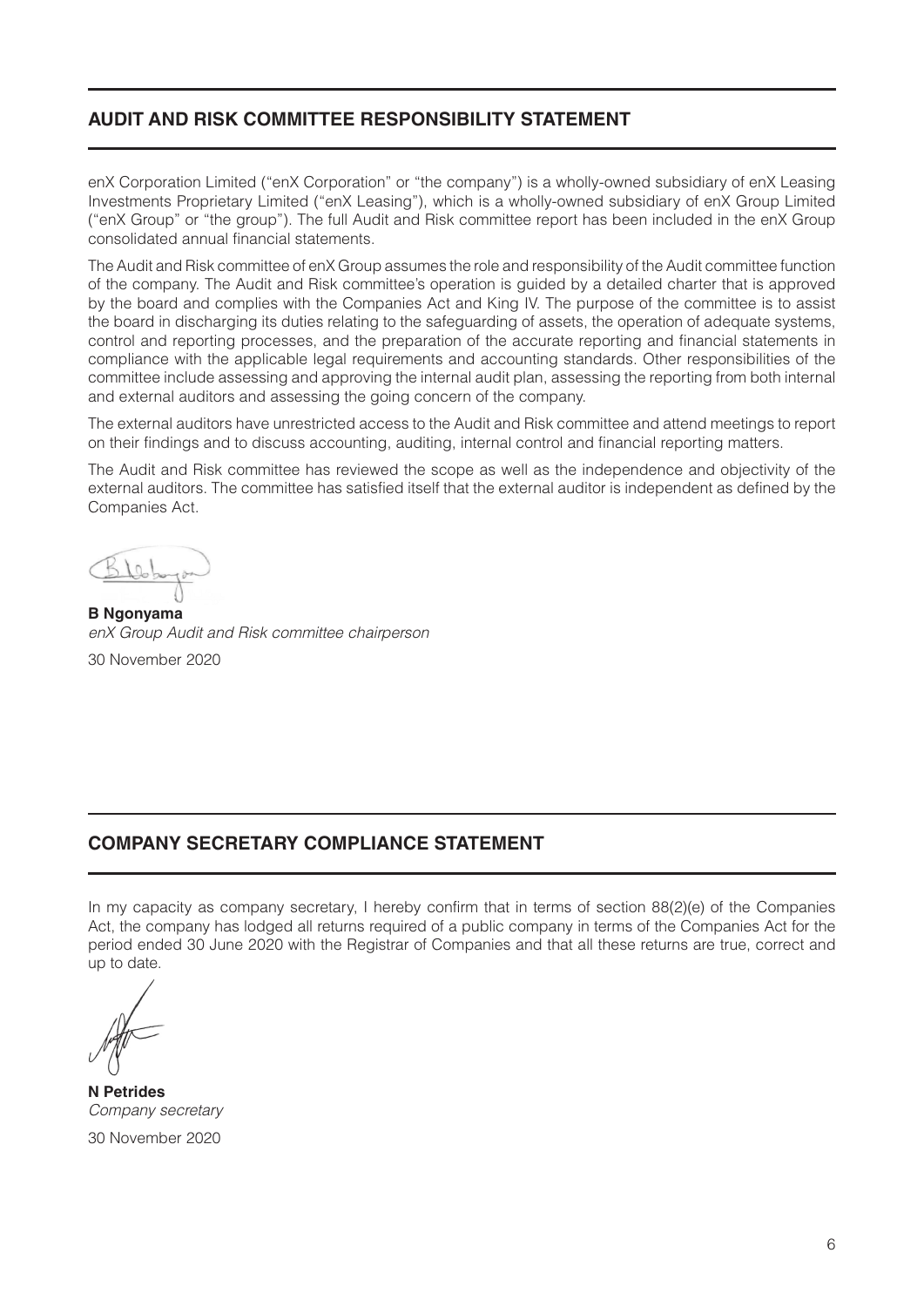# **DIRECTORS' REPORT**

The directors have pleasure in submitting their report on the annual financial statements of enX Corporation Limited for the period ended 30 June 2020.

# **FINANCIAL PERFORMANCE AND MAIN BUSINESS AND OPERATIONS**

The company's core business is to provide a full spectrum of passenger and commercial vehicle services including leasing, fleet management, outsourcing solutions, maintenance, warranty management and vehicle tracking solutions driven by a unique approach to asset management through data technology. The company's commercial vehicle operations are supported by a nationwide network of workshops and panel repair shops.

The financial results for the period ended 30 June 2020 are set out in detail in the financial statements. The company recorded a loss before taxation of R21 million for the period ended 30 June 2020 (2019: profit before tax R48 million).

# **YEAR-END CHANGE**

The company's year-end changed from 31 August to 30 June in order to align the year-end with Bidvest Bank Ltd ahead of the sale of enX Corporation to Bidvest, however, the agreement with Bidvest was not concluded and the sale did not take place. The current financial results cover a 10-month period with the prior year covering a 12-month period.

# **DIVIDENDS**

No dividends were declared and paid during the period under review (2019: Nil).

### **AUTHORISED AND ISSUED SHARE CAPITAL**

There were no changes to the authorised or issued share capital of the company during the current period.

# **DIRECTORS**

The directors of the company at year-end and date of this report are:

- JV Carr;
- RA Lumb (appointed 1 March 2020);
- PD Mansour; and
- JS Friedman (resigned on 31 March 2020).

# **SPECIAL RESOLUTIONS**

During the financial period the following special resolutions were passed:

### **Special Resolution 1 – Financial assistance for subscription of securities**

Resolved in terms of section 44(3)(a)(ii) of the Companies Act, as a general approval, that the board of directors of the company may from time to time authorise the company to provide any direct or indirect financial assistance for subscription of securities, as defined in section 44(1) of the Companies Act, provided that the aforementioned approval shall be valid for a period of two years from approval of this resolution.

### **Special Resolution 2 – Financial assistance to related or inter-related companies and others**

Resolved in terms of section 45(3)(a)(ii) of the Companies Act, as a general approval, that the board of directors may from time to time authorise the company to provide any direct or indirect financial assistance, as defined in section 45(1) of the Companies Act, to any related or inter related company or corporation as contemplated in section 45(2) of the Companies Act, for such amounts and on such terms and conditions as the board of directors may determine, provided that the aforementioned approval shall be valid for a period of two years from passing hereof.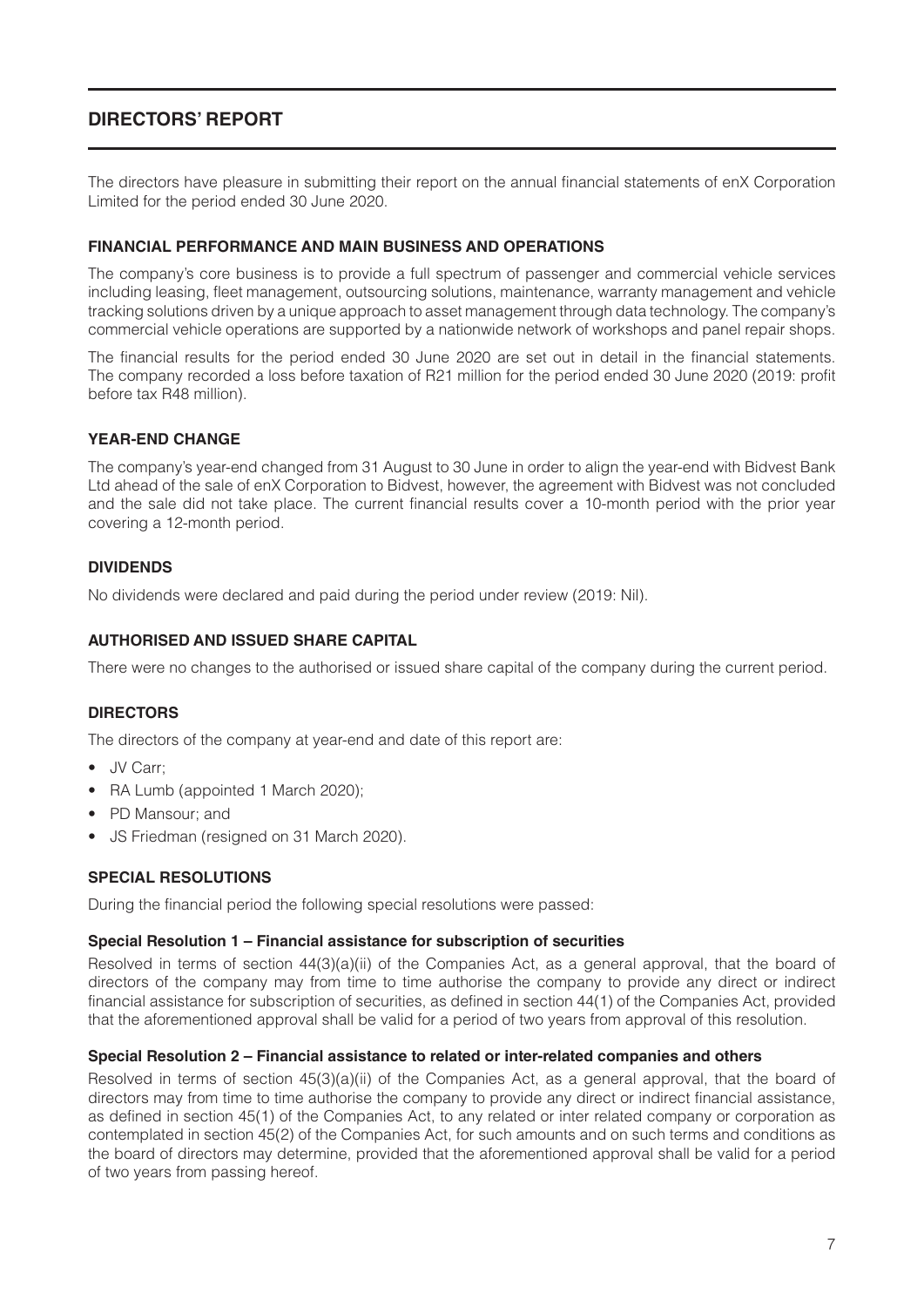# **GOING CONCERN**

The financial statements have been prepared using appropriate accounting policies, supported by reasonable judgements and estimates. The directors believe that the company has adequate resources to continue as a going concern for the foreseeable future. This assessment was based on available facilities and detailed future cash flow forecasts for the next 12 months. Based on this assessment it is considered appropriate to adopt the going-concern basis in preparing the consolidated and separate annual financial statements. The directors have satisfied themselves that the company is in a sound financial position and that it has access to sufficient borrowing facilities to meet its foreseeable cash requirements. Refer to note 29 for further details.

# **AUDITORS**

At the AGM scheduled for 12 February 2021, shareholders will be requested to re-appoint Deloitte & Touche as external auditor for the 2021 financial year, with Ms T Lavhengwa as the designated auditor.

# **EVENTS SUBSEQUENT TO THE STATEMENT OF FINANCIAL POSITION DATE**

As a result of the termination of the Fleet transaction, enX has been in a process of engaging with its lenders regarding the refinance of the South African leasing businesses' bank term facilities and the debt capital market programme. At the date of approval of the financial statements, agreements with bank lenders have been concluded whereby, subject to the fulfilment of customary conditions precedent, both the EIE and Eqstra businesses have secured their own independent funding facilities and all existing bank borrowings will be repaid and debt capital market instruments redeemed.

The board of directors is not aware of any other matter or circumstance arising since the end of the reporting period which significantly affects the financial position of the company as at 30 June 2020 or the results of its operations or cash flows for the period then ended.

### **COMPANY INFORMATION**

The company is a public company incorporated in South Africa. The company has issued listed debt instruments.

The address of the company secretary, N Petrides, and the registered office of the company are as follows:

#### **Business address: Postal address:**

11 Gross Street, The Contract of the PO Box 1050 Tunney Industrial, Tunney Industrial, Tunney Industrial, Tunney Bedfordview Isando 2008

### **CORPORATE GOVERNANCE**

The existing governance framework and culture provides a solid foundation for the implementation of King IV. Adopting King IV is a commitment to the philosophy of stakeholder inclusivity, corporate citizenship and protecting the value that we create, which is aligned with our value creation strategy. By ensuring that principles and practices are applied with a focus on achieving the four corporate governance outcomes i.e. ethical culture, good performance, effective control and legitimacy, the company will have a sound corporate basis to operate from and create value to all stakeholders.

The company has opted to apply the 17 King IV principles in a manner that is focused on achieving the King IV outcomes, while taking cognisance of our group size and composition, and our decentralised and entrepreneurial organisational structure. The company reviewed its current practices to ensure alignment with the King IV recommended practices associated with each principle contained in the King IV Report on Corporate Governance.

See the enX website for full description of the application of King IV, https://www.enxgroup.co.za/dmtnprogramme/.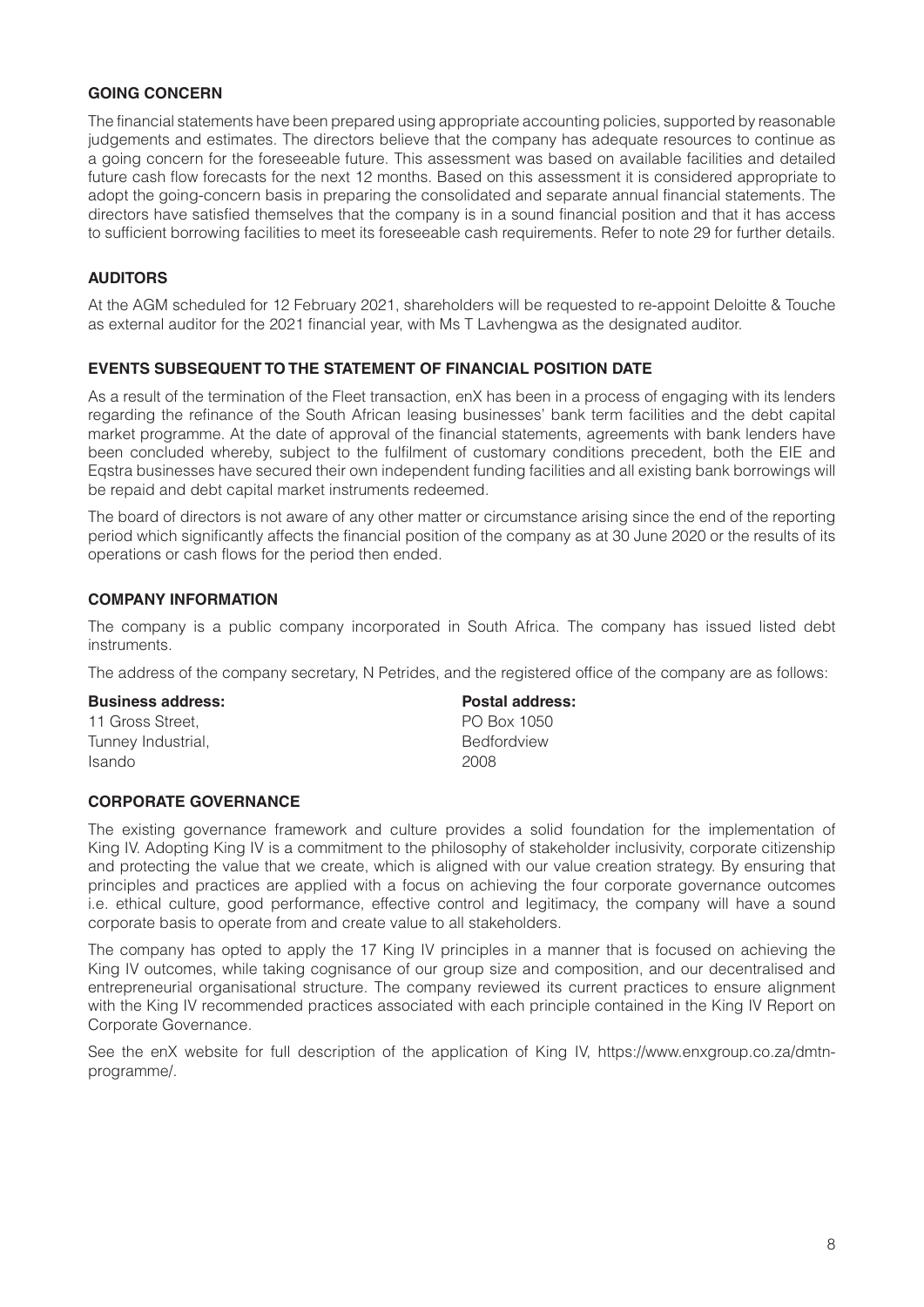# **STATEMENT OF FINANCIAL POSITION**

As at

|                                                    |                | 30 June            | 31 August       |
|----------------------------------------------------|----------------|--------------------|-----------------|
|                                                    | <b>Notes</b>   | 2020<br>R'000      | 2019<br>R'000   |
| <b>Assets</b>                                      |                |                    |                 |
| <b>Non-current assets</b>                          |                | 4 529 418          | 4 4 18 7 5 4    |
| Intangible assets                                  | 2              | 9 3 9 0            | 8 1 1 5         |
| Property, plant, equipment and right-of-use assets | 3              | 59 756             | 52 217          |
| Leasing assets                                     | $\overline{4}$ | 2 569 760          | 2580981         |
| Investments                                        | 5<br>6         | 8 2 7 9<br>1882233 | 13 161          |
| Amounts owing by group companies                   |                |                    | 1764280         |
| <b>Current assets</b>                              |                | 1 317 745          | 1 080 745       |
| Amounts owing by group companies                   | 6              | 738 807            | 741 283         |
| Inventories                                        | 7              | 7494               | 17869           |
| Trade and other receivables<br>Taxation receivable | 8              | 142 688<br>2 601   | 152 096         |
| Cash and cash equivalents                          | 9              | 426 155            | 169 497         |
|                                                    |                |                    |                 |
| <b>Total assets</b>                                |                | 5 847 163          | 5 499 499       |
| <b>Equity and liabilities</b>                      |                |                    |                 |
| Stated capital                                     | 10             | 548 874            | 548 874         |
| Other reserves                                     | 11             |                    | 8 8 1 3         |
| Equity loan                                        | 6              | 25 360             | 25 360          |
| Accumulated profit                                 |                | 14 970             | 18 4 9 6        |
| <b>Total equity</b>                                |                | 589 204            | 601 543         |
| <b>Non-current liabilities</b>                     |                | 2 426 981          | 3 086 765       |
| Interest-bearing liabilities                       | 12             | 2 187 621          | 2 847 220       |
| Deferred taxation                                  | 13             | 233 532            | 238 598         |
| Lease liabilities                                  | 23             | 5 6 4 5            |                 |
| Employee benefits                                  | 14             | 183                | 947             |
| <b>Current liabilities</b>                         |                | 2830978            | 1 811 191       |
| Amounts owing to group companies                   | 6              | 534 208            | 504 340         |
| Lease liabilities                                  | 23             | 8 3 2 8            |                 |
| Interest-bearing liabilities                       | 12             | 1992881            | 1053815         |
| Trade and other payables<br>Taxation payable       | 15             | 295 561            | 243 610<br>9426 |
|                                                    |                |                    |                 |
| <b>Total equity and liabilities</b>                |                | 5 847 163          | 5 499 499       |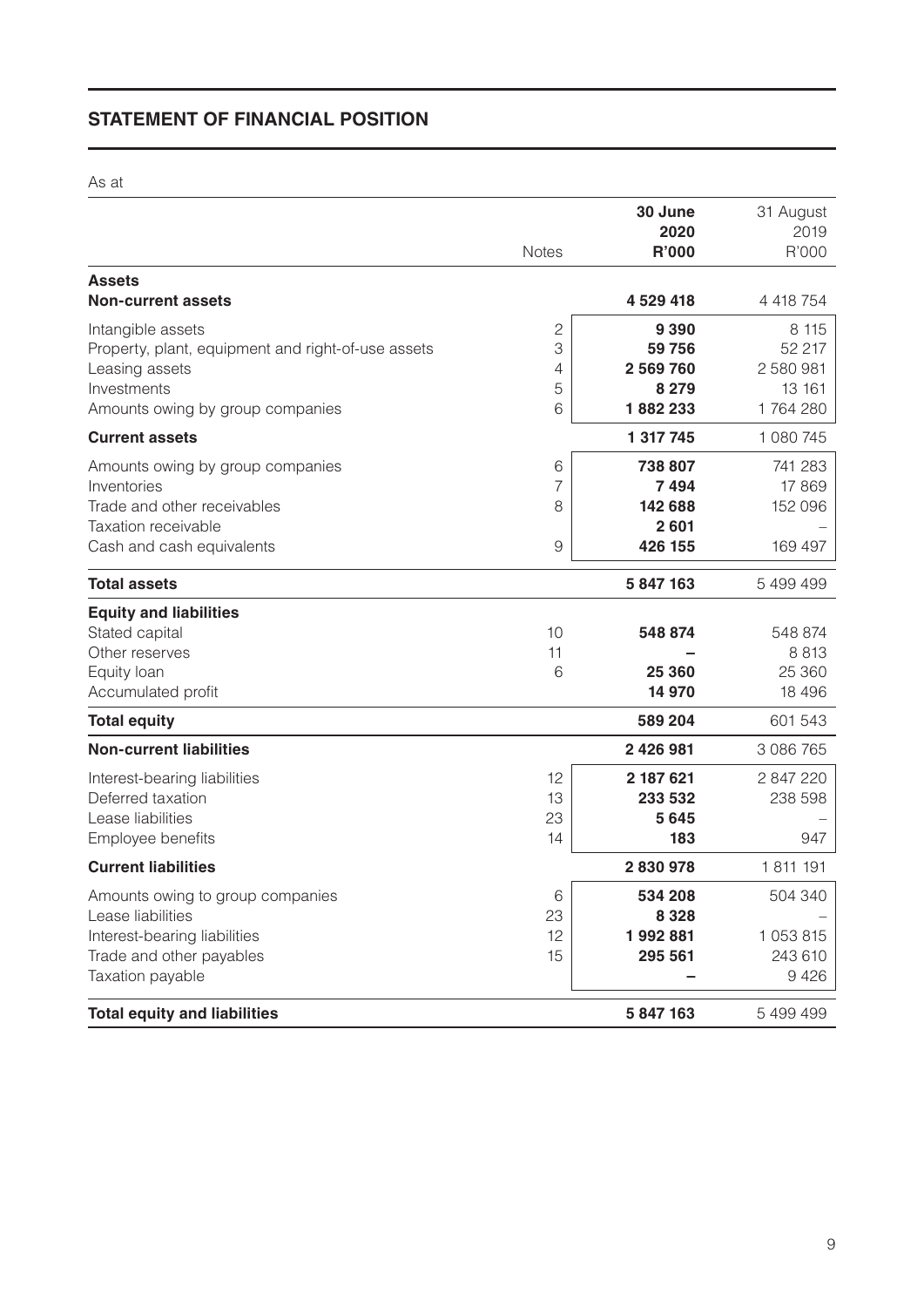# **STATEMENT OF PROFIT OR LOSS AND OTHER COMPREHENSIVE INCOME**

# For the period ended

|                                                                                                        |              | 30 June           | 31 August         |
|--------------------------------------------------------------------------------------------------------|--------------|-------------------|-------------------|
|                                                                                                        |              | 2020<br>10 months | 2019<br>12 months |
|                                                                                                        | <b>Notes</b> | <b>R'000</b>      | R'000             |
| <b>Revenue</b>                                                                                         | 16           | 1 508 702         | 1880967           |
| Net operating expenses                                                                                 | 17           | (987 274)         | (1 218 031)       |
| Profit from operations before depreciation,<br>amortisation, profit on disposal of property, plant and |              |                   |                   |
| equipment and impairments<br>Depreciation, amortisation and profit on disposal of                      |              | 521 428           | 662936            |
| property, plant and equipment                                                                          | 18           | (392 439)         | (423 305)         |
| Fair value adjustment on investments                                                                   | 19           | (4882)            | (4615)            |
| <b>Operating profit</b>                                                                                |              | 124 107           | 235 016           |
| Net foreign exchange gains                                                                             |              | 8 2 3 8           | 5                 |
| <b>Profit before net finance costs</b>                                                                 |              | 132 345           | 235 021           |
| Net finance costs                                                                                      | 20           | (152964)          | (186659)          |
| Finance costs                                                                                          |              | (315 281)         | (362 860)         |
| Finance income                                                                                         |              | 162 317           | 176 201           |
| (Loss)/profit before taxation                                                                          |              | (20619)           | 48 362            |
| Taxation income/(expense)                                                                              | 21           | 17093             | (18 174)          |
| (Loss)/profit for the period                                                                           |              | (3526)            | 30 188            |
| Other comprehensive income                                                                             |              |                   |                   |
| Total comprehensive (loss)/income for the period                                                       |              | (3526)            | 30 188            |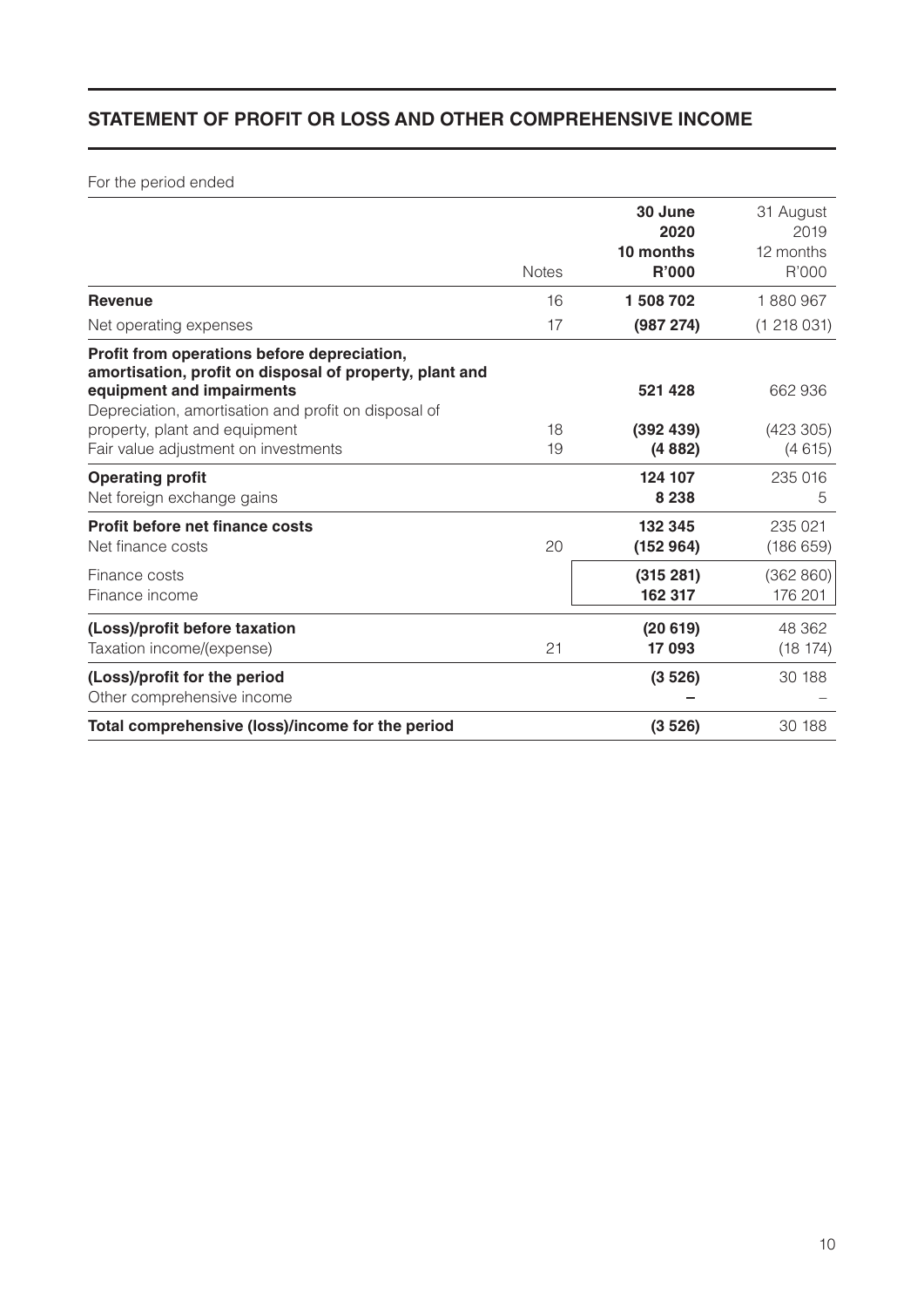# **STATEMENT OF CHANGES IN EQUITY**

# For the period ended

|                                                                     |                                   |                                                 |                                        | <b>Accumulated</b>            |                       |
|---------------------------------------------------------------------|-----------------------------------|-------------------------------------------------|----------------------------------------|-------------------------------|-----------------------|
|                                                                     | <b>Stated</b><br>capital<br>R'000 | <b>Other</b><br><b>reserves</b><br><b>R'000</b> | <b>Equity</b><br><b>loans</b><br>R'000 | profits/<br>(losses)<br>R'000 | Total<br><b>R'000</b> |
| <b>Balance as at 1 September 2018</b><br>Total comprehensive income | 548 874                           | 7 701                                           | 25 360                                 | (11692)                       | 570 243               |
| for the year                                                        |                                   |                                                 |                                        | 30 188                        | 30 188                |
| Vesting of share incentive scheme                                   |                                   | (1438)                                          | $\overline{\phantom{0}}$               |                               | (1438)                |
| Share-based payment expense                                         |                                   | 2550                                            |                                        |                               | 2550                  |
| <b>Balance at 31 August 2019</b>                                    | 548 874                           | 8813                                            | 25 360                                 | 18 4 96                       | 601 543               |
| Total comprehensive loss                                            |                                   |                                                 |                                        |                               |                       |
| for the period                                                      |                                   |                                                 |                                        | (3526)                        | (3526)                |
| Vesting of share incentive scheme                                   |                                   | (10147)                                         |                                        |                               | (10147)               |
| Share-based payment expense                                         |                                   | 1 3 3 4                                         |                                        |                               | 1 3 3 4               |
| Balance at 30 June 2020                                             | 548 874                           |                                                 | 25 360                                 | 14 970                        | 589 204               |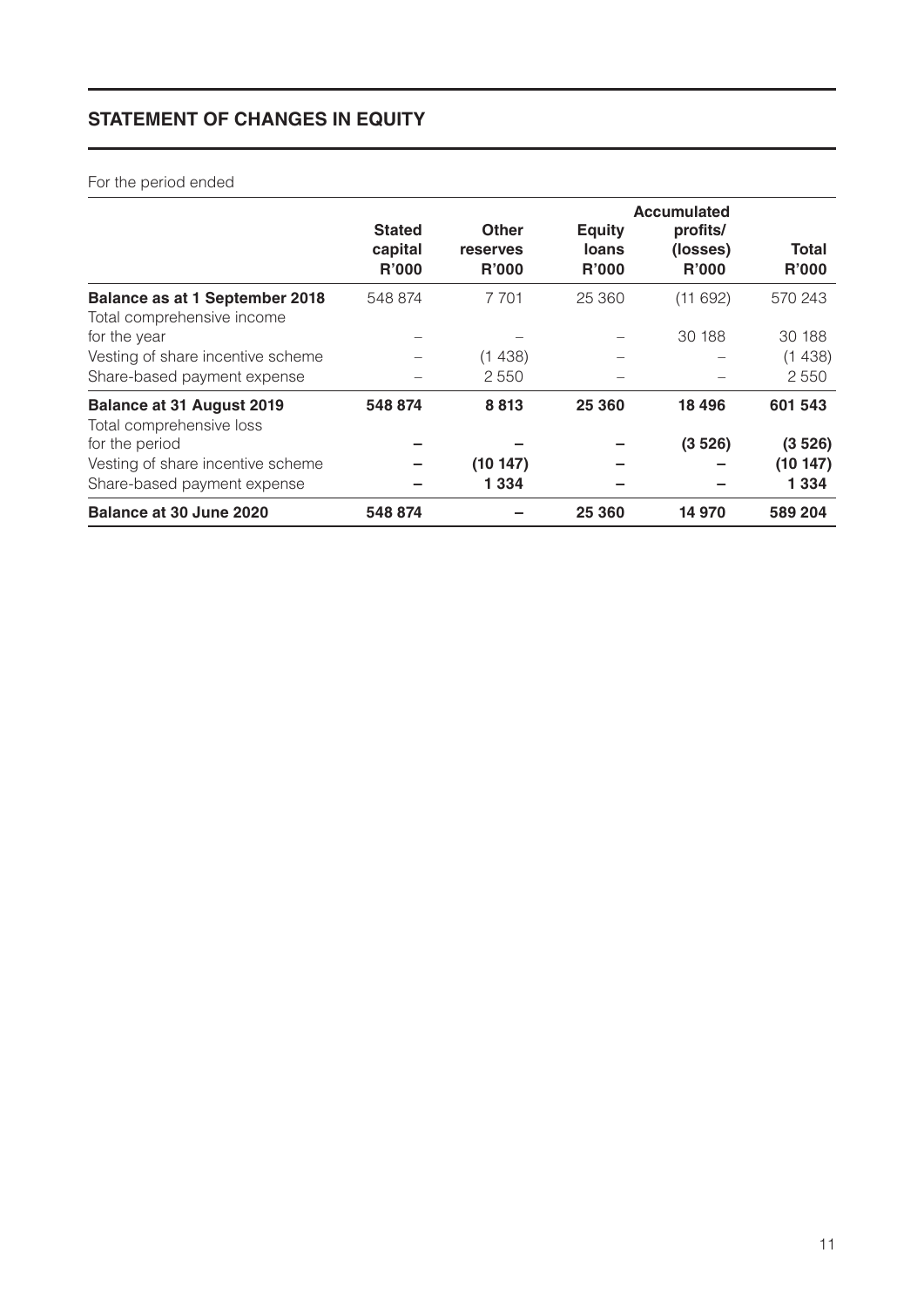# **STATEMENT OF CASH FLOWS**

# For the period ended

|                                                      |                | 30 June<br>2020 | 31 August<br>2019 |
|------------------------------------------------------|----------------|-----------------|-------------------|
|                                                      |                | 10 months       | 12 months         |
|                                                      | <b>Notes</b>   | R'000           | R'000             |
| Cash flows from operating activities                 |                |                 |                   |
| Cash receipts from customers                         |                | 1 490 027       | 1924887           |
| Cash paid to suppliers and employees                 |                | (665 123)       | (937 475)         |
| Cash generated by operations                         | 22A            | 824 904         | 987 412           |
| Interest paid                                        | 22D            | (292529)        | (349 560)         |
| Interest received                                    | <b>22C</b>     | 162 317         | 176 201           |
| Taxation paid                                        | 22B            |                 | (2164)            |
| Net cash flows generated from operating activities   |                | 694 692         | 811 889           |
| <b>Cash flows from investing activities</b>          |                |                 |                   |
| Purchase of intangible assets                        | $\mathbf{2}$   | (5208)          | (5681)            |
| Purchase of property, plant and equipment            | 3              | (1355)          | (2925)            |
| Purchase of leasing assets                           | 4              | (613 569)       | (970 360)         |
| Proceeds from sale of property, plant and equipment  |                | 8               |                   |
| Net movement in amounts due by group companies       |                | (115 477)       | (191840)          |
| Cash (outflow)/inflow from unlisted investments      |                |                 | 2992              |
| Net cash flows utilised in investing activities      |                | (735601)        | (1167814)         |
| <b>Cash flows from financing activities</b>          |                |                 |                   |
| Repayment of interest-bearing borrowings             |                | (395927)        | (472504)          |
| Proceeds on interest-bearing borrowings advanced     |                | 669 606         | 876 935           |
| Net movement in amounts due to group companies       |                | 29 8 68         |                   |
| Repayment of lease liabilities                       |                | (5980)          |                   |
| Net cash flows generated by financing activities     |                | 297 567         | 404 431           |
| Net movement in cash and cash equivalents            |                | 256 658         | 48 506            |
| Cash and cash equivalents at beginning of the period |                | 169 497         | 120 991           |
| Cash and cash equivalents at end of the period       | $\overline{9}$ | 426 155         | 169 497           |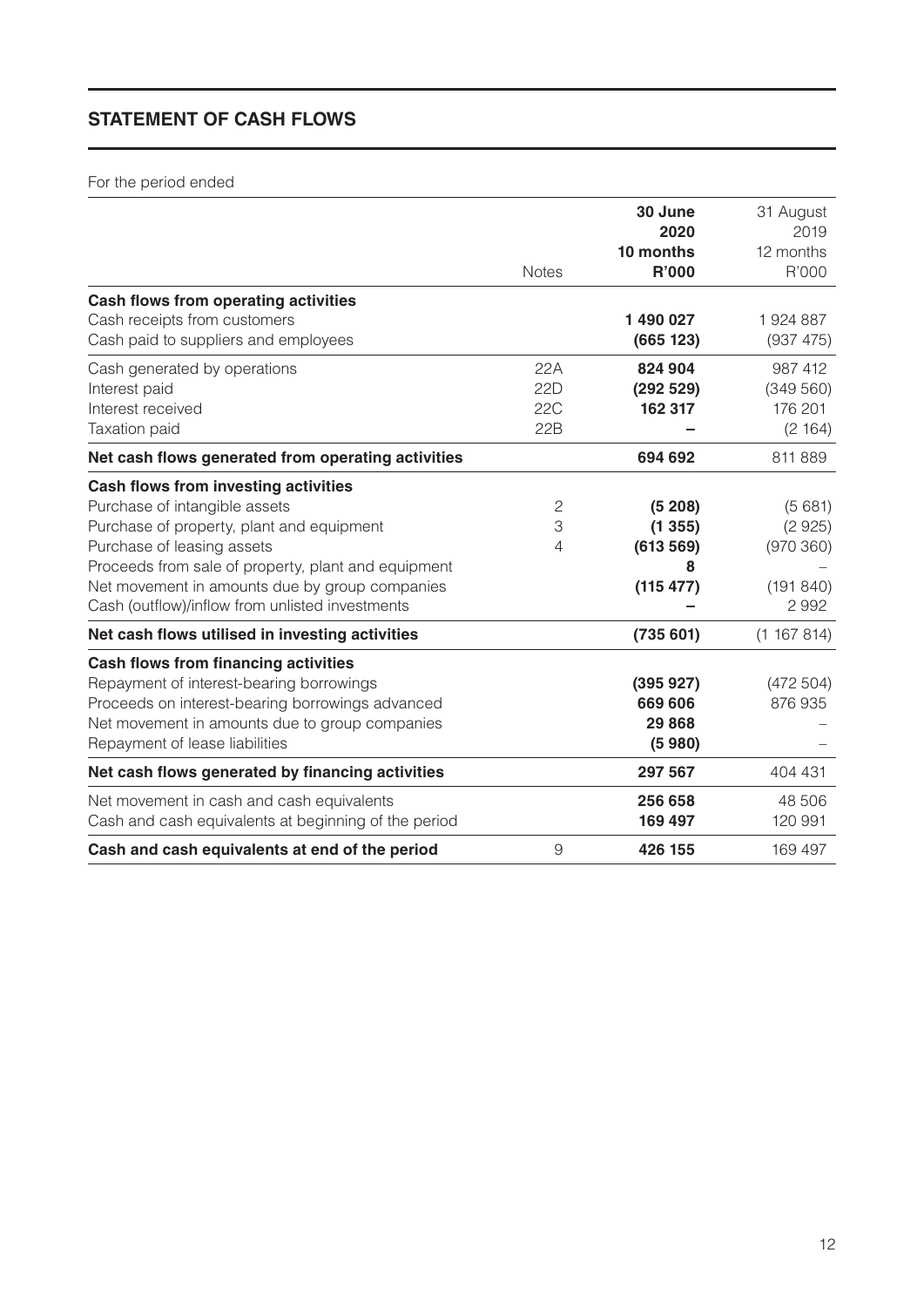# **NOTES TO THE ANNUAL FINANCIAL STATEMENTS**

for the period ended 30 June 2020

### 1. PRINCIPAL ACCOUNTING POLICIES

The financial statements are prepared in compliance with JSE Listings Requirements, IFRS and Interpretations of those standards, as issued by the International Accounting Standards Board (IASB), the financial reporting pronouncements as issued by the Financial Reporting Standards Council (FRSC) that are relevant to its operations and have been effective for the reporting period ending 30 June 2020, and the SAICA Financial Reporting Guides as issued by the Accounting Practices committee and the requirements of the South African Companies Act 71 of 2008, as amended. These accounting policies are consistent with the previous period, except for the changes set out in note 1.16.

#### 1.1 Basis of preparation

The financial statements are prepared on the historical cost basis except for the measurement of certain financial instruments at fair value.

#### 1.2 Standards and interpretations not yet effective or relevant

At the date of authorisation of the financial statements of the company for the year ended 30 June 2020, the following Standards and Interpretations were in issue but not yet effective:

| <b>Standards and interpretations</b>                                                                                                                                                                                                                                                                                  | <b>Annual periods</b><br>beginning on or after                                                                             |
|-----------------------------------------------------------------------------------------------------------------------------------------------------------------------------------------------------------------------------------------------------------------------------------------------------------------------|----------------------------------------------------------------------------------------------------------------------------|
| Issued and effective but changes not yet effective                                                                                                                                                                                                                                                                    |                                                                                                                            |
| Amendments to References to the Conceptual Framework in<br><b>IFRS Standards</b><br>Amendments to IFRS 3 (Oct 2018)<br>Amendments to IAS 1 and IAS 8 (Oct 2018)<br>Amendments to IFRS 9, IAS 39 and IFRS 7 (September 2019)<br>Amendment to IFRS 16                                                                   | 1 January 2020<br>1 January 2020<br>1 January 2020<br>1 January 2020<br>1 June 2020                                        |
| <b>Issued but not yet effective</b><br>Amendments to IFRS 9, IAS 39, IFRS 7, IFRS 4 and IFRS 16<br>Annual Improvements to IFRS Standards 2018-2020 (May 2020)<br>Amendments to IFRS 3 (May 2020)<br>Amendments to IAS 37 (May 2020)<br>IFRS 17<br>Amendments to IAS 1<br>Amendments to IFRS 10 and IAS 28 (Sept 2014) | 1 January 2021<br>1 January 2022<br>1 January 2022<br>1 January 2022<br>1 January 2023<br>1 January 2023<br>1 January 2023 |

The remainder of the new standards and interpretations applicable for the 2020 financial year are not considered to have a material impact on financial reporting.

### 1.3 Property, plant, equipment and leasing assets

Property, plant and equipment and leasing assets are stated at historical cost, less accumulated depreciation and impairment losses.

Property, plant and equipment and leasing assets are initially recognised at cost. Transaction costs are included in the initial measurement.

Subsequent costs are recognised to the extent that it is probable that the future economic benefits which are associated with them will flow to the entity and the cost can be measured reliably.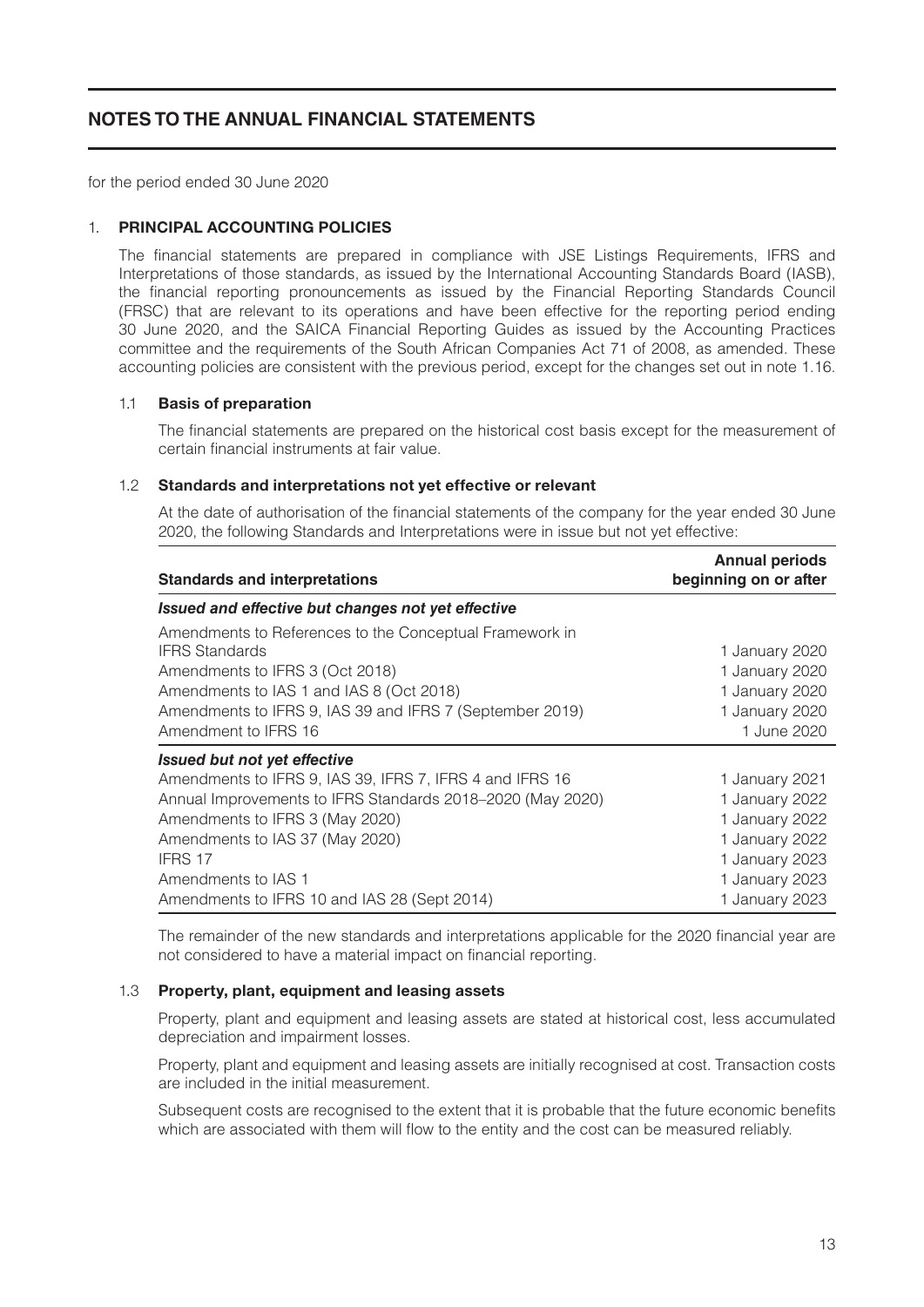# 1.3 Property, plant, equipment and leasing assets continued

Items of property, plant and equipment and leasing assets are depreciated to their residual values, on a component basis (where applicable), on a straight-line basis over their estimated useful lives, commencing from the date they are available for use. The depreciation is calculated and charged to the statement of comprehensive income over the following periods:

| <b>Item</b>               | Average useful life                      |
|---------------------------|------------------------------------------|
| Plant and equipment       | $3 - 10$ years                           |
| Office equipment          | $3 - 5$ years                            |
| Computer equipment        | 3 years                                  |
| Motor vehicles            | $3 - 10$ years                           |
| Leasehold improvements    | Lesser of useful life or period of lease |
| <b>Buildings</b>          | Up to 20 years                           |
| Leasing assets (vehicles) | $3 - 10$ years                           |
| Right-of-use assets       | Lesser of useful life or period of lease |

The residual value, is re-assessed at each year-end together with the useful life of the asset.

Carrying amounts of property, plant and equipment and leasing assets are reduced to their recoverable amounts where these are lower than the carrying amounts. The expected future cash flows attributable to such assets are considered in determining the recoverable amounts. If the recoverable amount is lower than the carrying amount, it is impaired in the statement of comprehensive income.

### 1.4 Intangible assets other than goodwill

Intangible assets that are acquired by the company and have finite useful lives are measured at cost less accumulated amortisation and impairment losses.

Subsequent expenditure is capitalised only when it increases the future economic benefits embodied in the specification to which it relates. All other expenditure is recognised in profit or loss.

Intangible assets with finite useful lives are amortised on a straight-line basis in the statement of comprehensive income over their estimated useful lives. Amortisation is disclosed as part of depreciation and amortisation on the statement of comprehensive income. The estimated useful lives for the current period are as follows:

| Item              | Useful life |
|-------------------|-------------|
| Computer software | $2-8$ years |

Amortisation methods and useful lives are reviewed at each reporting date and adjusted if appropriate.

At the end of each reporting period, or when deemed necessary, the carrying amount is compared to the recoverable amount and as such is tested for any indication of impairment. Where there is an impairment, this will be recorded against the carrying value.

# 1.5 Inventories

Inventory comprises vehicles, spares and accessories.

Inventories are stated at the lower of cost and net realisable value. Cost is determined as follows:

| Vehicles               | Specific cost         |
|------------------------|-----------------------|
| Spares and accessories | Weighted average cost |

Net realisable value is the estimated selling price in the ordinary course of business, less the cost of completion and selling expenses.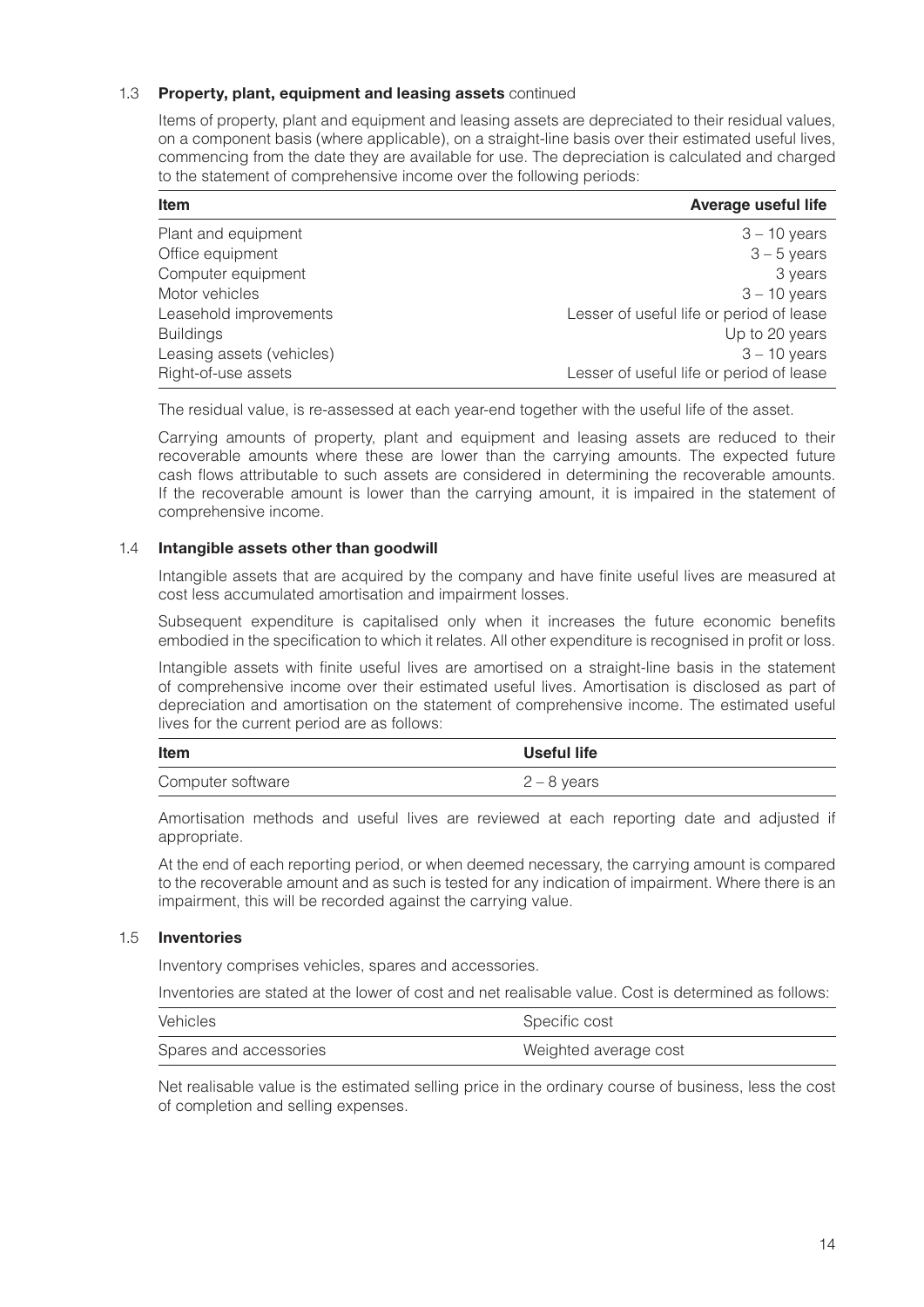#### 1.5 **Inventories** continued

Allowances for inventory that is slow-moving and/or obsolete are made. The provision for inventory obsolescence is based on a physical count and inspection of stock items which is performed at least annually and takes into account the age, condition and usage rates of the inventory. Any inventory that is physically identified as damaged is written off when discovered.

The amount of any write-down of inventories to net realisable value and all losses of inventories are charged to the statement of comprehensive income in the period the write-down or loss is incurred. The amount of any reversal of any write-down of inventories, arising from an increase in net realisable value, is recognised as a reduction in the amount of inventories through the statement of comprehensive income in the period in which the reversal occurs. Trade discounts, rebates and other similar items are deducted in determining the costs of purchase.

### 1.6 Financial instruments

### **Classification and subsequent measurement**

Financial instruments are classified on initial recognition as a financial asset, a financial liability or an equity instrument based on the business model and the contractual cash flows associated with the instrument.

IFRS 9 contains three principal classification categories for financial assets: measured at amortised cost, fair value through OCI and fair value through profit or loss (FVTPL). Amortised cost and FVTPL are relevant to the group.

The assessment of whether contractual cash flows on debt instruments are solely comprised of principal and interest was made based on the facts and circumstances as at the initial recognition of the assets.

Financial assets are not reclassified subsequent to their initial recognition unless the company changes its business model for managing financial assets, in which case all affected financial assets are reclassified on the first day of the first reporting period following the change in the business model.

A financial asset is measured at amortised cost if it meets both of the following conditions and is not designated as at FVTPL:

- it is held within a business model whose objective is to hold assets to collect contractual cash flows; and
- its contractual terms give rise on specified dates to cash flows that are solely payments of principal and interest on the principal amount outstanding.

The company makes an assessment of the objective of the business model in which a financial asset is held at a portfolio level because this best reflects the way the business is managed and information is provided to management. The information considered includes:

- the stated policies and objectives for the portfolio and the operation of those policies in practice. These include whether management's strategy focuses on earning contractual interest income, maintaining a particular interest rate profile;
- matching the duration of the financial assets to the duration of any related liabilities or expected cash outflows or realising cash flows through the sale of the assets;
- how the performance of the portfolio is evaluated and reported to the company's management;
- the risks that affect the performance of the business model (and the financial assets held within that business model) and how those risks are managed;
- how managers of the business are compensated e.g. whether compensation is based on the fair value of the assets managed or the contractual cash flows collected; and
- the frequency, volume and timing of sales of financial assets in prior periods, the reasons for such sales and expectations about future sales activity.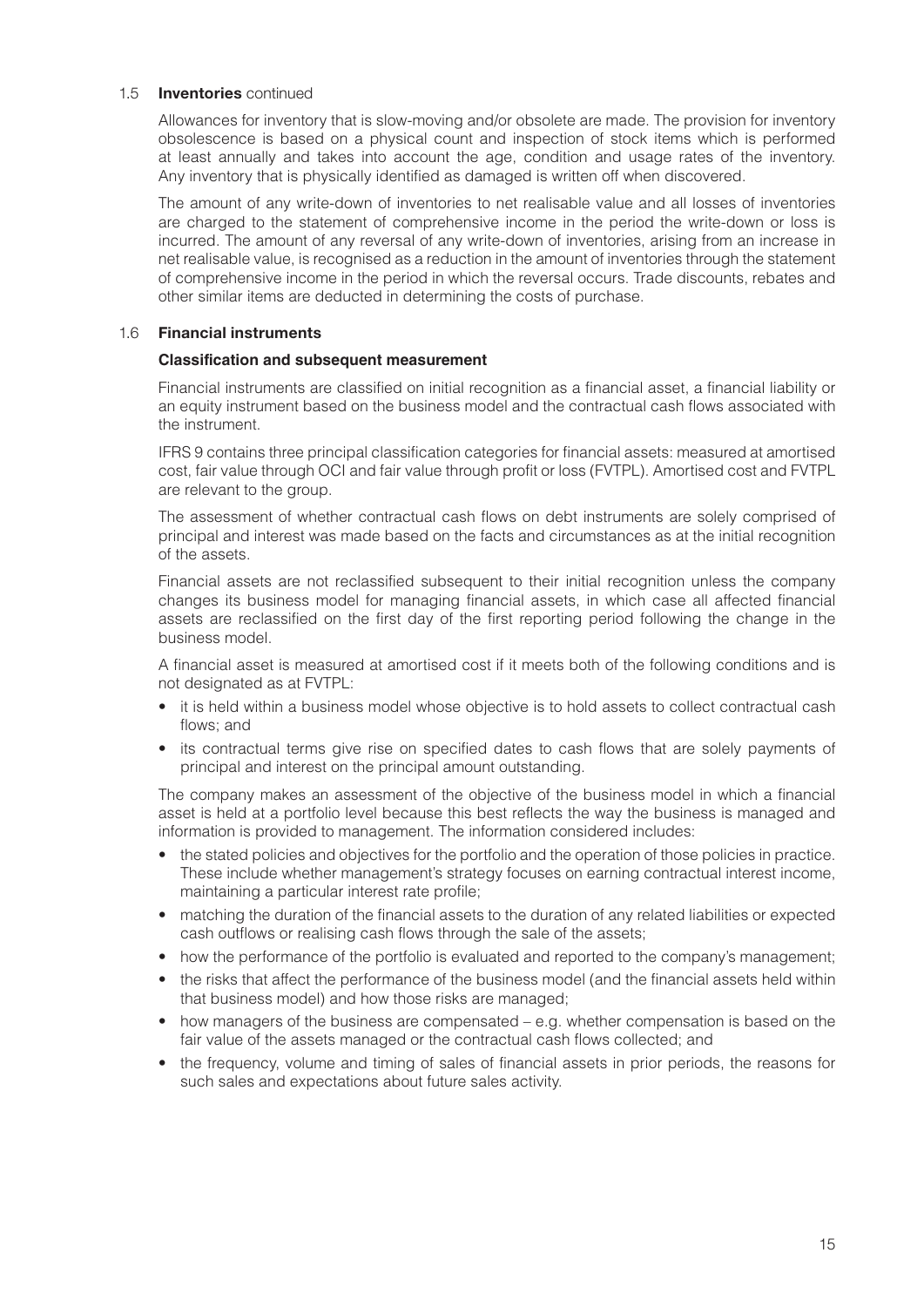#### 1.6 Financial instruments continued

#### **Trade and other receivables**

Trade receivables, loans and other receivables are measured at amortised cost using the effective interest rate method and reduced by the expected credit losses ("ECL"). The company has applied the simplified model determining the lifetime expected credit losses as there is no significant financing component. ECL have been considered in detail as part of the impairment of financial assets. Other receivables include prepayments, value added tax, deposits, sundry debtors, claims and recoverables.

Financial instruments are carried at amortised cost and where the effect of the time value of money is not considered to be material, discounting is not applied as the carrying value approximates the fair value.

#### **Impairment of financial assets**

An assessment is made at each reporting date whether there is any objective evidence that trade, loans and other receivables are impaired. The company applies the simplified approach to calculate the ECL of trade receivables and contract assets. The rates used in the provision matrix are based on days past due and debt written off.

For all other financial assets classified at amortised cost as well as issued loan commitments, the general approach has been applied to calculate the ECL. The ECL is calculated by considering the consequences and probabilities of possible defaults only for the next 12 months.

#### **Trade payables and interest-bearing liabilities**

Trade payables and interest-bearing liabilities are initially recognised at fair value and are subsequently measured at their amortised cost using the effective interest rate method.

#### **Cash and cash equivalents**

Cash and cash equivalents are measured at amortised cost which approximates fair value. Cash and cash equivalents comprise cash balances, call deposits and restricted cash which is expected to be available for use within 12 months from the reporting date.

#### **Derivative financial assets and financial liabilities**

Derivative financial assets and financial liabilities are recognised at fair value through profit or loss. These instruments are analysed between current and non-current assets and liabilities, depending on when they are expected to mature. If an instrument is expected to mature within one year from the reporting date it is considered to be current, if the terms of an instruments resulting in the instrument maturing in more than one year from the reporting date it will be recognised as non-current.

Fair value movements are recognised immediately in the statement of comprehensive income.

### **Fair value calculations**

Fair values for unquoted equity instruments are estimated using applicable fair value models. If a quoted bid price is not available for dated instruments, the fair value is determined using pricing models or discounted cash flow techniques.

### **Derecognition**

A financial asset is derecognised when its contractual rights to the cash flow from the financial asset expire, or if it transfers the asset together with its contractual rights to receive the cash flows of the financial assets.

A financial liability is derecognised when the obligation specified in the contract is discharged, cancelled or expires.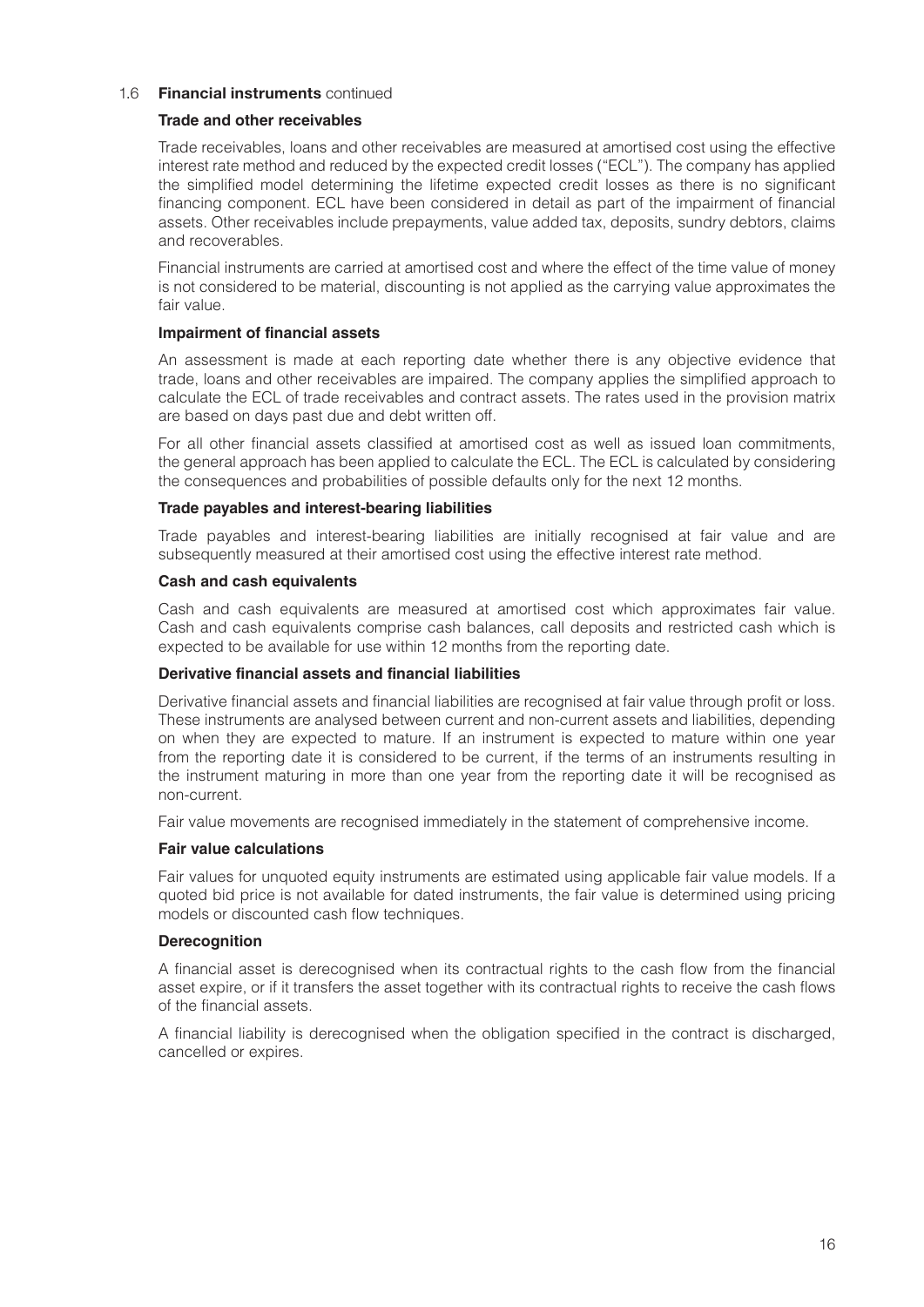#### 1.7 Leases

The company as lessor (IFRS 16).

#### **Finance leases**

Amounts due under finance leases are treated as installment credit agreements.

#### **Operating leases**

Income is recognised in the statement of comprehensive income over the period of the lease term on a straight-line basis.

Income is recognised in the statement of comprehensive income over the period of the lease term on the straight-line basis. Assets leased under operating leases are included under the appropriate category of asset in the statement of financial position. They are depreciated over their expected useful lives on a basis consistent with similar items of property, plant and equipment.

#### **The company as lessee (IFRS 16)**

The company assesses whether a contract is or contains a lease, at inception of the contract. When the company leases an asset a "right-of-use asset" is recognised for the leased item and a lease liability is recognised for any lease payments due at the lease commencement date. The right-of-use asset is initially measured at cost, being the present value of the lease payments payable, plus any initial direct costs incurred in entering the lease and dismantling costs, less any lease incentives received. They are subsequently measured at cost less accumulated depreciation and impairment losses.

Right-of-use assets are disclosed as part of property, plant and equipment. Right-of-use assets are depreciated on a straight-line basis from the commencement date to the earlier of the end of the asset's useful life or the end of the lease term. The useful life of the asset is determined in a manner consistent to that for owned property, plant and equipment.

Lease liabilities are initially measured at the present value of the lease payments that are not paid at the commencement date and are discounted using the incremental borrowing rate. Lease payments included in the lease liability include:

- fixed payments and in-substance fixed payments during the term of the lease, less any lease incentives receivable;
- variable lease payments that depend on an index or rate, initially measured using the index or rate at the commencement date;
- the exercise price of a purchase option if the lessee is reasonably certain to exercise that option; and
- amounts expected to be payable by the lessee under residual value guarantees. Lease liabilities are disclosed as part of borrowings.

After initial recognition, the lease liability is recorded at amortised cost using the effective interest method. It is remeasured when:

- there is a change in the residual value guarantee;
- there is a change in future lease payments arising from a change in an index or rate (e.g. an inflation related increase);
- the company's assessment of the lease term changes; and
- lease modifications occur that are not treated as separate leases.

Any change in the lease liability as a result of these changes also results in a corresponding change in the Right-of-use asset.

The weighted average incremental borrowing rate applied to the group's lease liabilities recognised in the statement of financial position as at 1 September 2019 was 9.69%.

In terms of IFRS 16 the company has elected not to recognise right-of-use assets and liabilities for short-term leases less than 12 months or low value assets which is in accordance with the standard. Lease are considered to be low value when they are below R80 000.

Leases under IAS 17 are classified as finance leases whenever the terms of the lease transfer substantially all the risks and rewards of ownership to the lessee. All other leases are classified as operating leases.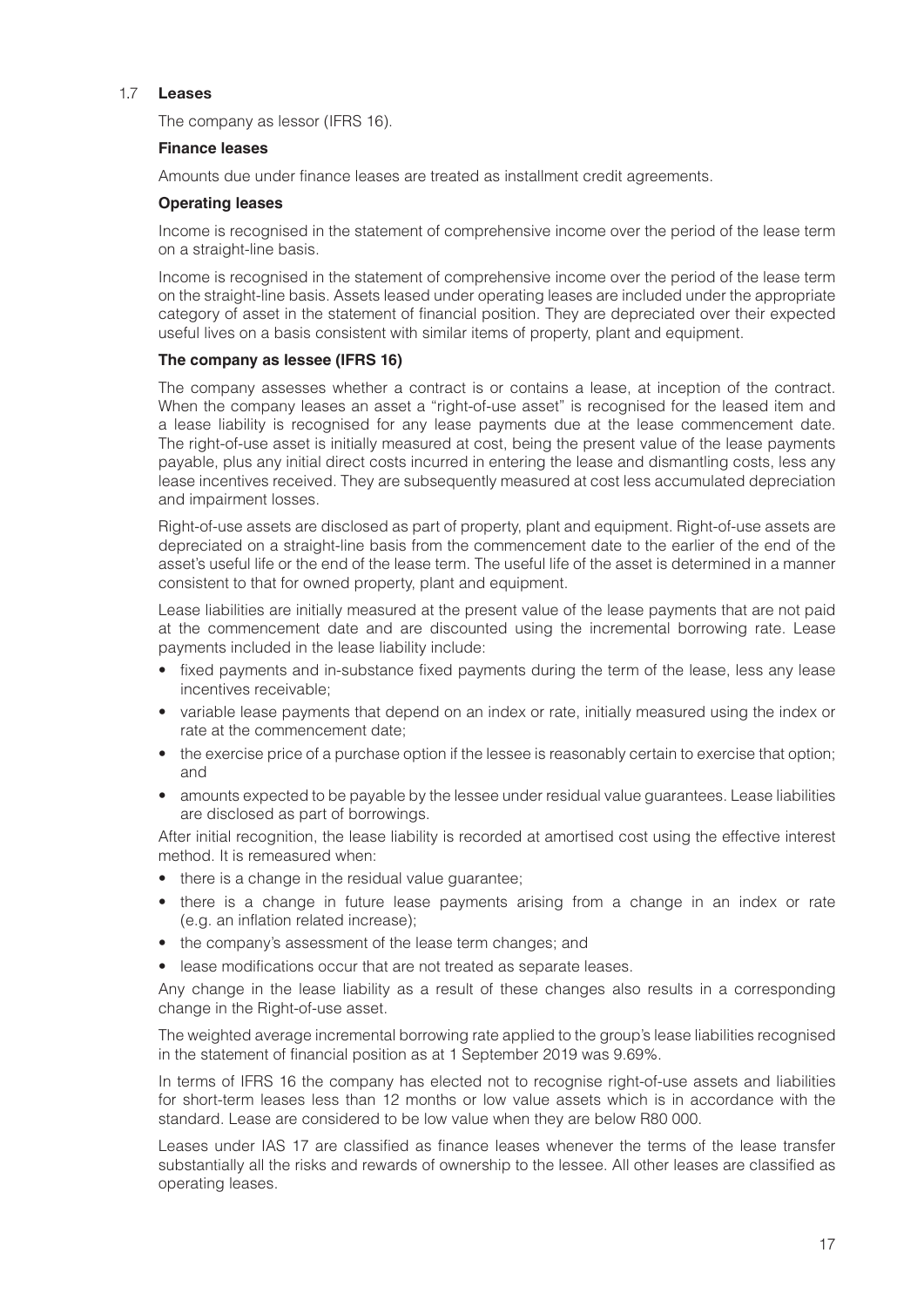#### 1.7 **Leases** continued

# **The company as lessor (IAS 17)**

#### *Finance leases*

Amounts due under finance leases are treated as installment credit agreements.

#### **Operating leases**

Income is recognised in the statement of comprehensive income over the period of the lease term on the effective interest rate basis.

Assets leased under operating leases are included under the appropriate category of asset in the statement of financial position. They are depreciated over their expected useful lives on a basis consistent with similar items of property, plant and equipment.

### **The company as lessee (IAS 17)**

#### *Finance leases*

Assets held under finance leases are capitalised as assets at the lower of fair value or the present value of the minimum lease payments at the inception of the lease. The capitalised amount is depreciated over the asset's useful life. Lease payments are allocated between capital payments and finance expenses using the effective interest rate method.

The corresponding liability to the lessor is included in the statement of financial position as a finance lease obligation. Finance costs, which represent the difference between the total lease commitments and the fair value of the assets acquired, are charged to the statement of comprehensive income over the term of the relevant lease.

### **Operating leases**

Operating lease costs are recognised in the statement of comprehensive income over the lease term on the straight-line basis. When an operating lease is terminated before the lease period has expired, any payment required to be made to the lessor by way of penalty is charged to the statement of comprehensive income in the period in which termination takes place.

### 1.8 Revenue recognition

#### **Sale of capital goods**

Revenue comprises the net invoiced amount of goods supplied and services rendered to customers, excluding value-added tax. Revenue from the sale of capital goods includes the sale of used vehicles. The performance obligation is satisfied when the vehicles are delivered to the customer. When the good have been delivered to the customer and control has passed, revenue is recognised at that point in time. The transaction price is based on the cost of the good sold increased by a margin.

#### **Leasing rentals**

Revenue from leasing rentals is recognised over the period of the agreement to the extent of the value of the vehicle provided.

The performance obligations that need to be met include the provision of a vehicle to the customer over the agreed contract period and the administration of the vehicle during the contract period.

Revenue is recognised over time as the customer consumes the benefit of the vehicle based on the input method. The consideration recognised monthly is based on a fixed monthly amount for the financing of the vehicle over the contract term and a fixed monthly amount for the administration fees. The administration fees are for clerical performance within the month of billing and therefore the administration fee is recognised at a point in time. The administration fee is a separately billed component and is easily determined. The monthly rental of the vehicle is based on the asset value, the contract interest rate, and a residual value and is therefore easily determined.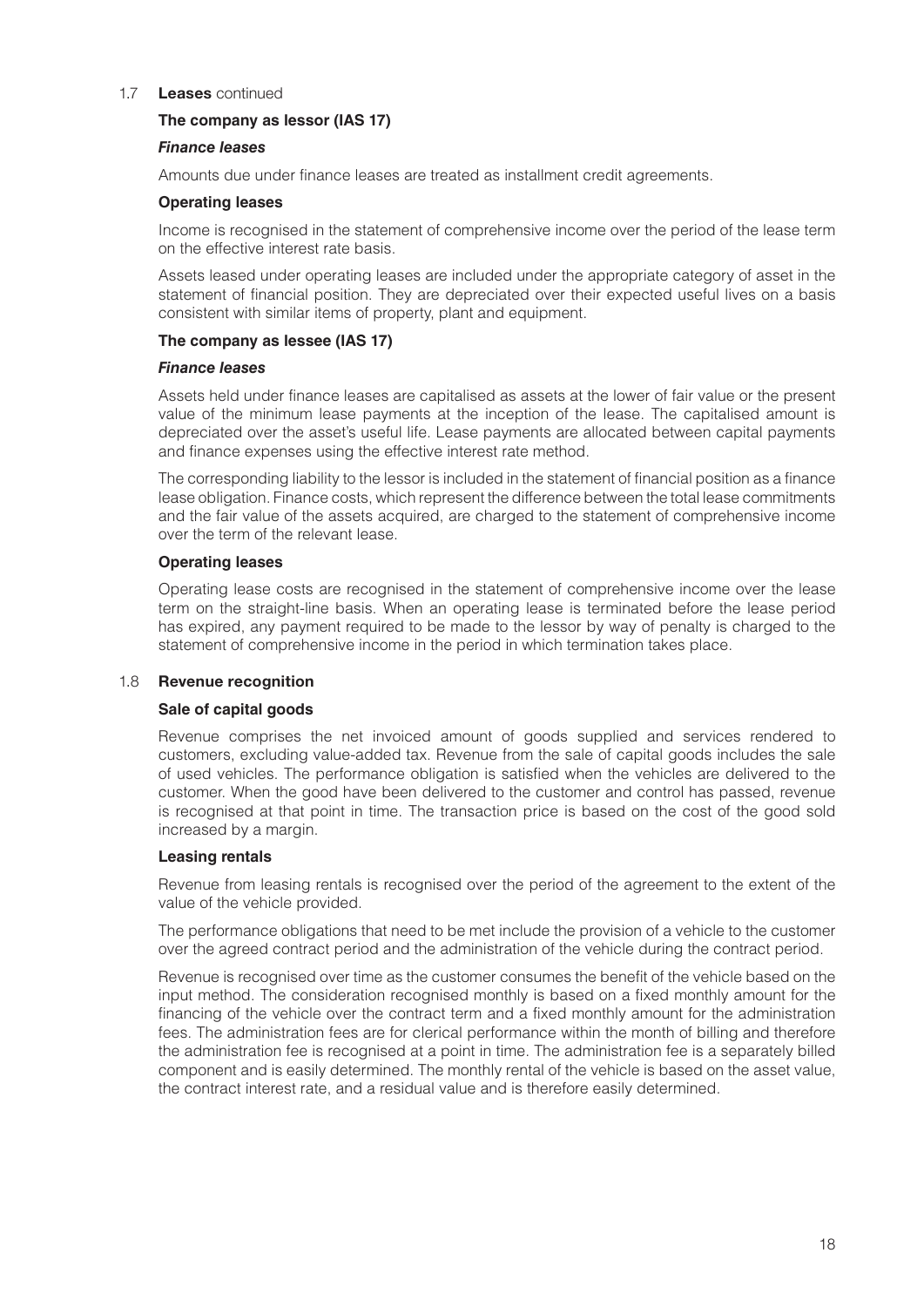#### 1.8 Revenue recognition continued

#### **Vehicle maintenance plans**

Revenue from vehicle maintenance plans is recognised over the period of the maintenance plan to the extent of the value of parts and services provided.

The performance obligations that need to be met in line with the vehicle maintenance plan include the provision of maintenance services to the customer over the agreed contract period and the administration of the contract during the contract period.

The provision of the vehicle services are performed over time, therefore the revenue is recognised over time as the customer consumes the benefit of the maintenance based on the input method using the terms of the agreement and the expected costs associated with the maintenance. As a result of the fact that lease arrangements span periods of 48 months to 60 months, an actuarial valuation process is employed to determine the extent of the maintenance revenues to be recognised each year. The administration fees are billed upfront for initiation of the contract and therefore recognised at point in time.

#### **Value added products**

Revenue for value added product services are based on master agreements in place with customers and revenues are recognised as the services are provided.

The performance obligations that need to be met in order to recognise the revenue is the provision of the value added product services to the customer over the contract period.

The billing of the value added products is determined by the cost being rebilled with a margin. The administration fee is a separately billed component and is easily determined based on the clerical activities performed within the month.

#### 1.9 Finance costs

Borrowing costs are recognised as an expense charged to the statement of comprehensive income in the period in which they are incurred, except to the extent in which interest paid meets the criteria for capitalisation against a qualifying asset, in which case it is capitalised as part of the cost of the asset.

#### 1.10 Taxation

#### **Current taxation**

The charge for current taxation is based on the results for the year adjusted for items which are tax exempt or are not tax deductible. Taxation is calculated using rates that have been enacted or substantively enacted at the statement of financial position date. To the extent that the current taxation is unpaid, a liability is recognised and if a refund is due at the year-end an asset is raised.

### **Deferred tax**

Deferred taxation is calculated at the taxation rates enacted or substantially enacted at statement of financial position date and are expected to apply when the related deferred taxation asset is realised or deferred liability is settled and is charged or credited in the statement of comprehensive income, except when it relates to items credited or charged directly to equity, in which case the deferred taxation is also dealt with in equity.

Deferred taxation is raised on all temporary differences, other than the initial recognition of goodwill, and of assets or liabilities in transactions other than business combinations which at the time of the transaction affects neither accounting nor taxable profit or loss.

Deferred taxation is provided for on temporary differences arising on investments in subsidiaries except where the timing of the reversal of the temporary difference is controlled and it is probable that the temporary difference will not reverse in the foreseeable future.

Deferred taxation assets and liabilities are offset when they relate to income taxes levied by the same taxation authority and the company is able to and intends to settle its current tax assets and liabilities on a net basis.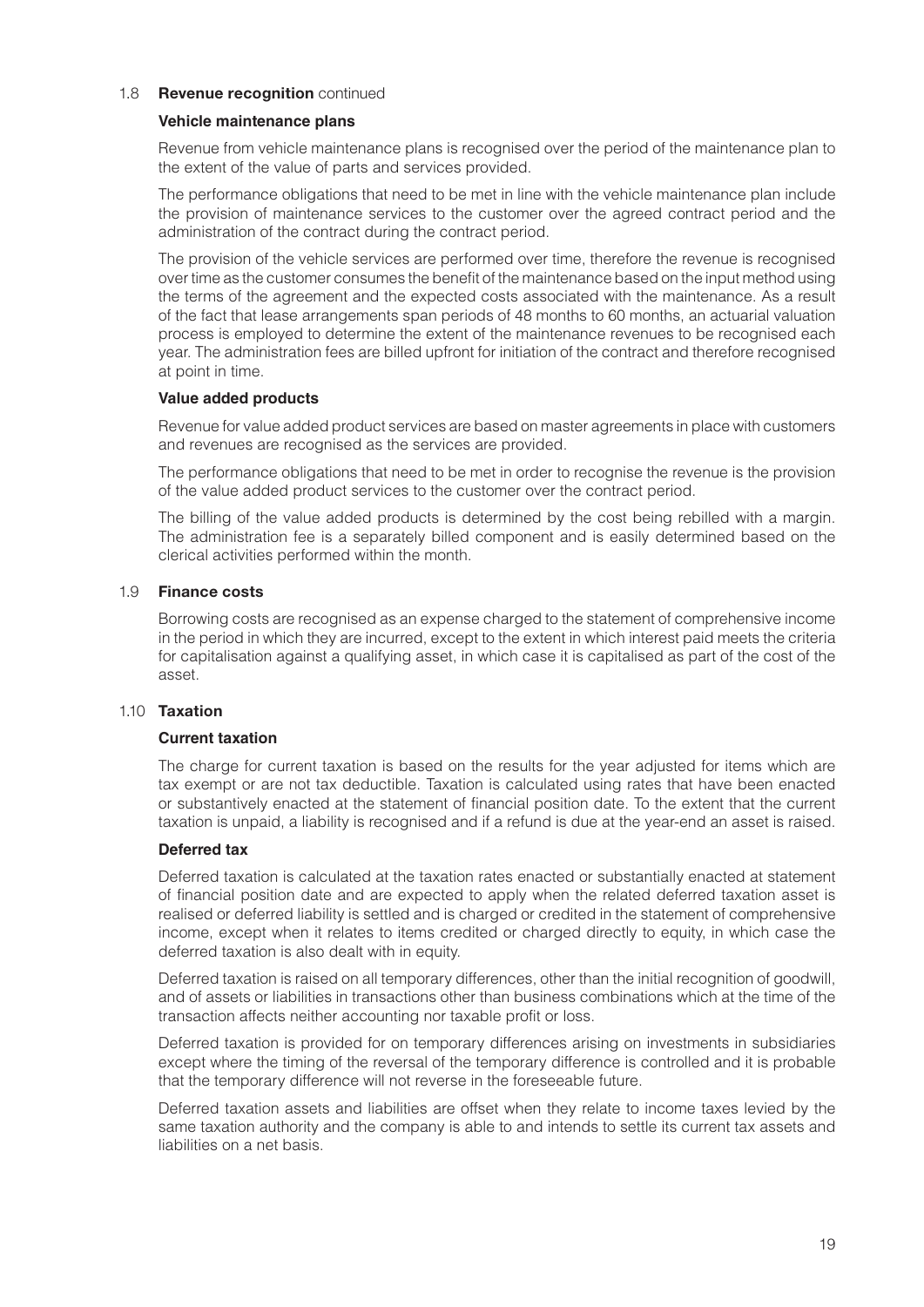#### 1.11 Impairment of assets

The carrying amount of the assets are reviewed at each statement of financial position date to determine whether there is any indication of impairment. If there is an indication that an asset may be impaired, its recoverable amount is estimated.

The recoverable amount of an asset is calculated as the higher of its value-in-use or its fair value less cost to sell.

In assessing the value-in-use, the expected future cash flows from the assets are discounted to their present value using a discount rate that reflects current market assessments of the time value of money and the risks specific to the asset.

An impairment loss is recognised in the statement of comprehensive income whenever the carrying amount of an asset exceeds its recoverable amount.

Where the recoverable amount of an individual asset cannot be determined, the recoverable amount of the cash-generating unit ("CGU") to which the asset belongs is determined.

A previously recognised impairment loss is reversed if the recoverable amount of the asset increases as a result of a change in the estimate used to determine the recoverable amount, but only to the extent that the increased carrying amount does not exceed the carrying amount that would have been determined had no impairment loss been recognised for the asset in prior years.

### 1.12 Foreign currencies

#### **Foreign currency transactions**

Transactions denominated in foreign currencies are translated at the rates of exchange ruling on the transaction dates.

Monetary items denominated in foreign currencies are translated at the rate of exchange ruling at the statement of financial position date. Gains or losses arising on translations are credited to, or charged against, the statement of comprehensive income.

#### 1.13 Management judgements and estimates

The preparation of financial statements in conformity with IFRS requires management to make judgements, estimates and assumptions that may affect the application of policies and reported amounts of assets, liabilities, income or expenses. Actual results may differ from these judgements, estimates and assumptions. There are not considered to be any significant judgements which need to be made in applying the company's accounting policies or IFRS.

Estimates and underlying assumptions are reviewed on an ongoing basis. Revisions to accounting estimates are recognised in the period in which the estimates revised. The accounting estimates that give rise to a significant risk of material adjustment to the carrying amounts of assets and liabilities within the next financial year are noted below:

### **Significant estimates**

Certain accounting areas have been identified as involving significant estimates:

#### **Residual values of leasing assets**

Leasing assets are depreciated over their useful life taking into account residual values. The actual lives of the assets and residual values are assessed at the reporting date and may vary depending on a number of factors. In re-assessing residual values, factors such as leasing contract terms, maintenance programmes, future market conditions, the remaining life of the asset and projected disposal values are taken into account.

#### **Impairment of assets**

Property, plant and equipment and leasing assets are considered for impairment if there is any reason to believe that an impairment may be necessary. Factors taken into consideration include the economic viability of the asset itself and where it is a component of a larger economic unit, the viability of the unit. Future cash flows expected to be generated by the assets are projected taking into account market conditions and the expected useful lives of the assets. The present value of these cash flows, determined using an appropriate discount rate, is compared to the current asset value and, if lower, the assets are impaired to the present value.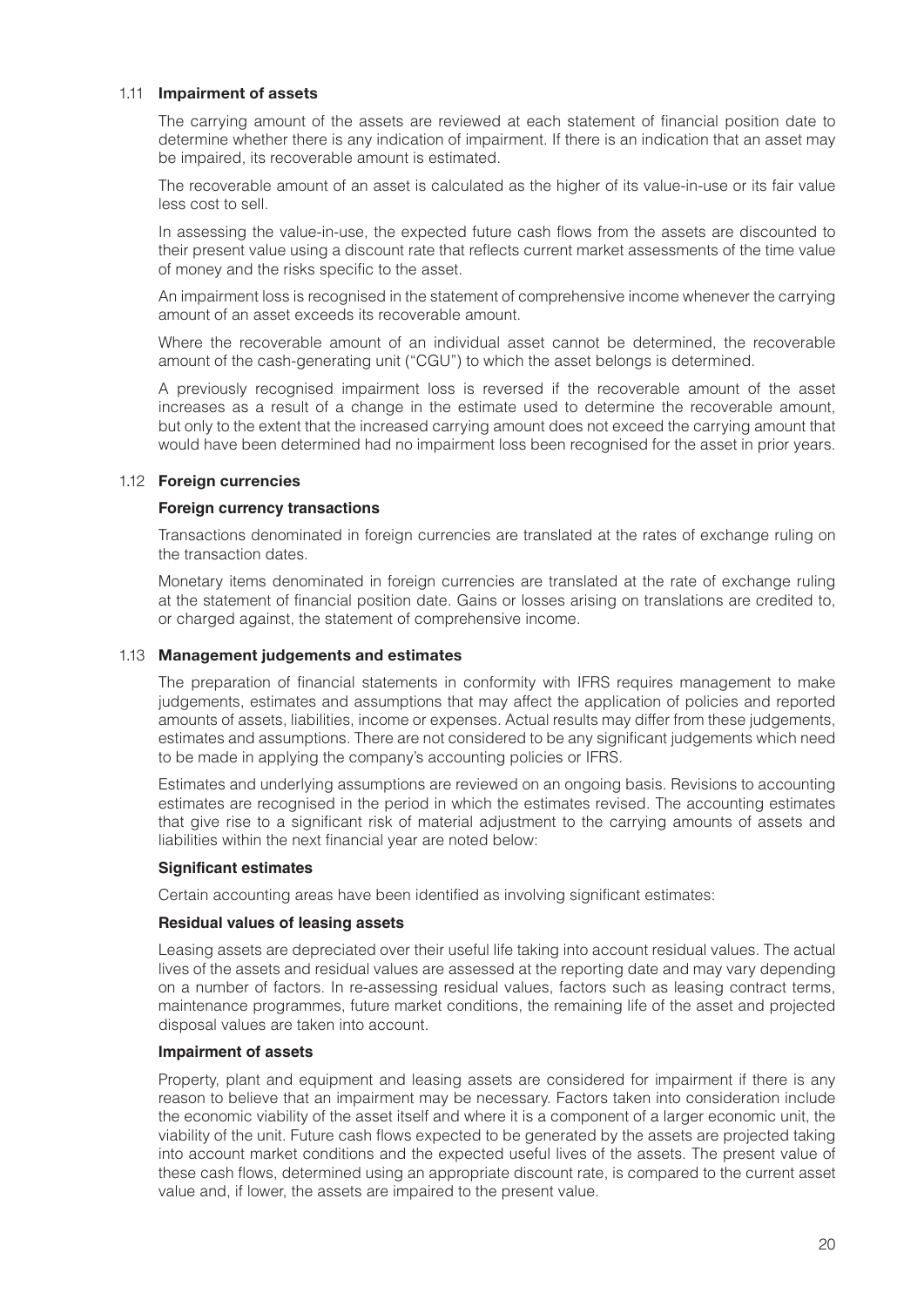#### 1.13 Management judgements and estimates continued

#### **Revenue recognition on vehicle maintenance plans**

Revenue from vehicle maintenance plans is based on an actuarial calculation performed by an external party and revenue is recognised on the basis of a gross profit model over the life of the maintenance contract. Based on the actuarial valuation a combination of valuation methods are applied in order to derive the best estimate of the future costs. Consideration is given in determining future maintenance costs to the class of the vehicle, the make of the vehicle, the age of the vehicle, the actual costs incurred, the expected future costs and the term of the contract. Onerous contracts are provided for where costs are estimated to be above expected revenues. There is potential volatility in the revenue recognised in future years as cost curves are updated. This model will be considered to be the most appropriate basis on which to determine maintenance revenues to be recognised.

#### **Leases**

The lease liability is measured at the present value of lease payments discounted using an incremental borrowing rate. The incremental borrowing rate was based on the cost of debt on at the time of inception of the lease.

In determining the term of the lease, options to renew are only included in the term of the lease if it is reasonably certain the option to renew will be exercised. The nature of the asset and the dependency of the operation on the asset is also considered in determining the likelihood of the renewal option being exercised.

#### 1.14 Share-based payments

The following group share-related incentive plans exist:

#### **Cash settled share-based payment plan**

The share appreciation rights plan is accounted for as a cash-settled share-based payment plan. The plan is recognised at the fair value of the obligations due, in the statement of financial position, over the vesting period up to and including settlement date with a corresponding charge to the statement of comprehensive income. The liability is re-measured at each reporting date, using the Black-Scholes model to reflect the revised value of the notional enX Group Ltd ("enX") shares at reporting date, adjusted for changes in assumptions including management's estimate of the number of notional enX shares that will ultimately vest. Changes in the fair value are recognised through the statement of comprehensive income

### **Equity-settled share-based payment plan**

The Forfeitable Share Plan (FSP) which will be equity-settled.

Equity-settled share-based payments are measured at fair value at the date of grant using the Binomial Model. The fair value determined at the grant date of the equity-settled share-based payment is charged through the statement of comprehensive income on the straight-line basis over the vesting period. The charge takes into account the best estimate of the number of shares that are expected to vest. Non-market conditions such as time-based vesting conditions and non-market performance conditions are included in the assumptions for the number of options that are expected to vest.

The shares awarded under the FSP are issued or purchased in the open market and held in an escrow account. These escrow shares are treated as treasury shares. At each reporting date, the entity revises its estimates on the number of options that are expected to vest. It recognises the impact of the revision of original estimates, if any, through the statement of comprehensive income.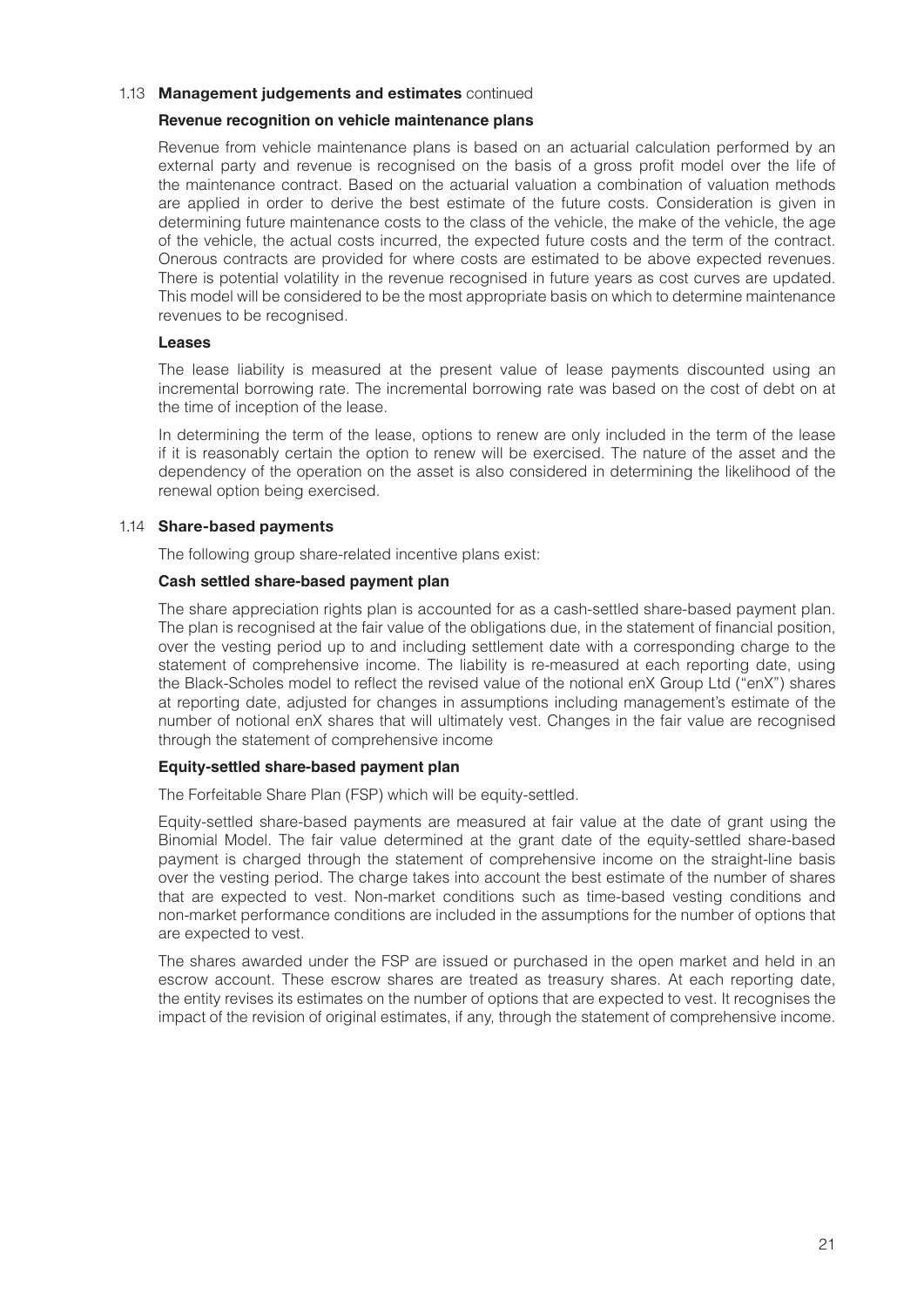#### 1.15 Related party disclosure

We define key management personnel and prescribed officers as the directors of the company and those individuals with significant influence over financial and operating decisions of the company.

The net movement in amounts due to and by group companies is disclosed in the statement of cash flows as enX Corporation operates a treasury management system so that no group company holds excess cash. Therefore the movements in group loans comprise of various deposits and draw downs through out the year.

### 1.16 Adoption of new accounting policies

### 1.16.1 Impact of the adoption of IFRIC 23 Uncertainty over Income Tax Treatments

The company has adopted IFRIC 23 for the first time in the current year. IFRIC 23 sets out how to determine the accounting when there is uncertainty over income tax treatments. Based on the assessment undertaken no material uncertainty exists with regard to the treatment of income tax within the company.

#### 1.16.2 Impact of the adoption of IFRS 16 Leases

In the current year, the company, for the first time, has applied IFRS 16 Leases.

The standard introduces significant changes to lessee accounting by removing the distinction between operating and finance lease and requiring the recognition of a right-ofuse asset and a lease liability at commencement of all leases, except for short-term leases and leases of low value assets. In contrast to lessee accounting, the requirements for lessor accounting have remained largely unchanged.

The company has elected to apply IFRS 16 using the modified retrospective approach whereby the cumulative effect of initial application is recognised in retained earnings at 1 September 2019, with no restatement of comparative information. There was no adjustment to the company's opening retained earnings balance on 1 September 2019. The company has reassessed all leases to determine whether they meet the definition of a lease in terms of IFRS 16.

### **Impact of the new definition of a lease**

With the implementation of IFRS 16 the company has made use of the practical expedient available on transition to IFRS 16 not to reassess whether a contract is or contains a lease. Based on this the definition of a lease in accordance with IAS 17 and IFRIC 4 will apply to leases entered into before 1 September 2019.

The company applied the definition of a lease and related guidance set out in IFRS 16 to all contracts entered into or changed on or after 1 September 2019. In preparation for the first-time application of IFRS 16, the group carried out an implementation project.

The right-of-use assets are initially measured at cost, which comprises the initial amount of the lease liability adjusted for any lease payments made before the commencement date. The right-of-use asset will be subsequently depreciated over the lease term. In addition under IFRS 16, right-of-use assets will be tested for impairment in accordance with IAS 36 Impairment of Assets. This replaces the previous requirement to recognise a provision for onerous lease contracts.

The lease liability is measured at the present value of lease payments discounted using an incremental borrowing rate. The lease asset is measured at amortised cost using effective interest rate. A single discount rate was applied to a portfolio of leases with reasonably similar characteristics, such as leases with a similar remaining lease term for a similar class of underlying asset in a similar economic environment. The incremental borrowing rate was based on the cost of debt on 1 September 2019.

In terms of IFRS 16 the company has elected on adoption of IFRS 16 that the value of the Right-of-use assets has been made equal to the present value of minimum lease payments with lease smoothing accruals set off the Right-of-use asset. In addition the company has elected not to recognise Right-of-use assets and liabilities for short-term leases less than 12 months or low value assets which is in accordance with the standard.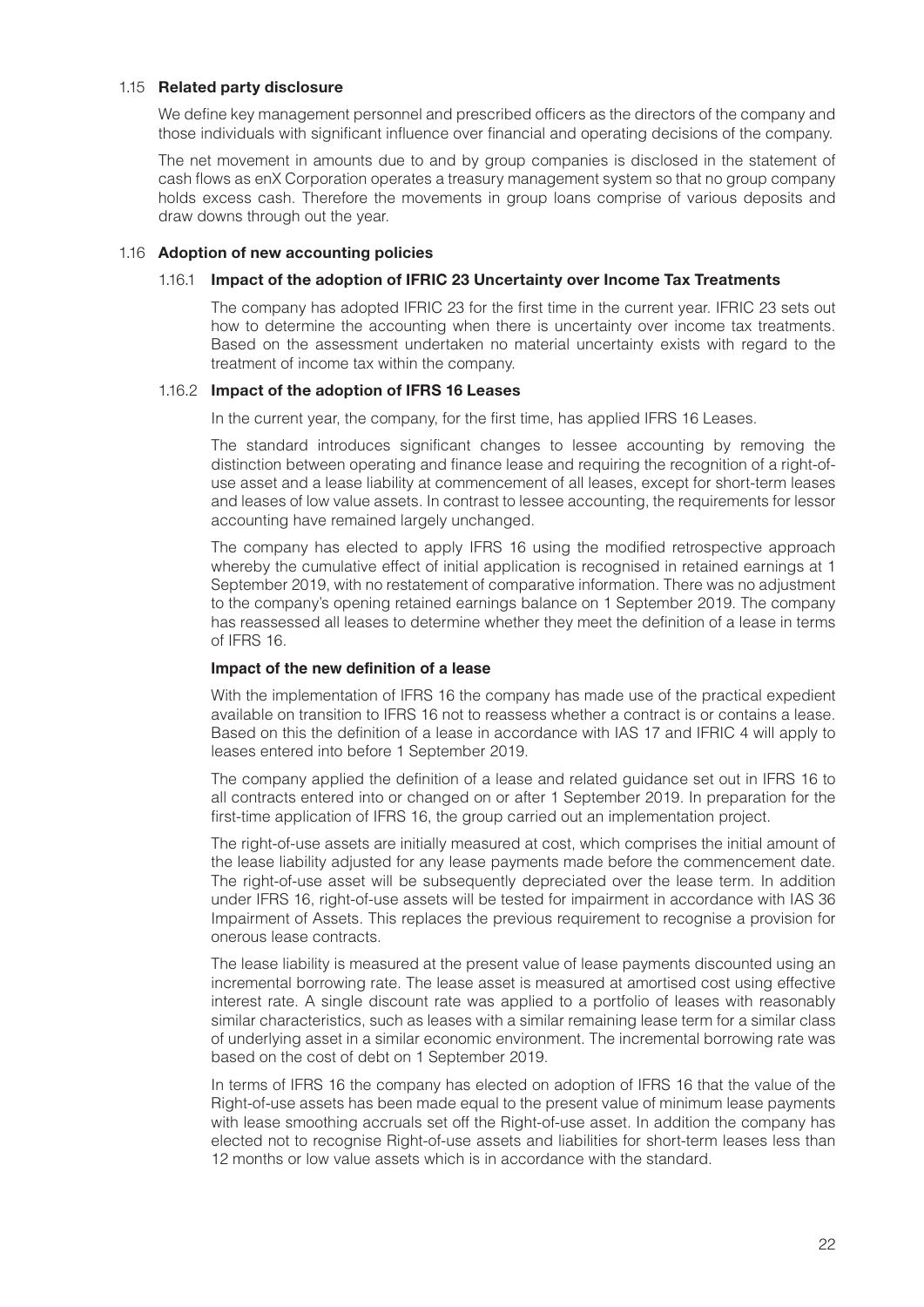### 1.16 Adoption of new accounting policies continued

The company applied the practical expedient in term of IFRS 16 with regards to onerous provisions as the liability raised with regards to onerous lease agreements remained on the balance and no Right-of-use asset was raised.

In terms of initial direct costs, under IAS 17 no initial direct costs where capitalised, therefore under IFRS 16 initial direct cost practical expedient to exclude the initial direct costs from the measurement of the right-of-use asset as at 1 September 2019 has been applied.

The primary impacts on the company's financial statements, as a result of applying the IFRS 16 accounting policy in place of the previous policy under IAS 17 are:

### **As a lessee:**

- Under IAS 17, lessees classified leases as either operating or finance leases. Operating lease costs were expensed on a straight-line basis over the period of the lease.
- Under IFRS 16, all lease agreements give rise to the recognition of a Right-of-use asset and lease liabilities in the statement of financial position, representing the right to use the leased item and a liability for any future lease payments over the period of the lease.
- IFRS 16 lease costs are recognised in the form of depreciation of the Right-of-use asset and interest on lease liabilities which is discounted at the incremental borrowing rate of the relevant group entity. The depreciation is calculated based on the lesser of the expected useful life of the asset on recognition or the period of the lease.
- IFRS 16 separates the total amount of cash paid in relation to the principal portion (presented within financing activities) and interest (presented within operating activities) in the statement of cash flows. Net cash flow is not impacted by the change in policy.

# **As a lessor**

Lessor accounting under IFRS 16 is similar to IAS 17, the company continues to classify leases as either finance leases or operating leases and account for those two types of leases differently.

The impact of adopting IFRS 16 on the opening statement of financial position 1 September 2019 is disclosed below. There was no impact on retained earnings as the company has made use of the practical expedient available on transition to IFRS 16.

|                                | 31 August<br>2019<br><b>R'000</b> | Impact of<br>adoption of<br><b>IFRS 16</b><br><b>R'000</b> | 1 September<br>2019<br>R'000 |
|--------------------------------|-----------------------------------|------------------------------------------------------------|------------------------------|
| <b>Assets</b>                  |                                   |                                                            |                              |
| <b>Non-current assets</b>      |                                   |                                                            |                              |
| Property, plant and equipment  | 52 217                            | 19 953                                                     | 72 170                       |
| <b>Liabilities</b>             |                                   |                                                            |                              |
| <b>Non-current liabilities</b> |                                   |                                                            |                              |
| Lease liabilities              |                                   | 11 507                                                     | 11 507                       |
| <b>Current liabilities</b>     |                                   |                                                            |                              |
| Lease liabilities              |                                   | 8446                                                       | 8446                         |

At the end of the prior year, the right-of-use asset and the equivalent lease liability that was expected to be recognised in the 2020 period was between R16.8 million and R20.5 million. On adoption of IFRS 16 the right-of-use asset and lease liability raised was R20.0 million.

On adoption there was no impact of lease smoothing accruals as in the prior year no lease smoothing accrual was recognised as it was immaterial.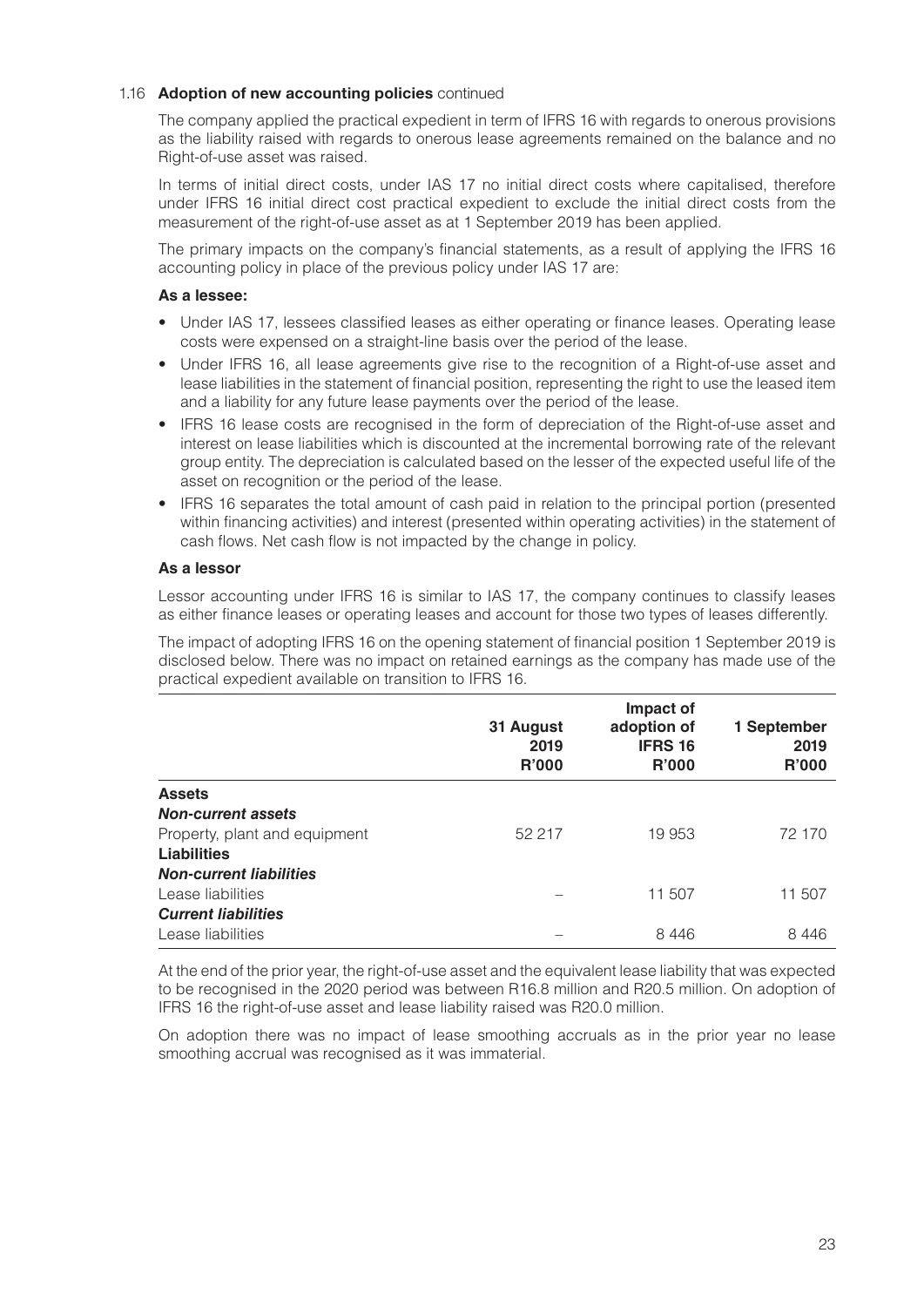|                                                      | <b>Computer</b><br>software<br><b>R'000</b> | <b>Total</b><br><b>R'000</b> |
|------------------------------------------------------|---------------------------------------------|------------------------------|
| <b>INTANGIBLE ASSETS</b>                             |                                             |                              |
| 30 June 2020                                         |                                             |                              |
| $-Cost$<br>- Accumulated amortisation and impairment | 218 001<br>(208 611)                        | 218 001<br>(208 611)         |
|                                                      | 9 3 9 0                                     | 9 3 9 0                      |
| <b>Movement summary:</b>                             |                                             |                              |
| Net book value at beginning of the year              | 8 1 1 5                                     | 8 1 1 5                      |
| <b>Additions</b>                                     | 5 2 0 8                                     | 5 2 0 8                      |
| Amortisation                                         | (3933)                                      | (3933)                       |
| Net book value at end of the year                    | 9 3 9 0                                     | 9 3 9 0                      |
| 31 August 2019                                       |                                             |                              |
| – Cost                                               | 212793                                      | 212793                       |
| - Accumulated amortisation and impairment            | (204678)                                    | (204678)                     |
|                                                      | 8 1 1 5                                     | 8 1 1 5                      |
| <b>Movement summary:</b>                             |                                             |                              |
| Net book value at beginning of the year              | 5 2 2 2                                     | 5 2 2 2                      |
| <b>Additions</b>                                     | 5681                                        | 5 681                        |
| Amortisation                                         | (2788)                                      | (2788)                       |
| Net book value at end of the year                    | 8 1 1 5                                     | 8 1 1 5                      |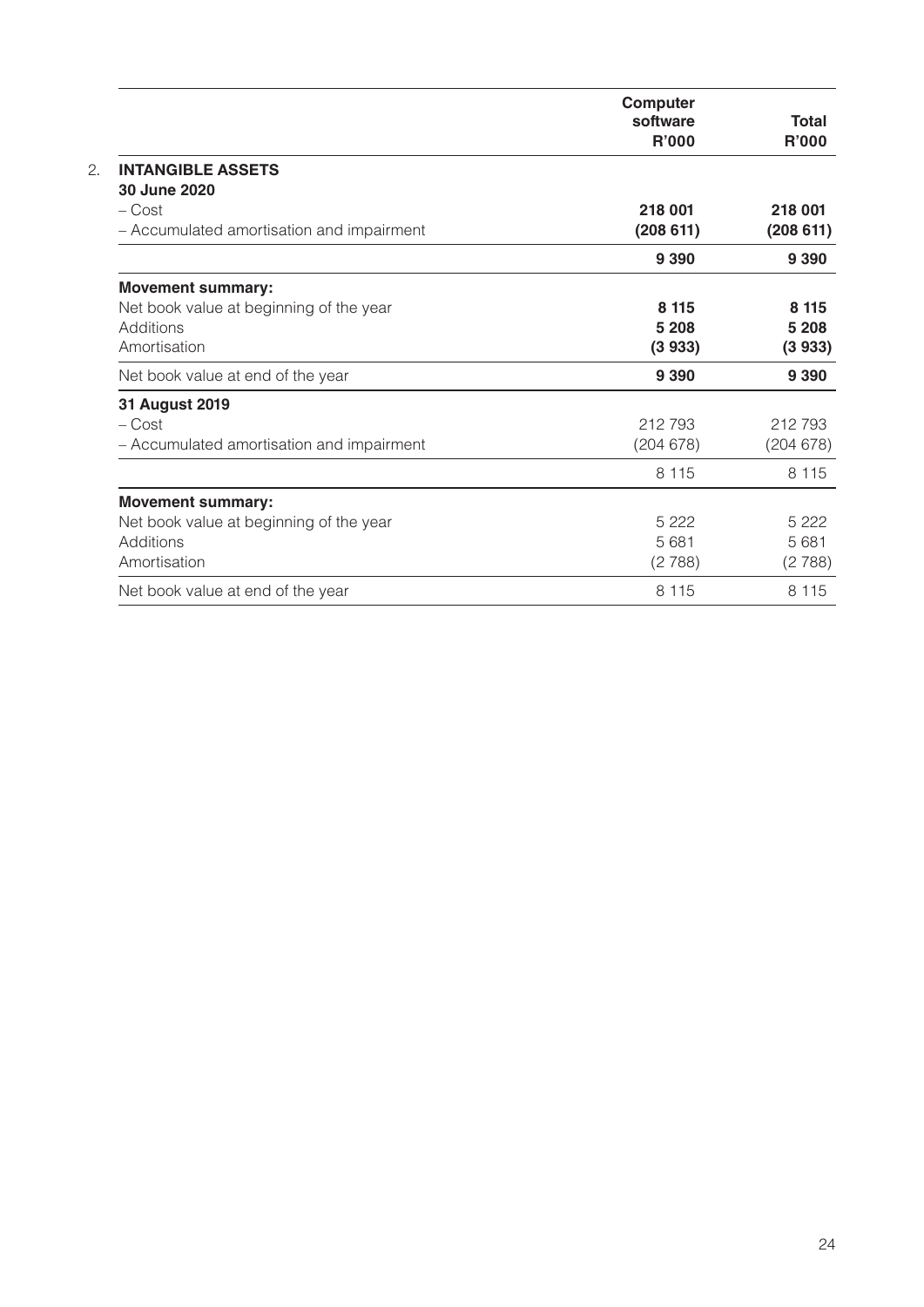# 3. PROPERTY, PLANT, EQUIPMENT AND RIGHT-OF-USE ASSETS

|                                                                                                                                               | <b>Land and</b><br>buildings and<br>leasehold<br>improvements<br><b>R'000</b> | <b>Equipment</b><br>and furniture<br>R'000 | <b>Motor</b><br>vehicles<br>R'000 | <b>Right of</b><br>use assets -<br><b>Property</b><br>R'000 | <b>Total</b><br>R'000               |
|-----------------------------------------------------------------------------------------------------------------------------------------------|-------------------------------------------------------------------------------|--------------------------------------------|-----------------------------------|-------------------------------------------------------------|-------------------------------------|
| 30 June 2020                                                                                                                                  |                                                                               |                                            |                                   |                                                             |                                     |
| – Cost                                                                                                                                        | 36 565                                                                        | 63 268                                     | 25 705                            | 19 953                                                      | 145 491                             |
| - Accumulated<br>depreciation                                                                                                                 | (8416)                                                                        | (56748)                                    | (14043)                           | (6528)                                                      | (85735)                             |
|                                                                                                                                               | 28 149                                                                        | 6 5 20                                     | 11 662                            | 13 4 25                                                     | 59 756                              |
| Carrying value at the<br>beginning of the year<br>Additions due to                                                                            | 28 8 64                                                                       | 9 5 0 9                                    | 13 844                            |                                                             | 52 217                              |
| adoption of IFRS 16                                                                                                                           |                                                                               |                                            |                                   | 19 953                                                      | 19 953                              |
| Carrying value as at<br>1 September 2019                                                                                                      | 28 8 64                                                                       | 9509                                       | 13844                             | 19 953                                                      | 72 170                              |
| <b>Movement summary:</b><br>Net book value at<br>beginning of the year<br><b>Additions</b><br>Depreciation<br>Disposals<br>Transfer (to)/from | 28 8 64<br>(715)                                                              | 9509<br>1 3 5 5<br>(4333)<br>(5)           | 13 844<br>(2746)                  | 19 953<br>(6528)                                            | 72 170<br>1 3 5 5<br>(14322)<br>(5) |
| leasing assets                                                                                                                                |                                                                               | (6)                                        | 564                               |                                                             | 558                                 |
| Net book value at end of<br>the year                                                                                                          | 28 149                                                                        | 6 5 20                                     | 11 662                            | 13 4 25                                                     | 59 756                              |
| 31 August 2019<br>$-Cost$<br>- Accumulated                                                                                                    | 36 565                                                                        | 61924                                      | 25 141                            |                                                             | 123 630                             |
| depreciation                                                                                                                                  | (7701)                                                                        | (52 415)                                   | (11 297)                          |                                                             | (71413)                             |
|                                                                                                                                               | 28 864                                                                        | 9509                                       | 13844                             | $\overline{\phantom{0}}$                                    | 52 217                              |
| <b>Movement summary:</b><br>Net book value at                                                                                                 |                                                                               |                                            |                                   |                                                             |                                     |
| beginning of the year<br><b>Additions</b>                                                                                                     | 31873<br>677                                                                  | 12 5 98<br>2 2 4 8                         | 9520                              |                                                             | 53 991<br>2925                      |
| Depreciation<br>Loss on disposals<br>Transfer from leasing                                                                                    | (986)<br>(2700)                                                               | (5239)<br>(98)                             | (3 287)                           |                                                             | (9512)<br>(2798)                    |
| assets                                                                                                                                        |                                                                               |                                            | 7611                              |                                                             | 7611                                |
| Net book value at end of<br>the year                                                                                                          | 28 864                                                                        | 9509                                       | 13844                             |                                                             | 52 217                              |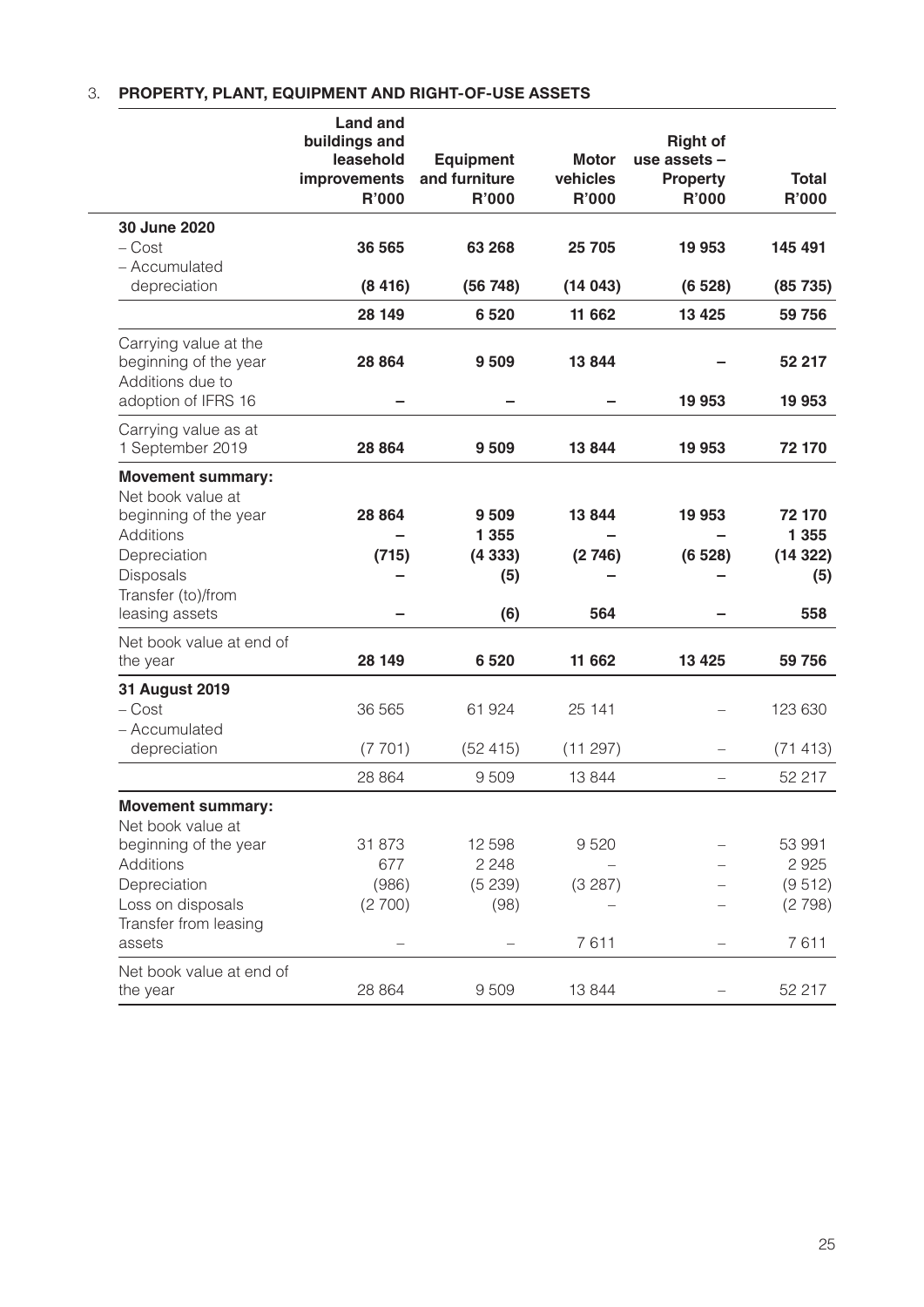|                                                 | 30 June<br>2020<br><b>R'000</b> | 31 August<br>2019<br>R'000 |
|-------------------------------------------------|---------------------------------|----------------------------|
| <b>LEASING ASSETS</b>                           |                                 |                            |
| Cost<br>Accumulated depreciation and impairment | 3 9 27 177<br>(1357417)         | 3 845 842<br>(1264861)     |
|                                                 | 2 569 760                       | 2 580 981                  |
| <b>Movement summary:</b>                        |                                 |                            |
| Net book value at beginning of the year         | 2 580 981                       | 2 368 198                  |
| Additions                                       | 613 569                         | 970 360                    |
| Depreciation                                    | (374179)                        | (408 207)                  |
| Transfer to property, plant and equipment       | (558)                           | (7611)                     |
| Transfer to inventory                           | (250053)                        | (341759)                   |
| Net book value at end of the year               | 2 569 760                       | 2580981                    |

Leasing assets consist of passenger and commercial vehicles. No leasing assets are encumbered or held as security for borrowings.

|                                        | 30 June<br>2020 | 31 August<br>2019 |
|----------------------------------------|-----------------|-------------------|
|                                        | <b>R'000</b>    | R'000             |
| <b>INVESTMENTS</b>                     |                 |                   |
| <b>Investments</b>                     |                 |                   |
| Listed investments at market value     | 2634            | 6542              |
| Unlisted investments at fair value     | 5645            | 6619              |
| Total investments and loans receivable | 8 2 7 9         | 13 161            |
| The above are categorised as follows:  |                 |                   |
| - Amortised Cost                       | 8 2 7 9         | 13 161            |
|                                        | 8 2 7 9         | 13 161            |
| Disclosed as:                          |                 |                   |
| - Non-current assets                   | 8 2 7 9         | 13 161            |
|                                        | 8 2 7 9         | 13 161            |

The listed investment comprises 568 872 (2019: 568 872) ordinary shares in enX Group carried at market value. The investment has been recognised and measured as a held to collect financial instrument. This is considered to be a level 1 financial instrument as the valuation is based on observable inputs of quoted market prices.

The unlisted investments are level 3 financial instruments. Level 3 instruments are valued using various business-related inputs which are not based on observable market data. Unlisted investments are valued based on operational performance of the entities which is considered to be appropriate taking into account that the investments are insignificant. Unlisted investments have been recognised and measured as held to collect financial instruments.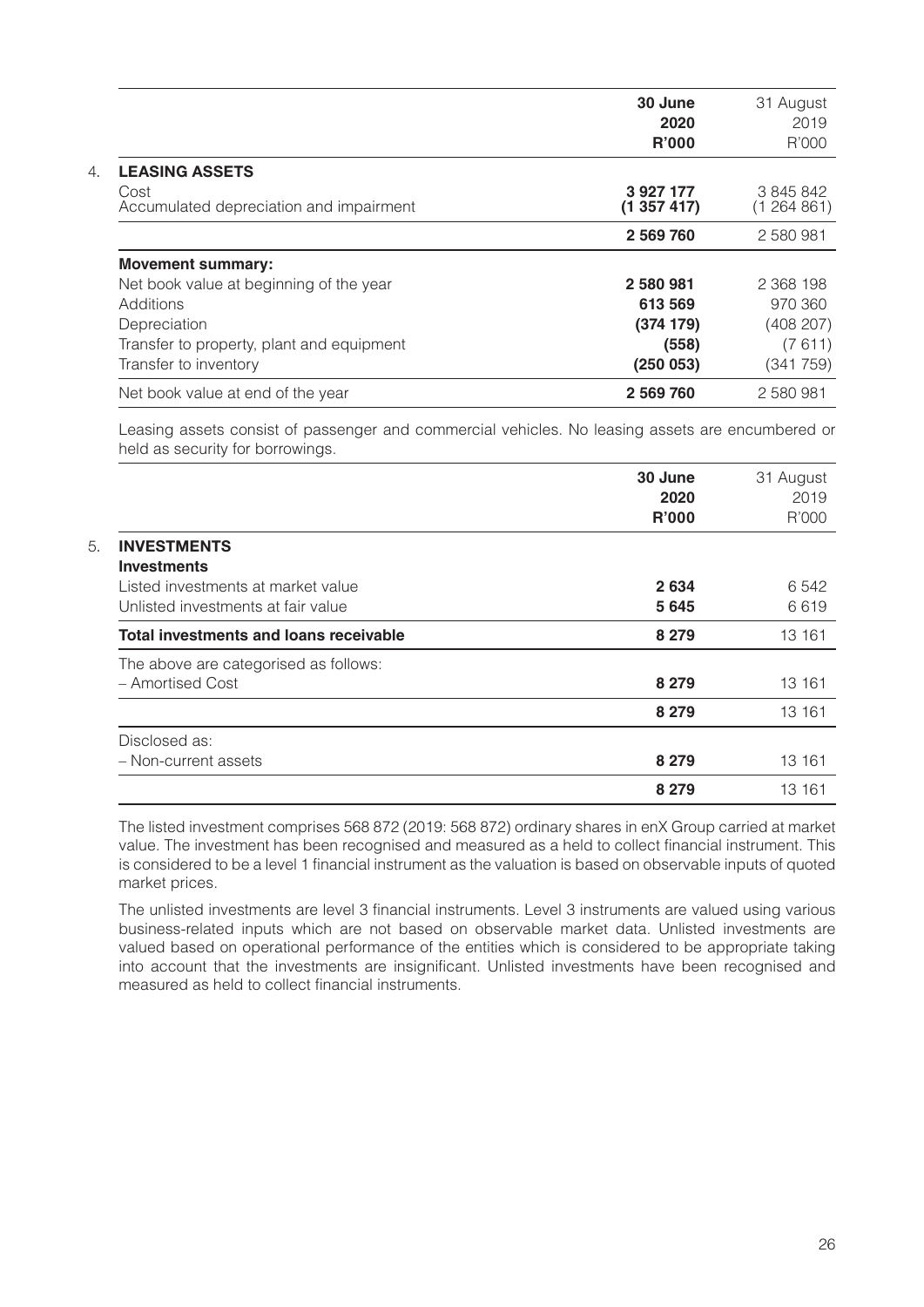|                                                                                                                                                                                                                                                                            | 30 June<br>2020<br>R'000 | 31 August<br>2019<br>R'000 |
|----------------------------------------------------------------------------------------------------------------------------------------------------------------------------------------------------------------------------------------------------------------------------|--------------------------|----------------------------|
| AMOUNTS OWING BY/(TO) GROUP COMPANIES AND<br><b>EQUITY LOAN</b>                                                                                                                                                                                                            |                          |                            |
| Due by group companies<br><b>Non-current assets</b>                                                                                                                                                                                                                        |                          |                            |
| Saficon Industrial Equipment Proprietary Limited                                                                                                                                                                                                                           | 1872437                  | 1746818                    |
| GPS Tracking Solutions Proprietary Limited                                                                                                                                                                                                                                 | 6 3 28                   | 15 127                     |
| Eqstra Swaziland Proprietary Limited                                                                                                                                                                                                                                       | 3 4 6 8                  | 2 3 3 5                    |
| <b>Total long-term portion</b>                                                                                                                                                                                                                                             | 1882233                  | 1764280                    |
| These amounts have been subordinated in favour of other<br>creditors and as a result are not expected to be recovered in the<br>next 12 months.                                                                                                                            |                          |                            |
| Consideration is given to the equity and profitability of the<br>underlying group company when assessing the risk of expected<br>credit losses. No such credit loss is considered to exist at the<br>reporting date.                                                       |                          |                            |
| <b>Current assets</b>                                                                                                                                                                                                                                                      |                          |                            |
| Eqstra Financial Services Proprietary Limited                                                                                                                                                                                                                              | 5831                     | 12 408                     |
| Omatemba Fleet Services Proprietary Limited                                                                                                                                                                                                                                | 101 132                  | 101 529                    |
| Eqstra Zambia Limited<br>enX Group Limited                                                                                                                                                                                                                                 | 11 864<br>619 920        | 5959<br>621 355            |
| K2016224128 (South Africa) Proprietary Limited                                                                                                                                                                                                                             | 60                       | 32                         |
| <b>Total short-term portion</b>                                                                                                                                                                                                                                            | 738 807                  | 741 283                    |
| These amounts are considered to be short term as they are<br>repayable on demand or are expected to the settled in the next<br>12 months.<br>Consideration is given to the equity and profitability of the<br>underlying group company when assessing the risk of expected |                          |                            |
| credit losses. No such credit loss is considered to exist at the<br>reporting date.                                                                                                                                                                                        |                          |                            |
| Total amounts due by group companies                                                                                                                                                                                                                                       | 2 621 040                | 2 505 563                  |
| Due to group companies                                                                                                                                                                                                                                                     |                          |                            |
| Eqstra Fleet Services (PVPS) Proprietary Limited                                                                                                                                                                                                                           | (82934)                  | (82994)                    |
| Eqstra Transformation Trust                                                                                                                                                                                                                                                | (1842)                   | (2195)                     |
| enX Leasing Investments Proprietary Limited                                                                                                                                                                                                                                | (224 264)                | (263 281)                  |
| Eqstra Fleet Services Proprietary Limited<br>Eqstra Fleet Services Namibia Proprietary Limited                                                                                                                                                                             | (3 776)<br>(89 403)      | (3351)<br>(80096)          |
| Eqstra Lesotho Proprietary Limited                                                                                                                                                                                                                                         | (5946)                   | (5946)                     |
| Eqstra NH Equipment Proprietary Limited                                                                                                                                                                                                                                    | (85363)                  | (56769)                    |
| Amasondo Fleet Services Proprietary Limited                                                                                                                                                                                                                                | (27435)                  | (9708)                     |
| enX Fleet Management Botswana Proprietary Limited                                                                                                                                                                                                                          | (13 245)                 |                            |
| Total amounts due to group companies                                                                                                                                                                                                                                       | (534 208)                | (504 340)                  |
| The loans are unsecured, have no fixed repayment terms and<br>bear interest at a market-related interest rate of 7.46% p.a.<br>(2019: 10%) and as a result the carrying amounts are<br>considered to approximate fair value.                                               |                          |                            |
| <b>Equity loan</b>                                                                                                                                                                                                                                                         |                          |                            |
| enX Leasing Investments Proprietary Limited                                                                                                                                                                                                                                | 25 360                   | 25 360                     |

The equity loan bears no interest and is payable at the option of enX Corporation.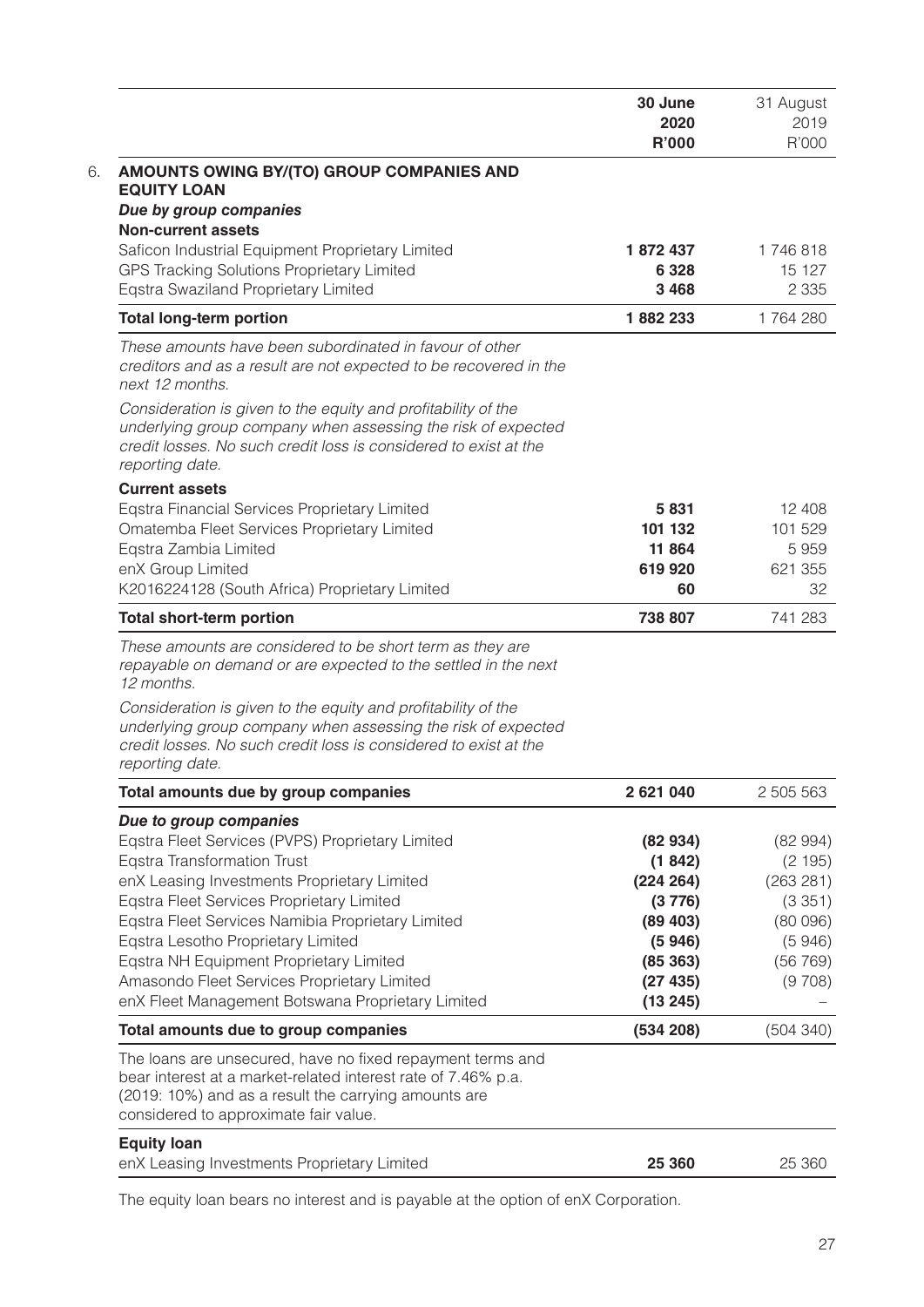| 7.<br><b>INVENTORIES</b><br>Gross inventory<br>8077                                                                             | 18 4 34 |
|---------------------------------------------------------------------------------------------------------------------------------|---------|
|                                                                                                                                 |         |
|                                                                                                                                 |         |
| Less: impairment provision<br>(583)                                                                                             | (565)   |
| 7494<br>Net inventory                                                                                                           | 17869   |
| Comprising of:                                                                                                                  |         |
| Used vehicles<br>3 0 6 5                                                                                                        | 13 258  |
| Spares and accessories<br>4 4 2 9                                                                                               | 4611    |
| 7 4 9 4                                                                                                                         | 17869   |
| Inventories carried at net realisable value included above<br>665<br>Net amount of inventories written down in the statement of | 634     |
| comprehensive income.<br>18                                                                                                     | 9       |
| 260 258<br>Amounts recognised as an expense in cost of sales for the year                                                       | 329 355 |
|                                                                                                                                 |         |
| <b>TRADE AND OTHER RECEIVABLES</b><br>8.<br>Net trade receivables<br>89 4 24                                                    | 100 790 |
|                                                                                                                                 |         |
| 129 475<br>Gross trade receivables                                                                                              | 112758  |
| (40051)<br>Less: Provision for impairment of trade receivables*                                                                 | (11968) |
| 53 264<br>Sundry debtors, claims, recoverables and prepayments                                                                  | 51 306  |
| 142 688                                                                                                                         | 152 096 |
| *An assessment of credit risk pertaining to trade receivables is included at<br>note 26.                                        |         |
| The carrying amount of trade and other receivables<br>approximates its fair value.                                              |         |
| <b>CASH AND CASH EQUIVALENTS</b><br>9.                                                                                          |         |
| Cash on hand<br>160                                                                                                             | 282     |
| <b>Bank balance</b><br>425 995                                                                                                  | 169 215 |
| 426 155<br>Cash and cash equivalents                                                                                            | 169 497 |

Effective interest rates earned during the year (p.a) 3,3% 3,3% 7,5%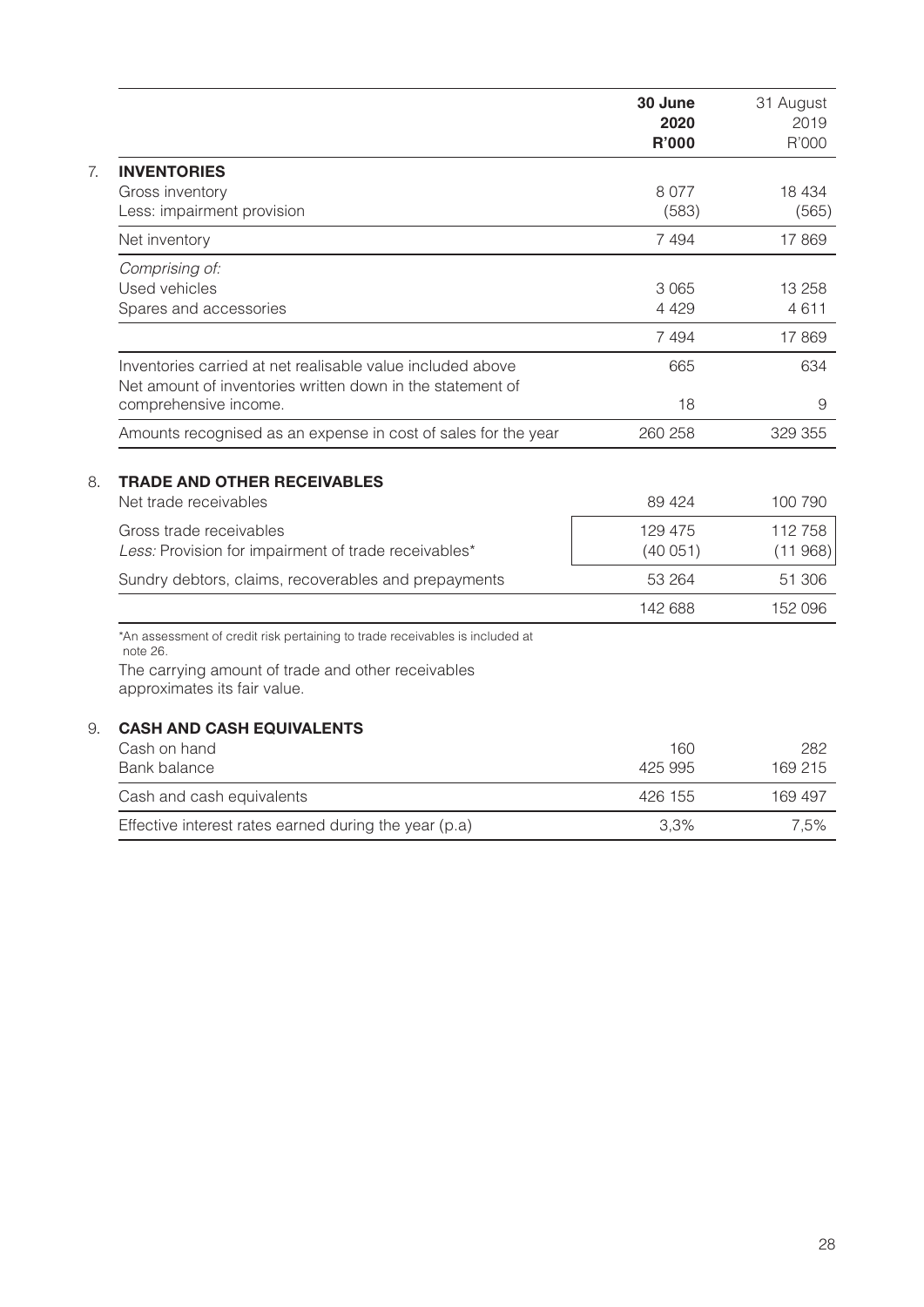|                                                             | 30 June<br>2020<br><b>R'000</b> | 31 August<br>2019<br>R'000 |
|-------------------------------------------------------------|---------------------------------|----------------------------|
| 10. STATED CAPITAL                                          |                                 |                            |
| <b>Authorised stated capital</b>                            |                                 |                            |
| 4 000 000 (2019: 4 000 000) ordinary shares of no par value | 4                               | 4                          |
| <b>Issued stated capital</b>                                |                                 |                            |
| 600 002 (2019: 600 002) ordinary shares of no par value     | 548 874                         | 548 874                    |

#### 10.1 **Equity Compensation Benefits**

#### **enX forfeitable share plan (FSP) scheme**

The FSP scheme allows certain senior employees to receive shares should certain conditions be fulfilled.

|           | Date of issue    | Period to<br>expiry | <b>IFRS 2</b><br>classification |
|-----------|------------------|---------------------|---------------------------------|
| enX Group | 14 December 2016 | 3 years             | <b>Equity settled</b>           |
| enX Group | 1 June 2018      | 3 vears             | Equity settled                  |

The value of the FSP has been calculated using the Binomial model based on the following assumptions:

|                                     | 2018               | 2016               |
|-------------------------------------|--------------------|--------------------|
|                                     | scheme             | scheme             |
| Expected dividend yield (%)         |                    |                    |
| Fair value of the FSP on grant date | R <sub>14.46</sub> | R <sub>17.90</sub> |
|                                     |                    |                    |

|                                        | 30 June      | 31 August |
|----------------------------------------|--------------|-----------|
|                                        | 2020         | 2019      |
|                                        | <b>R'000</b> | R'000     |
| Share based payment expense recognised |              |           |
| 2016 and 2018 Scheme                   | 1 3 3 4      | 4 621     |

The expected volatility was determined using volatility of similar companies. The calculation of the share-based payment expense requires management to exercise a degree of judgement.

|                                                              | Number of<br><b>FSP (000's)</b> | Number of<br><b>FSP (000's)</b> |
|--------------------------------------------------------------|---------------------------------|---------------------------------|
| Movement on the number of FSPs granted                       |                                 |                                 |
| Balance at beginning of the year                             | 879 880                         | 1 093 335                       |
| Share appreciation rights granted during the year            |                                 | 300 000                         |
| Share appreciation rights forfeited/received during the year | (879 880)                       | (513 455)                       |
| Balance at end of the year                                   |                                 | 879 880                         |

The expected volatility was determined by assessing the volatility of enX share since 1 September 2016. The expected forfeiture rate was determined by estimating the probability of participating individuals still being in the employment of the entity at vesting date. The calculation of the share based payment expense requires management to exercise a degree of judgement.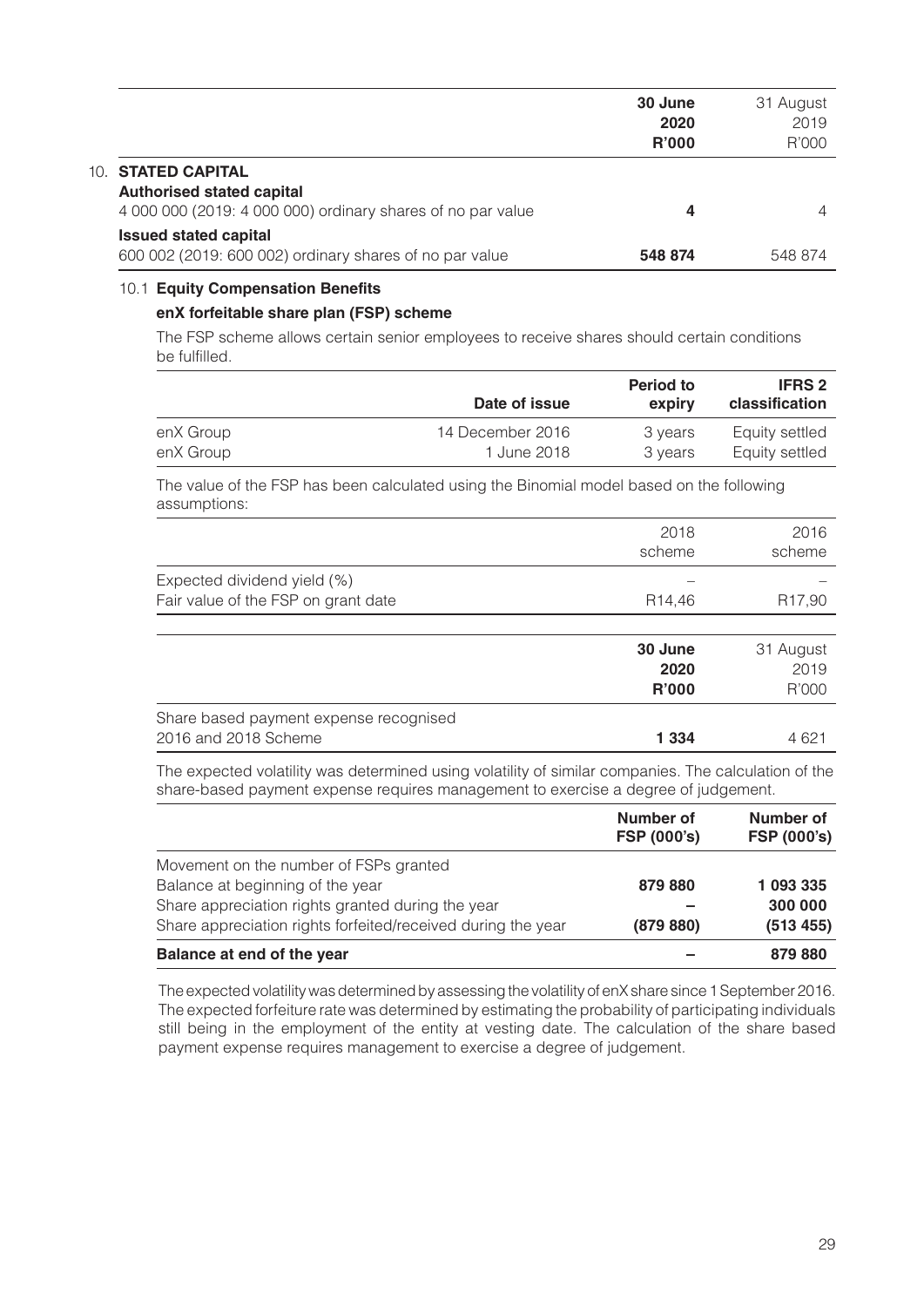|    |                                                      | 30 June<br>2020<br><b>R'000</b> | 31 August<br>2019<br>R'000 |
|----|------------------------------------------------------|---------------------------------|----------------------------|
| 11 | <b>OTHER RESERVES</b>                                |                                 |                            |
|    | Share-based payment reserve                          |                                 | 8813                       |
|    | 12. INTEREST-BEARING LIABILITIES                     |                                 |                            |
|    | Total unsecured loans and bonds                      | 4 180 502                       | 3 901 035                  |
|    | Less: current portion of interest-bearing borrowings | (1992881)                       | (1053815)                  |
|    | Long-term portion of interest-bearing borrowings     | 2 187 621                       | 2847220                    |

All covenants were met during the current and prior year.

As a result of the termination of the Fleet transaction, enX Group has been in a process of engaging with its lenders regarding the refinance of the South African leasing businesses' bank term facilities and the debt capital market programme. At the date of approval of the financial statements, agreements with bank lenders have been concluded whereby, subject to the fulfilment of customary conditions precedent, both the EIE SA and Fleet businesses have secured their own independent funding facilities and all existing bank borrowings will be repaid and debt capital market instruments redeemed as detailed in note 29.

| Interest rate analysis  | 30 June 2020<br>℅  | 30 June 2020<br><b>Effective rates Analysis of debt</b><br><b>R'000</b> | ℅                  | 31 August 2019 31 August 2019<br><b>Effective rates</b> Analysis of debt<br><b>R'000</b> |
|-------------------------|--------------------|-------------------------------------------------------------------------|--------------------|------------------------------------------------------------------------------------------|
| Variable interest rates |                    |                                                                         |                    |                                                                                          |
| - Unsecured loans       | $4.5\% - 7.01\%$   | 3 262 568                                                               | $8.82\% - 9.57\%$  | 2880785                                                                                  |
| – Bonds                 | $6.46\% - 10.12\%$ | 917 934                                                                 | $8.51\% - 13.03\%$ | 917934                                                                                   |
|                         |                    | 4 180 502                                                               |                    | 3798719                                                                                  |

Summary of interest-bearing borrowings by year of contractual redemption or repayment in SA Rands.

|                             | 2024         | 2023         | 2022         | 2021         | Total        |
|-----------------------------|--------------|--------------|--------------|--------------|--------------|
|                             | <b>R'000</b> | <b>R'000</b> | <b>R'000</b> | <b>R'000</b> | <b>R'000</b> |
| 30 June 2020                |              |              |              |              |              |
| <b>SA Rands</b>             |              | 390 810      | 1796810      | 1992881      | 4 180 502    |
| Total                       |              | 390 810      | 1796810      | 1992 881     | 4 180 502    |
|                             | 2023         | 2022         | 2021         | 2020         | <b>Total</b> |
|                             | <b>R'000</b> | <b>R'000</b> | <b>R'000</b> | <b>R'000</b> | R'000        |
| 31 August 2019              |              |              |              |              |              |
| <b>SA Rands</b>             | 313073       | 1 413 073    | 1 121 073    | 1 053 815    | 3 901 034    |
| Total                       | 313073       | 1 413 073    | 1 121 073    | 1 053 815    | 3 901 034    |
|                             |              |              |              | 30 June      | 31 August    |
|                             |              |              |              | 2020         | 2019         |
| <b>Borrowing facilities</b> |              |              |              | <b>R'000</b> | R'000        |

| In terms of the memorandum of incorporation the borrowing<br>powers of the company are unlimited. |           |           |
|---------------------------------------------------------------------------------------------------|-----------|-----------|
| Total facilities established                                                                      | 4 216 000 | 4 351 815 |
| Less: Total borrowings                                                                            | 4 180 502 | 3 901 034 |
| Unutilised borrowing facilities                                                                   | 35 498    | 450 781   |

No assets are encumbered or held as security for these borrowings.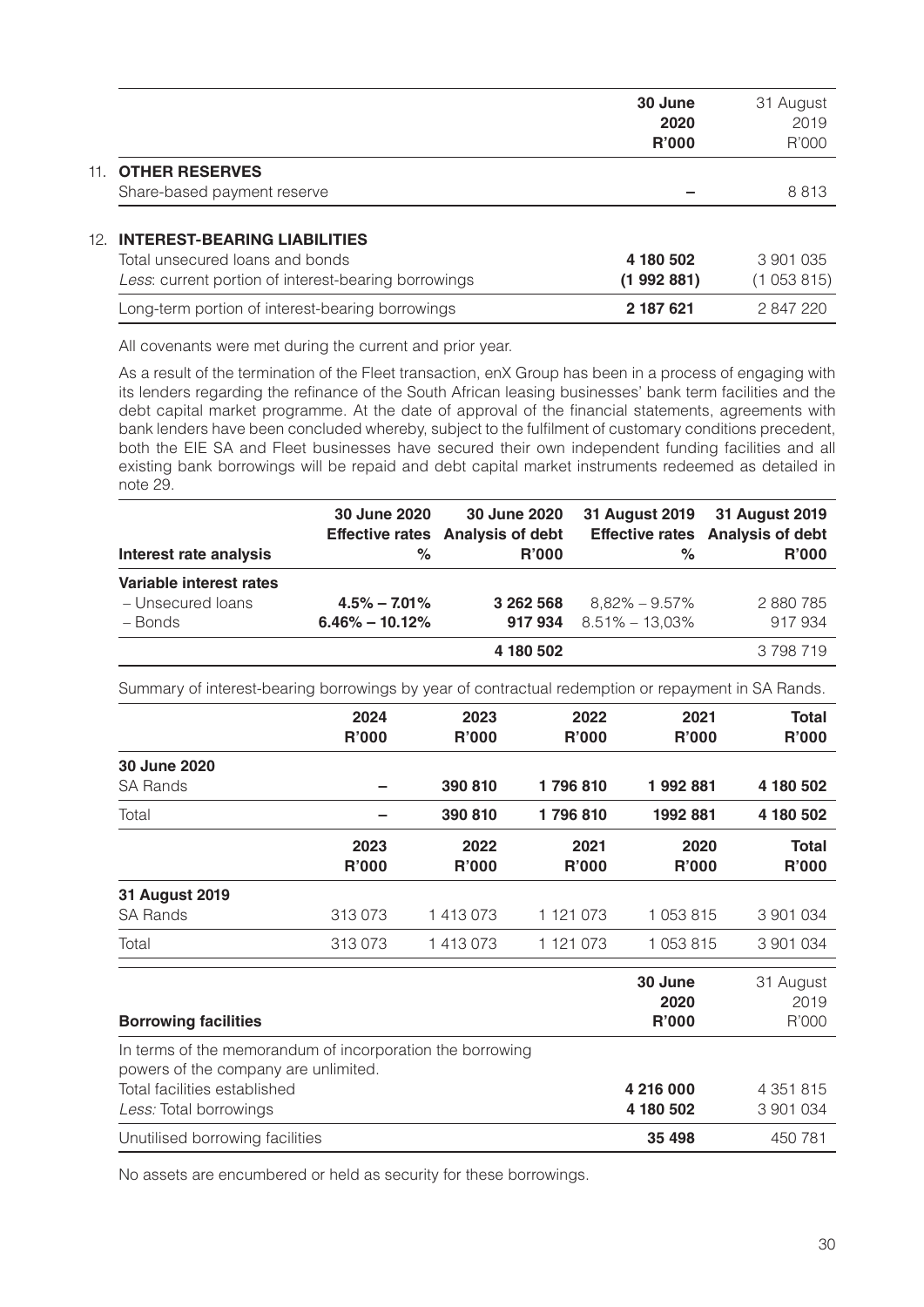|                                                                 | 30 June<br>2020<br><b>R'000</b> | 31 August<br>2019<br>R'000 |
|-----------------------------------------------------------------|---------------------------------|----------------------------|
| <b>DEFERRED TAXATION</b><br>13.                                 |                                 |                            |
| Balance at beginning of the year                                | 238 598                         | 233 713                    |
| Current year movements                                          | (5066)                          | 4 8 8 5                    |
| Balance at end of the year                                      | 233 532                         | 238 598                    |
| Analysis of deferred taxation                                   |                                 |                            |
| - Accruals                                                      | (44232)                         | (45924)                    |
| - Property, plant and equipment                                 | 7024                            | 3876                       |
| - Leasing assets                                                | 306 274                         | 282 983                    |
| - Taxation losses                                               | (41547)                         | (18245)                    |
| - Deferred expenditure                                          | 21 087                          | 16 556                     |
| - Non-current financial liabilities                             |                                 | (654)                      |
| - Other                                                         | (15074)                         | 6                          |
|                                                                 | 233 532                         | 238 598                    |
| <b>Taxation losses</b>                                          |                                 |                            |
| Unutilised taxation losses available for set-off against future |                                 |                            |
| profits                                                         | 148 382                         | 65 161                     |
| Deferred taxation assets recognised in respect of such losses   | 41 547                          | 18 245                     |

Deferred taxation assets are raised only to the extent that it is probable that future taxable income will be available against which the deferred taxation asset can be used. None of the tax losses expire. Management has projected future taxable income for the business based on budgets approved by the board of directors. The budgets forecasts limited growth and the period over which tax losses can be recovered has been limited to five years.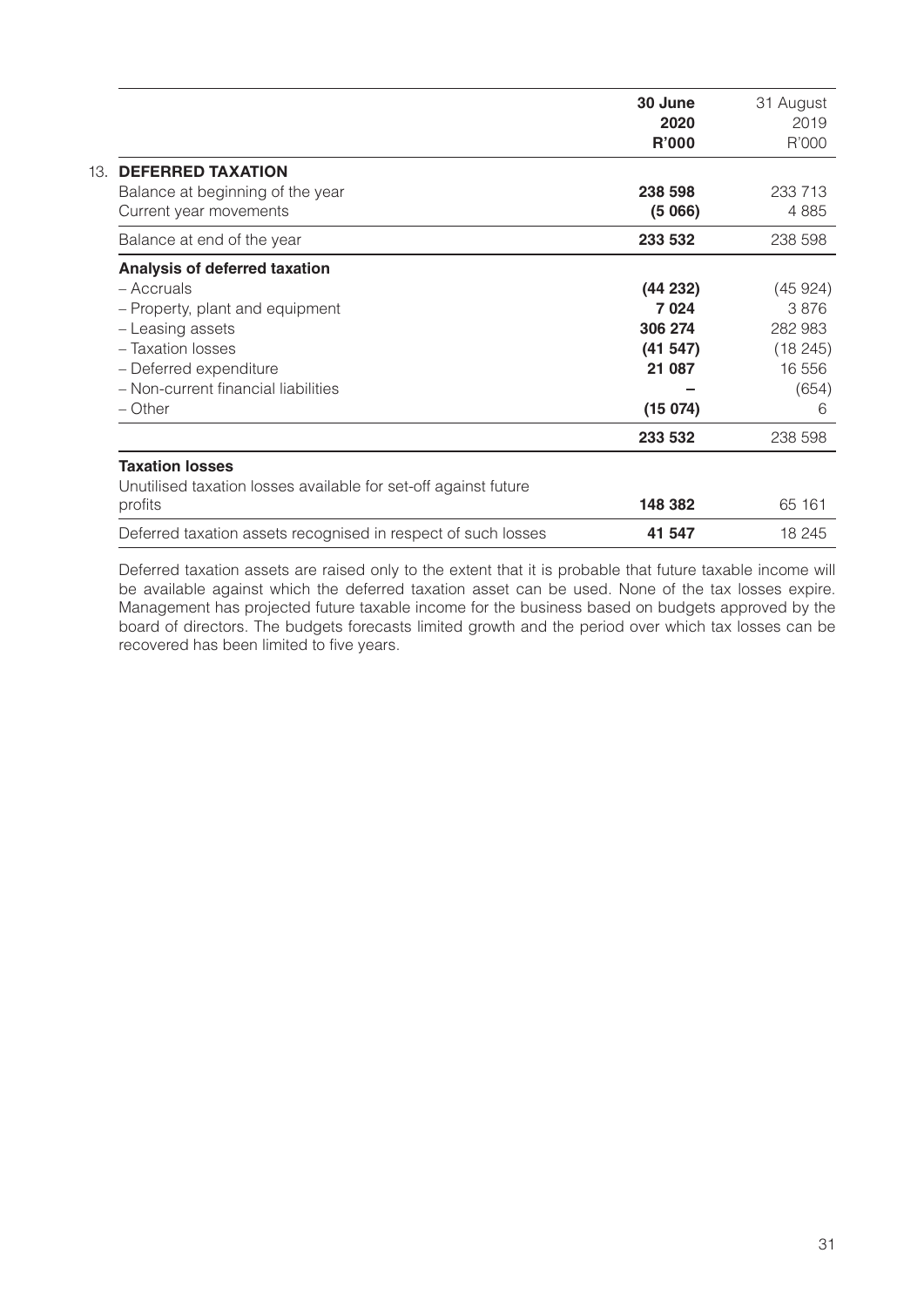#### 14. EMPLOYEE BENEFITS

#### **Management participation in share-related incentive plan**

In order to align the interests of management with those of shareholders, share-related incentives were awarded to certain key members of the management team during the year. These incentives entitle the recipients to a cash settlement upon vesting, the quantum of which is to be referenced off any appreciation in the company's share price in excess of the strike price over the period between the commencement date and the determination date in respect of a notional holding of enX shares. The incentive scheme issued in 2018 vests after three years from issuance, allowing participants an additional two years to exercise from vesting date.

#### **Share appreciation rights (SAR) scheme**

|                                                 | Date of issue    | <b>Period to</b><br>expire from<br>date of issue | <b>IFRS 2</b><br>classification |
|-------------------------------------------------|------------------|--------------------------------------------------|---------------------------------|
| enX Group Limited                               | <b>June 2018</b> | 3 years                                          | Cash settled                    |
|                                                 |                  |                                                  |                                 |
|                                                 |                  |                                                  | 2018<br>scheme                  |
| Expected volatility (%)                         |                  |                                                  | 28,84                           |
| Expected dividend yield (%)                     |                  |                                                  |                                 |
| Expected forfeiture rate (%)                    |                  |                                                  |                                 |
| Exercise price of share appreciation rights     |                  |                                                  | R12,34                          |
|                                                 |                  |                                                  |                                 |
|                                                 |                  | <b>Valuation</b>                                 | Valuation                       |
|                                                 |                  | 2020                                             | 2019                            |
|                                                 |                  | <b>R'000</b>                                     | R'000                           |
| <b>IFRS 2 share-related incentive valuation</b> |                  |                                                  |                                 |
| Opening balance                                 |                  | 947                                              | 5928                            |
| Expense recognised during the financial year    |                  | (764)                                            | (4981)                          |
| Balance at the end of the year                  |                  | 183                                              | 947                             |
| Disclosed as:                                   |                  |                                                  |                                 |
| Non-current financial liabilities               |                  | 183                                              | 947                             |
|                                                 |                  | 183                                              | 947                             |

Share-related incentives are valued using the Black-Scholes model. The 30-day volume weighted average price ("VWAP") of the enX share as at 29 February 2020 and a risk-free rate of 6,09% (2019: 6,56%) was used to value the share incentive at year-end.

The share-related incentive is a level 2 fair value item in terms of fair value hierarchy. Valuations of the share-related incentive are based on observable and unobservable inputs in terms of the Black-Scholes model as the enX share price is used in the model as well other inputs that are not quoted market prices but are observable. There were no transfers between level 1 and level 2 of the fair value hierarchy.

The expected volatility was determined using volatility of the enX share price since in 1 September 2017.

The expected forfeiture rate was determined by estimating the probability of participating individuals still being in the employment of enX at the vesting date and the probability of meeting the non-market vesting conditions relating to profitability targets over the vesting period.

The calculation of the share-based payment expense requires management to exercise a degree of judgement.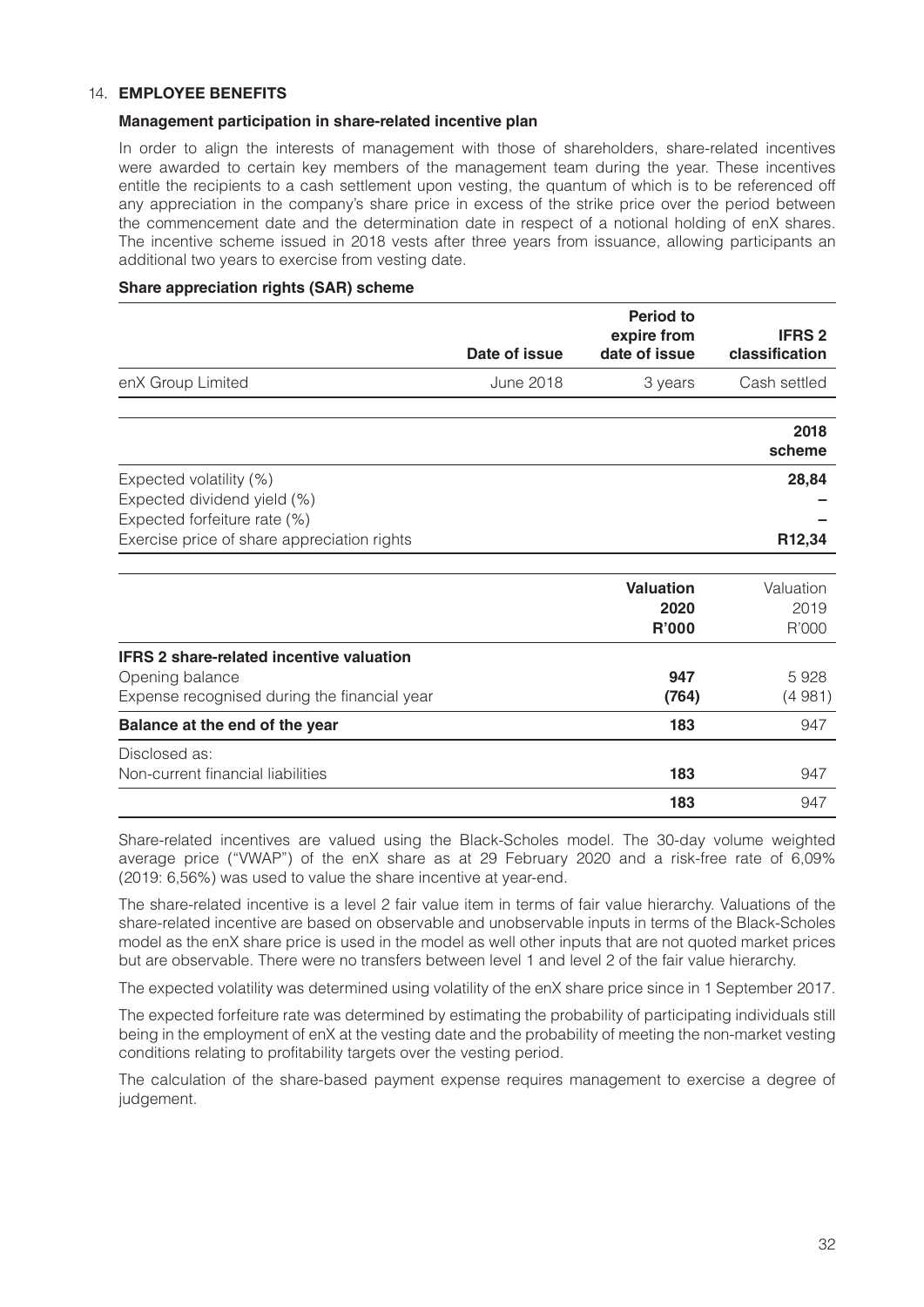|     |                                                                                                                                                                                    | 30 June<br>2020 | 31 August<br>2019 |
|-----|------------------------------------------------------------------------------------------------------------------------------------------------------------------------------------|-----------------|-------------------|
|     |                                                                                                                                                                                    | <b>R'000</b>    | R'000             |
| 15. | <b>TRADE AND OTHER PAYABLES</b>                                                                                                                                                    |                 |                   |
|     | Trade payables                                                                                                                                                                     | 57967           | 13 1 25           |
|     | VAT, sundry payables and accruals                                                                                                                                                  | 66 872          | 49 669            |
|     | Deferred maintenance revenue                                                                                                                                                       | 139 425         | 124 566           |
|     | Interest accrual                                                                                                                                                                   | 22752           | 13 300            |
|     | Employee-related accruals                                                                                                                                                          | 8545            | 42 950            |
|     |                                                                                                                                                                                    | 295 561         | 243 610           |
|     | The carrying amount of trade and other payables approximates<br>its fair value.                                                                                                    |                 |                   |
|     | There were no provisions at 30 June 2020 (31 August 2019: Rnil).                                                                                                                   |                 |                   |
|     | Maintenance and services revenue as disclosed in note 16<br>includes satisfied performance obligations relating to deferred<br>maintenance revenue recognised in the prior period. |                 |                   |
|     | 16. REVENUE                                                                                                                                                                        |                 |                   |
|     | An analysis of the company's revenue is as follows:                                                                                                                                |                 |                   |
|     | Revenue recognised at a point in time                                                                                                                                              |                 |                   |
|     | Sale of used goods                                                                                                                                                                 | 264 782         | 343 378           |
|     | Revenue recognised over time                                                                                                                                                       |                 |                   |
|     | Leasing rentals                                                                                                                                                                    | 773 661         | 889 920           |
|     | Maintenance and service revenues                                                                                                                                                   | 394 569         | 570 057           |
|     | Value added services                                                                                                                                                               | 75 690          | 77 612            |
|     |                                                                                                                                                                                    | 1 508 702       | 1880967           |
|     |                                                                                                                                                                                    |                 |                   |
|     | 17. NET OPERATING EXPENSES<br>Cost of sales                                                                                                                                        | 260 258         | 329 355           |
|     | Staff costs                                                                                                                                                                        | 124 187         | 240 533           |
|     | Other operating income                                                                                                                                                             | (12523)         | (18109)           |
|     | Other operating costs                                                                                                                                                              | 615 352         | 666 252           |
|     |                                                                                                                                                                                    | 987 274         | 1 218 031         |
|     | The above costs are arrived at after including:                                                                                                                                    |                 |                   |
|     | Auditor's remuneration                                                                                                                                                             | 3 4 5 1         | 4 4 5 0           |
|     | Share-based payment expense (included in staff costs)                                                                                                                              | (1334)          | (3 267)           |
|     | Rental and operating lease charges                                                                                                                                                 | 15 356          | 28 548            |
|     | Properties                                                                                                                                                                         | 210             | 13 4 91           |
|     | Office equipment                                                                                                                                                                   | 15 146          | 15 057            |
|     | Defined contribution retirement plan costs (included in                                                                                                                            |                 |                   |
|     | staff costs)                                                                                                                                                                       | 16 329          | 20919             |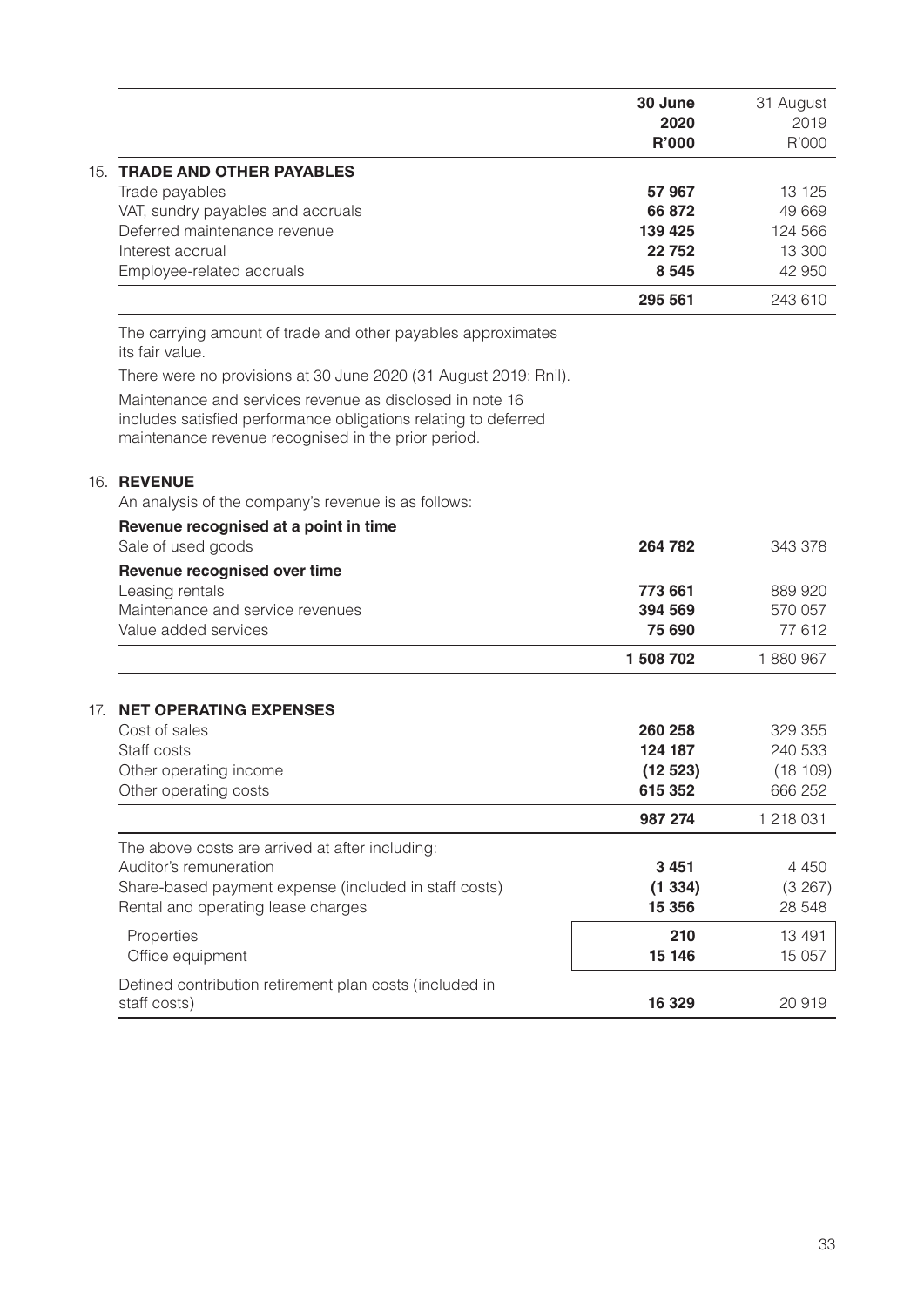|                                 |                                                                                             | 30 June<br>2020<br><b>R'000</b> | 31 August<br>2019<br>R'000 |
|---------------------------------|---------------------------------------------------------------------------------------------|---------------------------------|----------------------------|
|                                 | 18. DEPRECIATION, AMORTISATION AND PROFIT ON DISPOSAL<br>OF PROPERTY PLANT AND EQUIPMENT    |                                 |                            |
| Intangible assets               |                                                                                             | 3933                            | 2788                       |
|                                 | Property, plant, equipment and Right-of-use assets                                          | 14 3 22                         | 9512                       |
| Leasing assets                  |                                                                                             | 374 179                         | 408 207                    |
|                                 |                                                                                             | 392 434                         | 420 507                    |
|                                 | Profit on disposal of property, plant and equipment and                                     |                                 |                            |
| intangibles                     |                                                                                             | 3                               | 2798                       |
|                                 |                                                                                             | 392 437                         | 423 305                    |
|                                 |                                                                                             |                                 |                            |
|                                 | 19. FAIR VALUE ADJUSTMENT ON INVESTMENTS<br>Fair value adjustment on investments            | 4882                            | 4615                       |
| Total fair value adjustments    |                                                                                             | 4882                            | 4615                       |
|                                 | The measurement considerations with regards to investments<br>have been detailed in note 5. |                                 |                            |
| 20. NET FINANCE COSTS           |                                                                                             |                                 |                            |
| Finance costs                   |                                                                                             | 315 281                         | 362 860                    |
| Finance income                  |                                                                                             | (162317)                        | (176201)                   |
| Net finance cost                |                                                                                             | 152 964                         | 186 659                    |
|                                 | Included in finance costs is the following:                                                 |                                 |                            |
|                                 | - Finance costs on bank overdrafts and other financial liabilities                          | 314 044                         | 362 860                    |
| - Interest on lease liabilities |                                                                                             | 1 2 3 7                         |                            |
| Finance cost                    |                                                                                             | 315 281                         | 362 860                    |
|                                 | Included in finance income is the following:                                                |                                 |                            |
|                                 | - Finance income on loans and receivables                                                   | 161 694                         | 174 576                    |
|                                 | - Finance income on cash and cash equivalents                                               | 623                             | 1 6 2 5                    |
| Finance income                  |                                                                                             | 162 317                         | 176 201                    |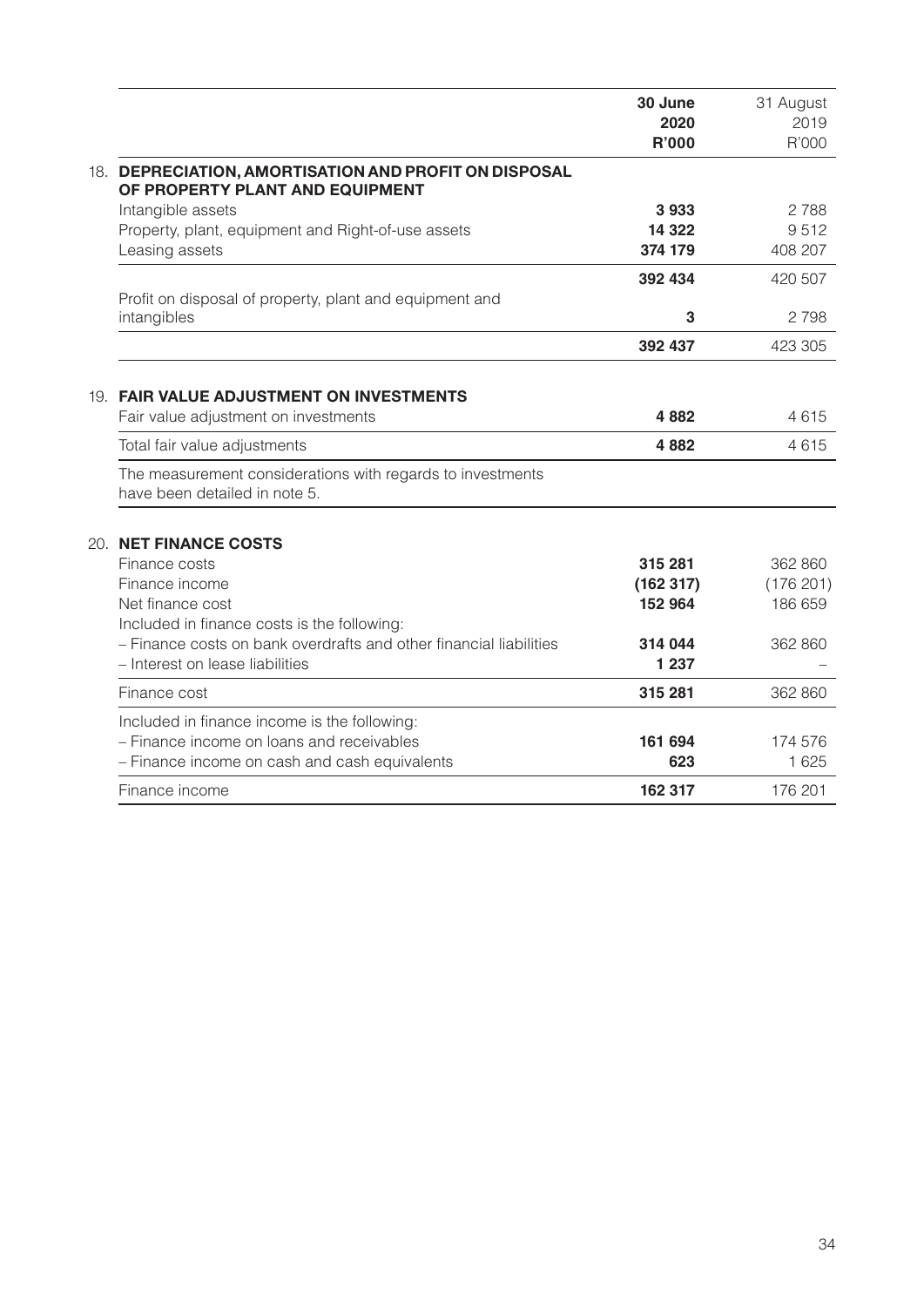|                                                                                                                | 30 June<br>2020<br><b>R'000</b> | 31 August<br>2019<br>R'000 |
|----------------------------------------------------------------------------------------------------------------|---------------------------------|----------------------------|
| 21. <b>TAXATION</b>                                                                                            |                                 |                            |
| South African taxation                                                                                         |                                 |                            |
| Normal taxation                                                                                                |                                 |                            |
| Current year                                                                                                   | 859                             | 14 217                     |
| Prior year                                                                                                     | (12886)                         | (928)                      |
| Deferred taxation                                                                                              |                                 |                            |
| Current year                                                                                                   | (5066)                          | 4885                       |
|                                                                                                                | (17093)                         | 18 174                     |
|                                                                                                                |                                 |                            |
|                                                                                                                | %                               | $\%$                       |
| <b>Reconciliation of the taxation rate:</b>                                                                    |                                 |                            |
| Effective tax rate                                                                                             | 82,9                            | 37,6                       |
| Taxation effect of:                                                                                            |                                 |                            |
| Non-deductible expenditure: Legal fees of a capital nature<br>Permanent differences: Depreciation on leasehold | 11,0                            | (4,8)                      |
| improvements                                                                                                   | (1,0)                           | (0,6)                      |
| Non-deductible expenditure: Share option cost<br>$\overline{\phantom{m}}$                                      |                                 | 2,7                        |
| Other non-deductible expenditure                                                                               | 4,2                             | (0,01)                     |
| Prior period overprovision                                                                                     | (62, 5)                         | (0,02)                     |
| Fair value adjustment on investments                                                                           | (6, 6)                          | (2,7)                      |
| <b>Statutory tax rate</b>                                                                                      | 28,0                            | 28,0                       |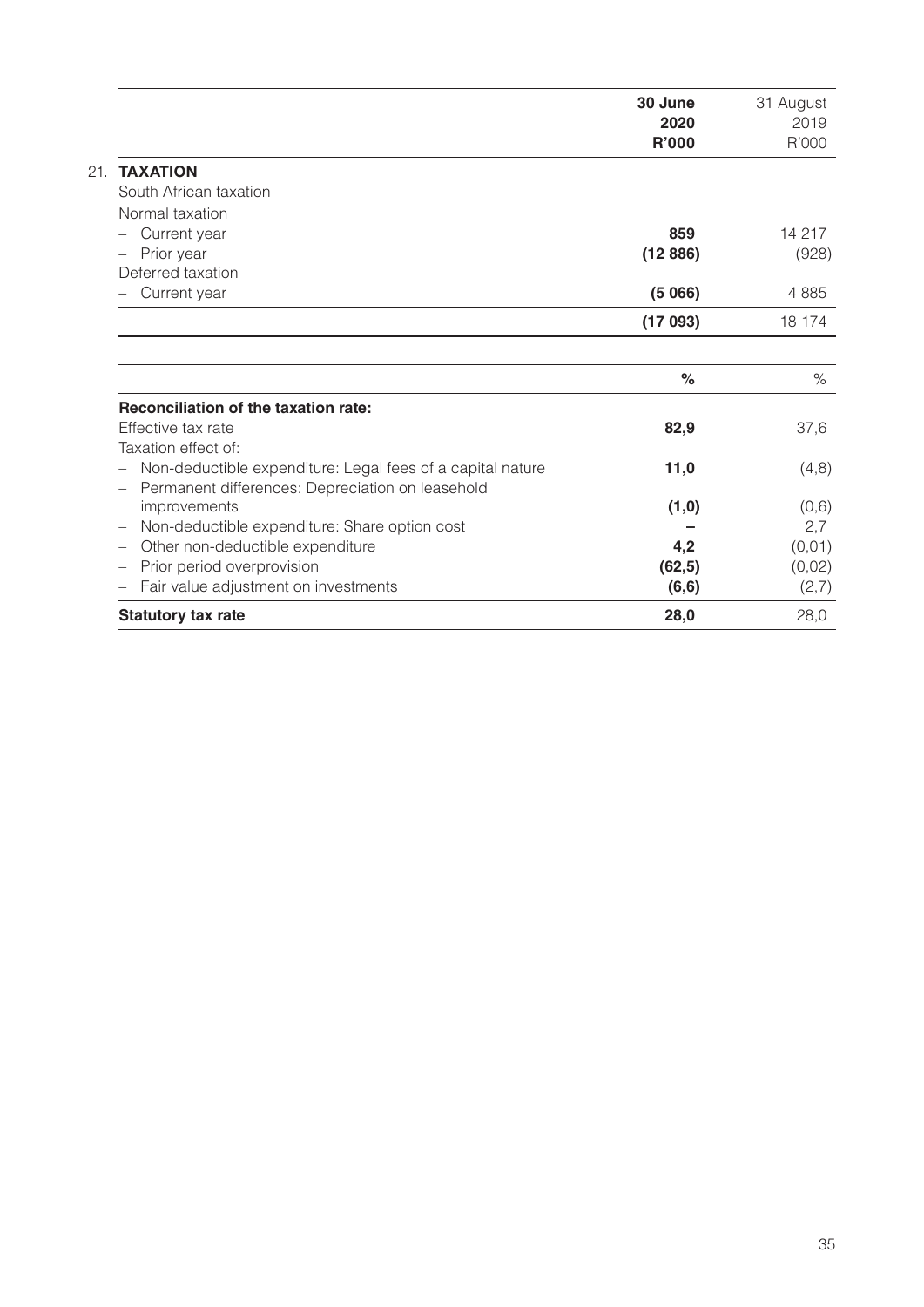|                                                                                             | 30 June<br>2020<br>R'000 | 31 August<br>2019<br>R'000 |
|---------------------------------------------------------------------------------------------|--------------------------|----------------------------|
| 22. NOTES TO THE STATEMENT OF CASH FLOWS                                                    |                          |                            |
| 22A Cash generated by operations                                                            |                          |                            |
| Profit before net finance costs                                                             | 132 345                  | 235 021                    |
| Adjustments for non cash movements:                                                         |                          |                            |
| Amortisation of intangible assets                                                           | 3933                     | 2788                       |
| Depreciation of property, plant, equipment and Right-of-use<br>$\overline{\phantom{0}}$     |                          |                            |
| assets                                                                                      | 14 3 22                  | 9512                       |
| Depreciation of leasing assets                                                              | 374 179                  | 408 207                    |
| (Profit)/loss on disposal of property, plant and equipment                                  | (3)                      | 2798                       |
| Share-based payments credit                                                                 | (8813)                   | (3869)                     |
| Movement in inventory impairment provision                                                  | 18                       | 9                          |
| Movement in credit allowance for doubtful debts                                             | 28 083                   | (2773)                     |
| Prepaid debt raising fee expense                                                            | 5788                     |                            |
| Fair value adjustment on investments                                                        | 4882                     | 4615                       |
| Cash generated by operations before changes in working capital<br>Working capital movements | 553 970                  | 656 308                    |
| Decrease in inventories                                                                     | 260 410                  | 330 729                    |
| (Increase)/decrease in trade and other receivables                                          | (18675)                  | 43 920                     |
| Increase/(decrease) in trade and other payables                                             | 29 199                   | (43545)                    |
| Total cash generated by operations                                                          | 824 904                  | 987 412                    |
| 22B Taxation paid                                                                           |                          |                            |
| Tax receivable at beginning of year                                                         | 9426                     | (1699)                     |
| Taxation charge per the statement of profit or loss                                         | (12027)                  | 13 289                     |
| Tax receivable/(payable) at end of year                                                     | 2 601                    | (9426)                     |
|                                                                                             |                          | 2 1 6 4                    |
| 22C Interest received                                                                       |                          |                            |
| Interest received (note 20)                                                                 | 162 317                  | 176 201                    |
|                                                                                             | 162 317                  | 176 201                    |
| 22D Interest paid                                                                           |                          |                            |
| Interest paid (note 20)                                                                     | (315 281)                | (362 860)                  |
| Interest accrual                                                                            | 22752                    | 13 300                     |
|                                                                                             | (292529)                 | (349560)                   |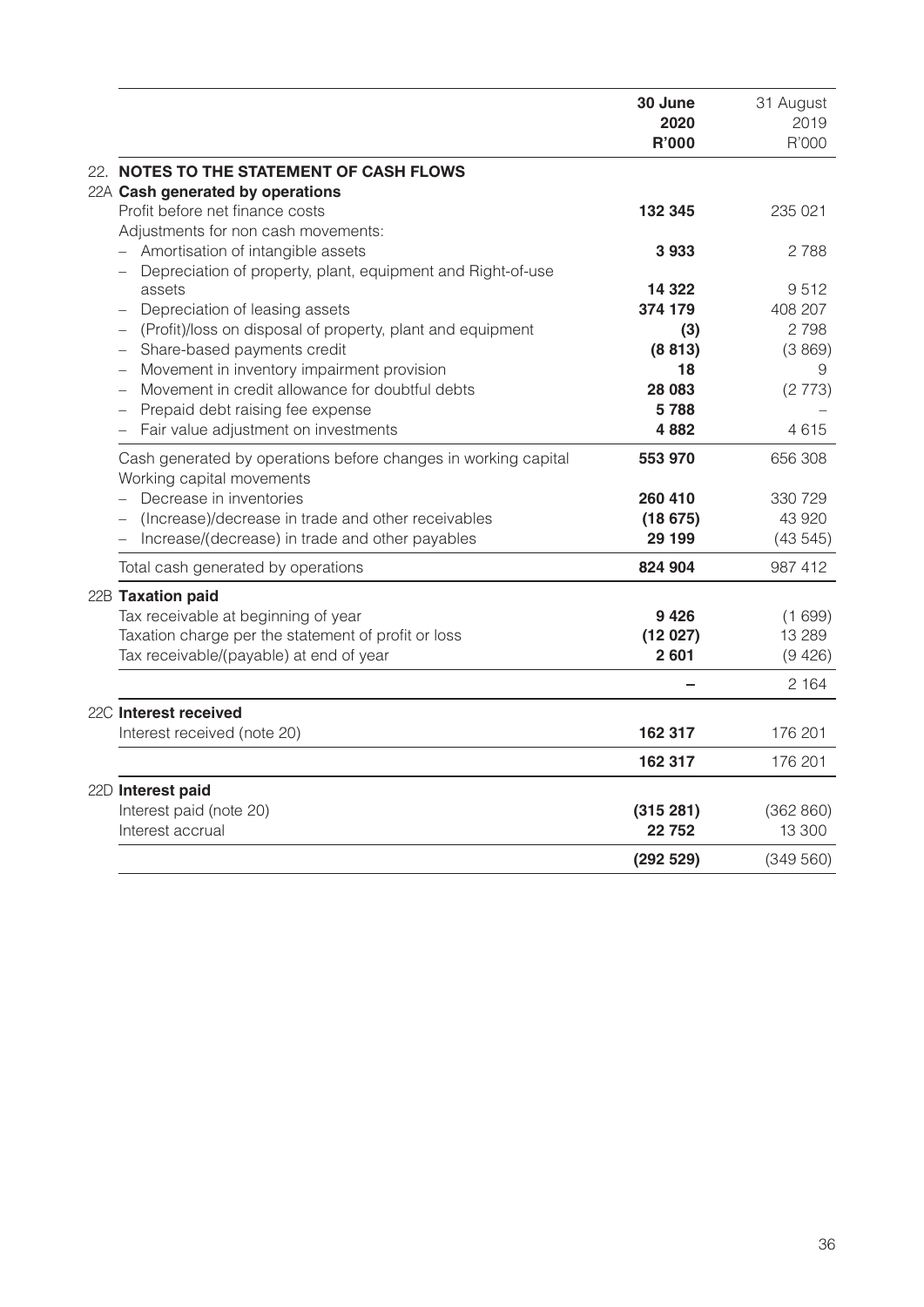|                                                    | 30 June<br>2020<br>R'000 | 31 August<br>2019<br>R'000 |
|----------------------------------------------------|--------------------------|----------------------------|
| 23. LEASE LIABILITIES                              |                          |                            |
| Leases                                             |                          |                            |
| Premises                                           | 13 973                   |                            |
|                                                    | 13 973                   |                            |
| These commitments relate to the following periods: |                          |                            |
| Due within 1 year                                  | 9427                     |                            |
| Due within 2 years                                 | 6800                     |                            |
| Due within 3 years                                 | 104                      |                            |
| Due within 4 years                                 |                          |                            |
| Thereafter                                         |                          |                            |
|                                                    | 16 331                   |                            |
| Less: Unearned interest                            | (2358)                   |                            |
|                                                    | 13 973                   |                            |
| Movement summary                                   |                          |                            |
| Lease Liability arising on adoption of IFRS 16     | 19 953                   |                            |
| <b>Additions</b>                                   |                          |                            |
| Interest expense                                   | 1 2 3 7                  |                            |
| Repayments                                         | (7217)                   |                            |
| Closing balance                                    | 13 973                   |                            |
| Disclosed as:                                      |                          |                            |
| Non-current liabilities                            | 5645                     |                            |
| <b>Current liabilities</b>                         | 8 3 2 8                  |                            |
|                                                    | 13 973                   |                            |

The lease commitment note took into account contractual cash flows as at 31 August 2019 excluding lease term extensions.

On adoption of IFRS 16 when applying the transition required, the lease term extension was taken into account in measuring the liability on 1 September 2019 as required by IFRS 16.

There are no short-term or low value leases that were not recognised in terms of IFRS 16.

No contingent rental is payable. No restrictions are imposed by lease agreements concerning dividends, additional debt and further leasing. Average annual escalation ranges between CPI and 10%.

#### **Guarantees**

enX Corporation has provided a corporate guarantee for a maximum amount of R315 million to Toyota Tsusho and R3.7 million to Maksat. All liabilities across the enX group due to Toyota Tsusho and Maksat have been recognised at the period-end.

# 24. CONTINGENT LIABILITIES

There is no current or pending litigation that is considered likely to have a material adverse effect on the company.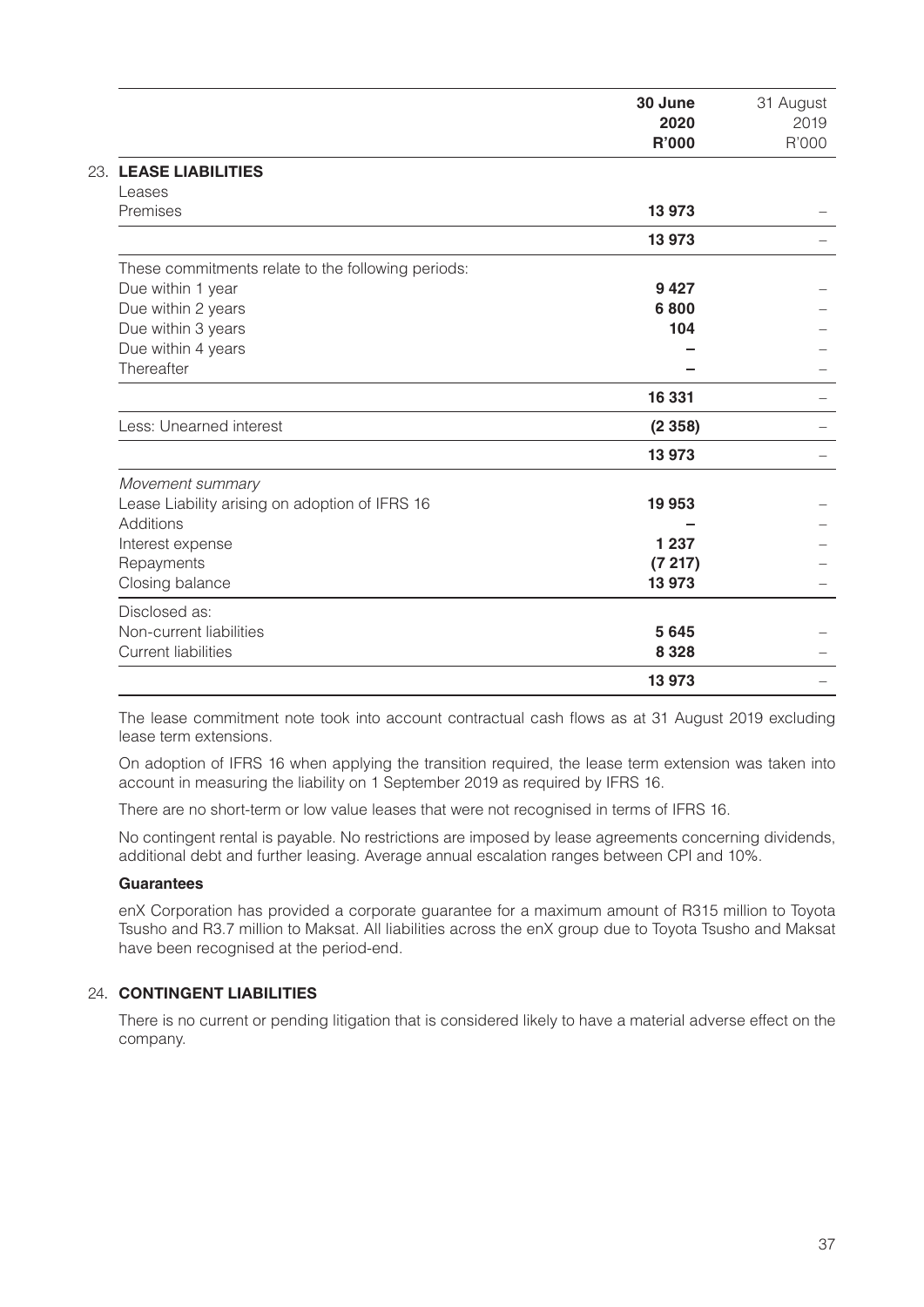### 25. OPERATING LEASE RECEIVABLES

The minimum future lease payments receivable under non-cancellable operating leases are as follows:

|                                 | More than<br>five years<br><b>R'000</b> | One to<br>five years<br><b>R'000</b> | Less than<br>one year<br><b>R'000</b> | <b>Total</b><br>R'000 |
|---------------------------------|-----------------------------------------|--------------------------------------|---------------------------------------|-----------------------|
| 30 June 2020<br><b>Vehicles</b> | 25 6 22                                 | 1 018 320                            | 816 060                               | 1860002               |
| 31 August 2019<br>Vehicles      | 32 923                                  | 1 381 077                            | 875 394                               | 2 289 394             |

#### 26. FINANCIAL INSTRUMENTS

#### **Financial risk factors**

The company's treasury activities are aligned to the company's decentralised business model and to enX Group's Audit and Risk committees ("ARC") strategies. ARC is an enX Group board committee responsible for implementing best practice asset and liability risk management with its main objectives being the management of liquidity, interest rate, price and foreign exchange risk. ARC meets every quarter and follows a comprehensive risk management process. The treasury implements the ARC risk management policies and directives and provides financial risk management services to the various divisional businesses, co-ordinates access to domestic and international financial markets for bank as well as debt capital market funding and monitors and manages the financial risks relating to the operations of the company through internal risk reports which analysis exposures by degree and magnitude of risks. These risks include market risk (including foreign exchange risk, interest rate risk, and price risk), credit risk and liquidity risk. The day-to-day management of foreign exchange risk and credit risk is performed on a decentralised basis by the various business units within the guidelines approved by the board of directors of enX group.

The company's objectives, policies and processes for measuring and managing these risks are detailed below.

The company seeks to minimise the effects of these risks by matching assets and liabilities as far as possible or by using derivative financial instruments to hedge these risk exposures. The adherence to the use of derivative instruments and exposure limits is reviewed on a continuous basis and results are reported to the group's Audit and Risk committee.

The company does not enter into or trade financial instruments, including derivative financial instruments, for speculative purposes. The company enters into financial instruments to manage and reduce the possible adverse impact on earnings of changes in interest rates and foreign exchange rates.

#### **Market risk**

This is the risk that changes in the general market conditions, such as foreign exchange rates, interest rates and credit risk may adversely impact on the company's earnings, assets, liabilities and capital. The objective of market risk management is to manage and control market risk exposures within acceptable parameters, while optimising the return on risk. The company's activities expose it primarily to the financial risks of changes in foreign currency exchange rates, interest rates and credit risk.

#### **Currency risk**

This is the risk of losses arising from the effects of adverse movements in exchange rates on net foreign currency asset or liability positions.

The policy of the company is to maintain a fully covered foreign exchange risk position in respect of foreign currency commitments with a few exceptions authorised by ARC.

All foreign currency denominated assets and liabilities are hedged through foreign exchange contracts. Fair value is calculated as the difference between the contracted value and the value to maturity at the period end. The sensitivity of profits to changes in exchange rates is a result of foreign exchange gains/losses on translation of foreign denominated trade receivables and financial assets and liabilities at fair value through the statement of comprehensive income that are offset by equivalent gains/losses in currency derivatives. As the company does not transact with any significant foreign customers or suppliers, there is no material foreign currency exposure.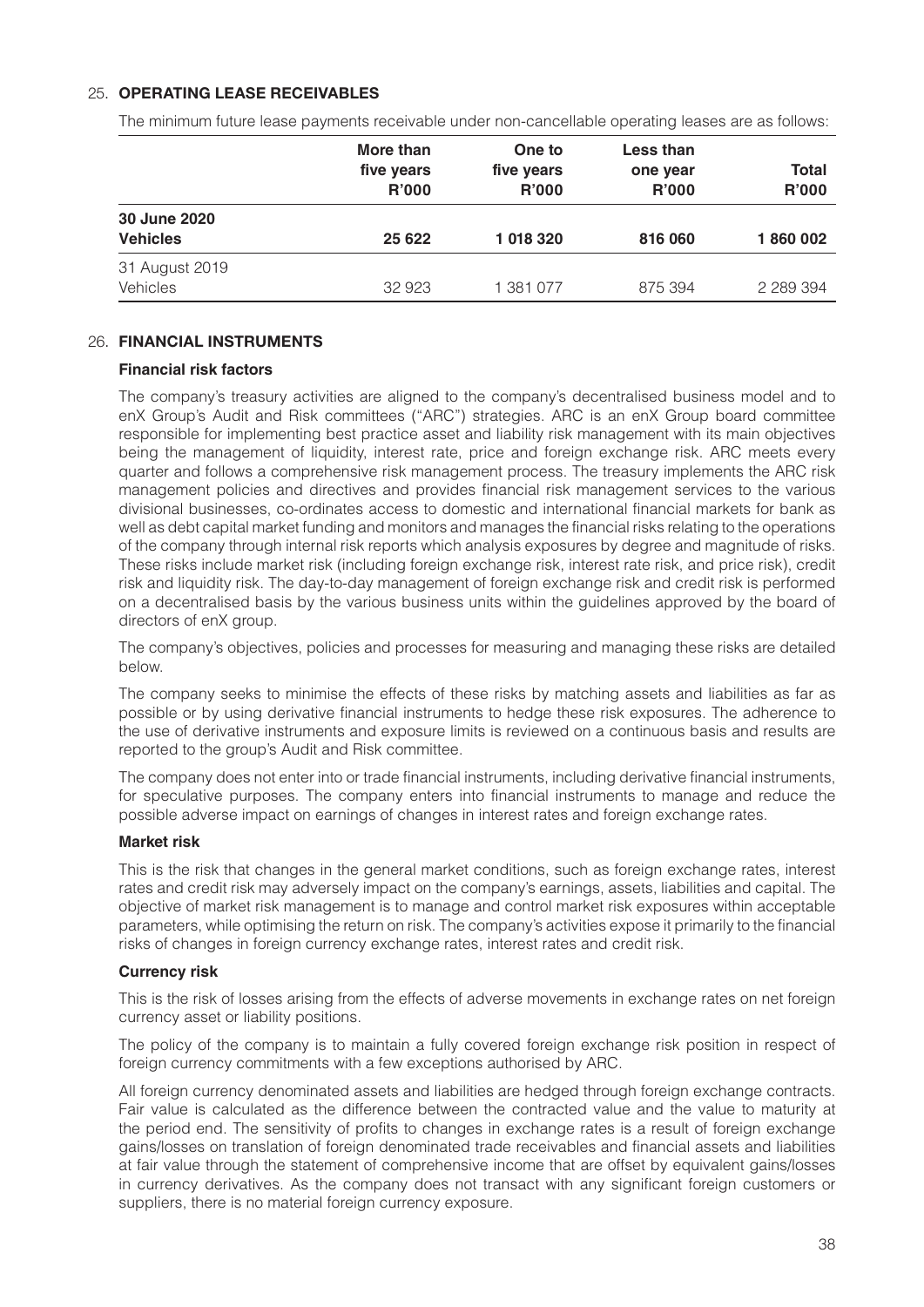#### **Interest rate risk**

This is the risk that fluctuations in interest rates may adversely impact on the company's earnings, assets, liabilities and capital. enX Corporation held surplus cash at times throughout the year. The significance of this surplus cash to the statement of financial position exposes the group to interest rate risk.

The company's financial services division, having access to local money markets, provides the subsidiaries with the benefits of bulk financing and depositing.

The interest rate risk is managed through commercial banking facilities by the directors. At year-end, cash was invested with three large commercial banks. The investment of surplus cash is reviewed from time to time.

#### **Credit risk**

Credit risk, or the risk of counterparties defaulting, is controlled by the application of credit approvals, limits and monitoring procedures. Where appropriate, the company obtains appropriate collateral to mitigate risk. Counterparty credit limits are in place and are reviewed and approved by the respective subsidiary boards.

The carrying amount of financial assets represents the maximum credit exposure. None of the financial instruments below were held as collateral for any security provided. The credit quality of all derivative financial assets is sound. None are overdue or impaired and the company does not hold any collateral on derivatives.

The risk of a single non-related party customer exceeding 5% of total company revenue is limited. There is one customer that individually accounts for more than 5% of company revenue.

It is company policy to deposit short-term cash with reputable financial institutions with high credit ratings assigned by international credit-rating agencies.

#### **Trade accounts receivable**

#### **Allowance for expected credit losses for loans and receivables**

Before the financial instruments can be impaired, they are evaluated for the possibility of any recovery as well as the length of time at which the debt has been long outstanding. Provision is made for bad debts on trade accounts receivable. Management does not consider that there is any material credit risk exposure not already covered by credit guarantee or a bad debt provision.

|                                                      | 30 June<br>2020<br><b>R'000</b> | 31 August<br>2019<br>R'000 |
|------------------------------------------------------|---------------------------------|----------------------------|
| Analysis of allowance for expected credit losses     |                                 |                            |
| Balance at beginning of the year                     | 11 968                          | 14 741                     |
| Amounts written off during the year                  | (2508)                          | (2645)                     |
| Increase in allowance recognised in the statement of |                                 |                            |
| comprehensive income                                 | 30 591                          | (128)                      |
| Balance at end of year                               | 40 051                          | 11 968                     |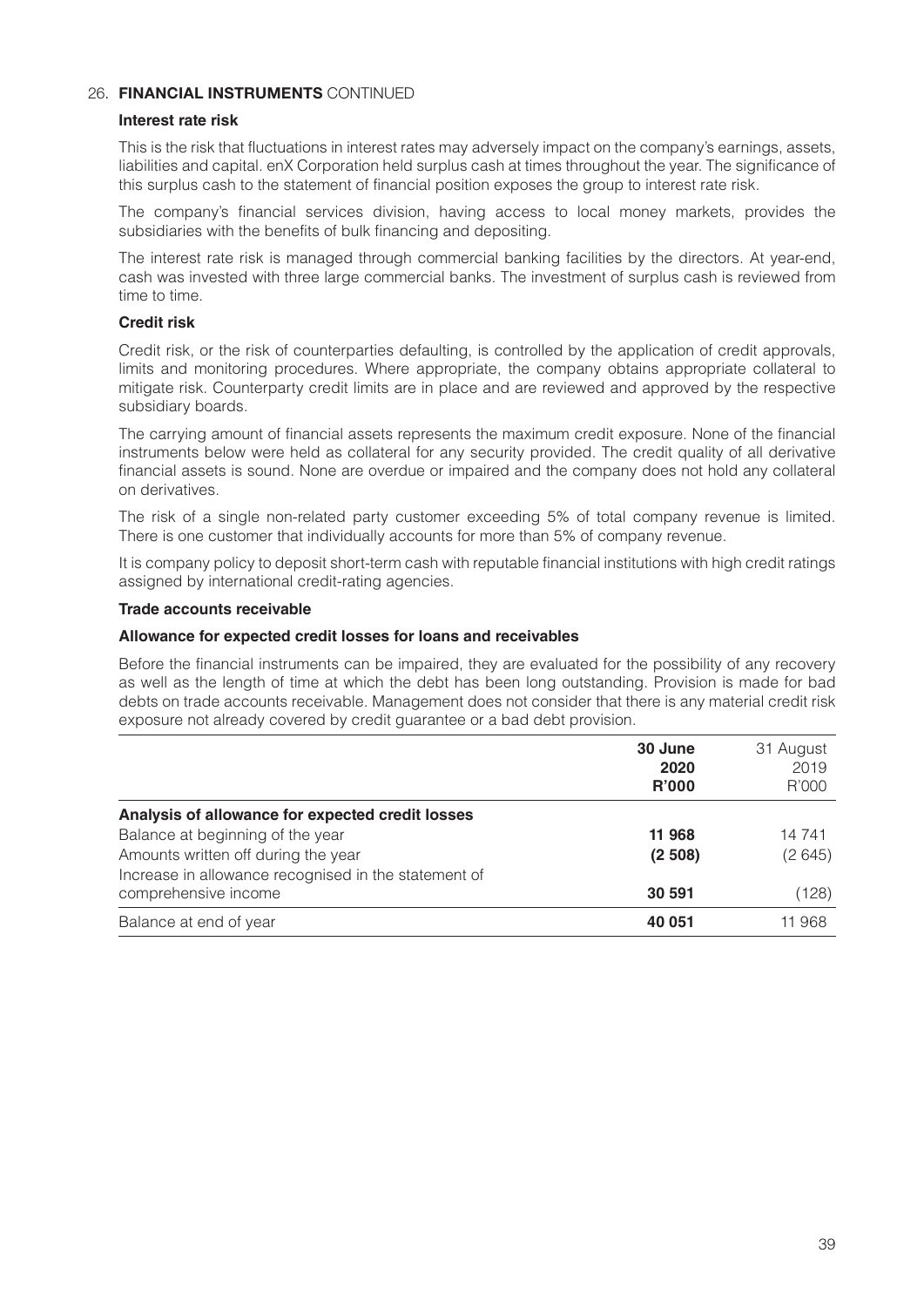### **Trade accounts receivable** (continued)

There is no significant concentration of risk in respect of any particular customer or industry segment.

The group's current credit risk grading framework comprises the following categories:

| Category       | <b>Description</b>                                                                                                                       | <b>Basis for recognising</b><br>expected credit losses<br>(ECL) |
|----------------|------------------------------------------------------------------------------------------------------------------------------------------|-----------------------------------------------------------------|
| Performing     | The counterparty has a low risk of default and does not<br>have any past due amounts                                                     | Life-time ECL                                                   |
| Non-performing | Amount is more than 30 days past due and/or there has<br>been a significant increase in credit risk since initial<br>recognition         | Life-time ECL                                                   |
| In default     | Amount is more than 90 days past due or there is<br>evidence indicating the asset is credit impaired                                     | Life-time ECL                                                   |
| Fully impaired | There is evidence indicating that the debtor is in severe<br>financial difficulty and the group has no realistic prospect<br>of recovery | Amount is written off                                           |

The table below details the credit quality of the group's financial assets as well as maximum exposure to credit risk:

|                    |                                                              |         |                  | <b>Net</b> |
|--------------------|--------------------------------------------------------------|---------|------------------|------------|
|                    |                                                              | Gross   | Loss             | carrying   |
| <b>Receivables</b> | <b>Expecting loss model</b>                                  |         | amount allowance | amount     |
|                    | Trade and other receivables Lifetime ECL simplified approach | 129 475 | (40051)          | 89 424     |

To mitigate credit risk the group holds collateral and has credit insurance on certain trade receivables. For trade receivables the group has applied the simplified approach in IFRS 9 to measure the loss allowance at lifetime expected credit losses. The group determines the expected losses on these assets by using a provision matrix, estimated based on historical credit loss experience based on past due status of the financial assets, adjusted as appropriate to reflect current condition and estimates of future economic conditions. The expected credit loss based on past due status in terms of the provision matrix is detailed below.

| 30 June 2020                                               | Total   | Current | 30 days | 60 days |         | 90 days 120 days | 150 days<br>or more |
|------------------------------------------------------------|---------|---------|---------|---------|---------|------------------|---------------------|
| <b>Expected credit loss rate</b><br>Total trade receivable |         |         |         |         |         |                  |                     |
| balance                                                    | 129 475 | 49 515  | 9556    | 2 3 6 5 | 5 1 6 8 | 2461             | 60 410              |
| Total provision raised                                     | (40051) | (6243)  | (3 233) | (1000)  | (4 042) | (1654)           | (23 879)            |
| Net balance                                                | 89 4 24 | 43 272  | 6 3 2 3 | 1 365   | 1 1 2 6 | 807              | 36 531              |
|                                                            |         |         |         |         |         |                  |                     |
| 31 August 2019                                             | Total   | Current | 30 days | 60 days | 90 days | 120 days         | 150 days<br>or more |
|                                                            |         |         |         |         |         |                  |                     |
| <b>Expected credit loss rate</b><br>Total trade receivable |         |         |         |         |         |                  |                     |
| balance                                                    | 112758  | 75 832  | 16 082  | 4689    | 1444    | 5762             | 8949                |
| Total provision raised                                     | (11968) | (78)    | (237)   | (146)   | (896)   | (6 552)          | (4059)              |
| Net balance                                                | 100 790 |         |         |         |         | (790)            |                     |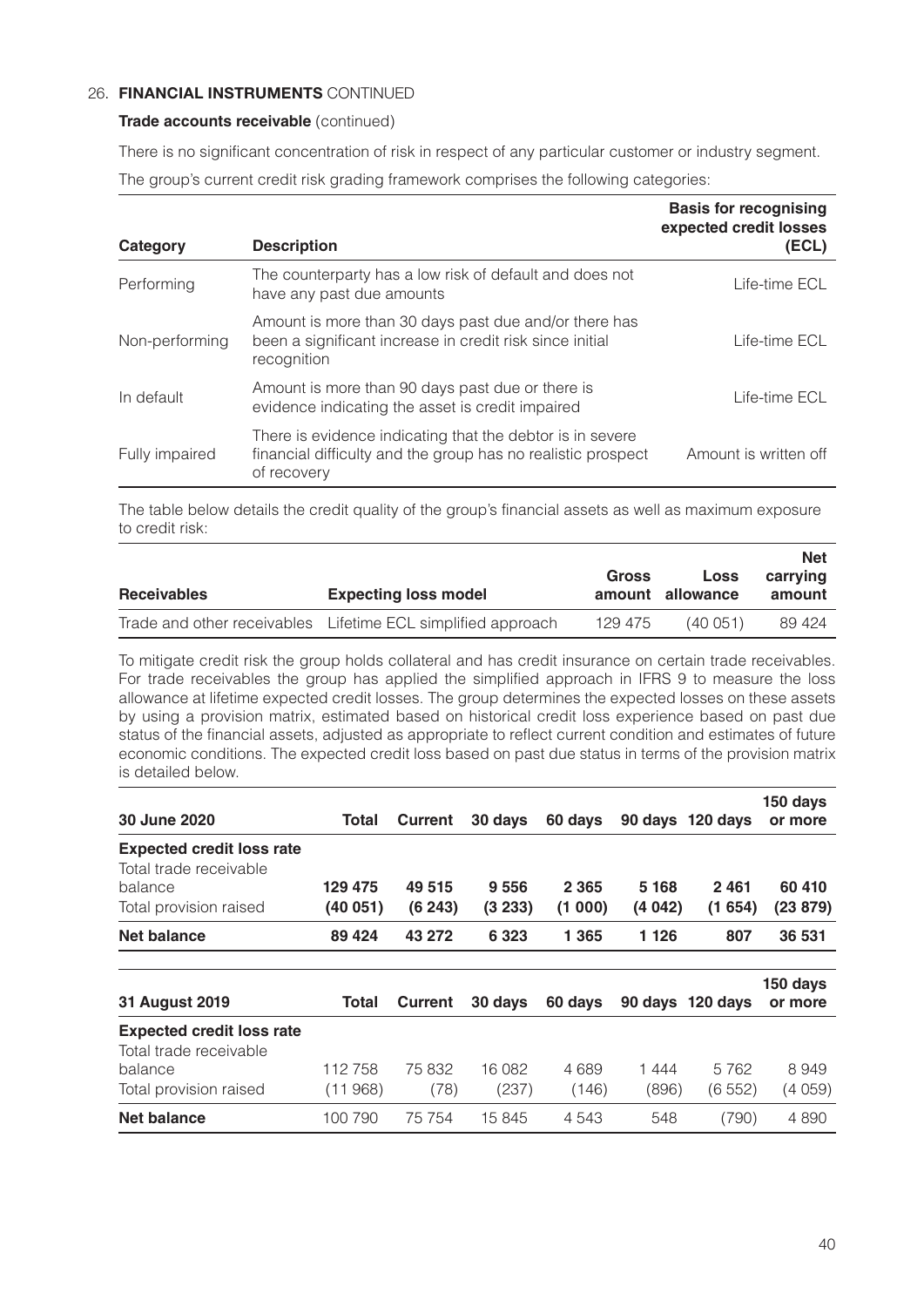# **Liquidity risk**

Liquidity risk is the risk that the company will not be able to meet its financial obligations as they fall due. The company's approach to managing liquidity is to ensure, as far as possible, that it will always have sufficient liquidity to meet its liabilities when due, under normal and stressed conditions, without incurring unacceptable losses or risking damage to the company's reputation.

The ultimate responsibility for liquidity risk management rests with the board of directors, which has built an appropriate liquidity risk management framework for the management of the company's short-, mediumand long-term funding and liquidity management requirements. The company manages liquidity risk by monitoring forecast cash flows in compliance with loan covenants and ensuring that adequate unutilised borrowing facilities are maintained. Unutilised borrowings are reflected in note 15. The company aims to cover at least its net debt requirements through long-term borrowing facilities.

Standard payment terms for the majority of trade payables is the end of the month following the month in which the goods are received or services are performed. To avoid incurring interest on late payments, financial risk management policies and procedures are entrenched to ensure the timeous matching of orders placed with goods received notes or services acceptances and invoices.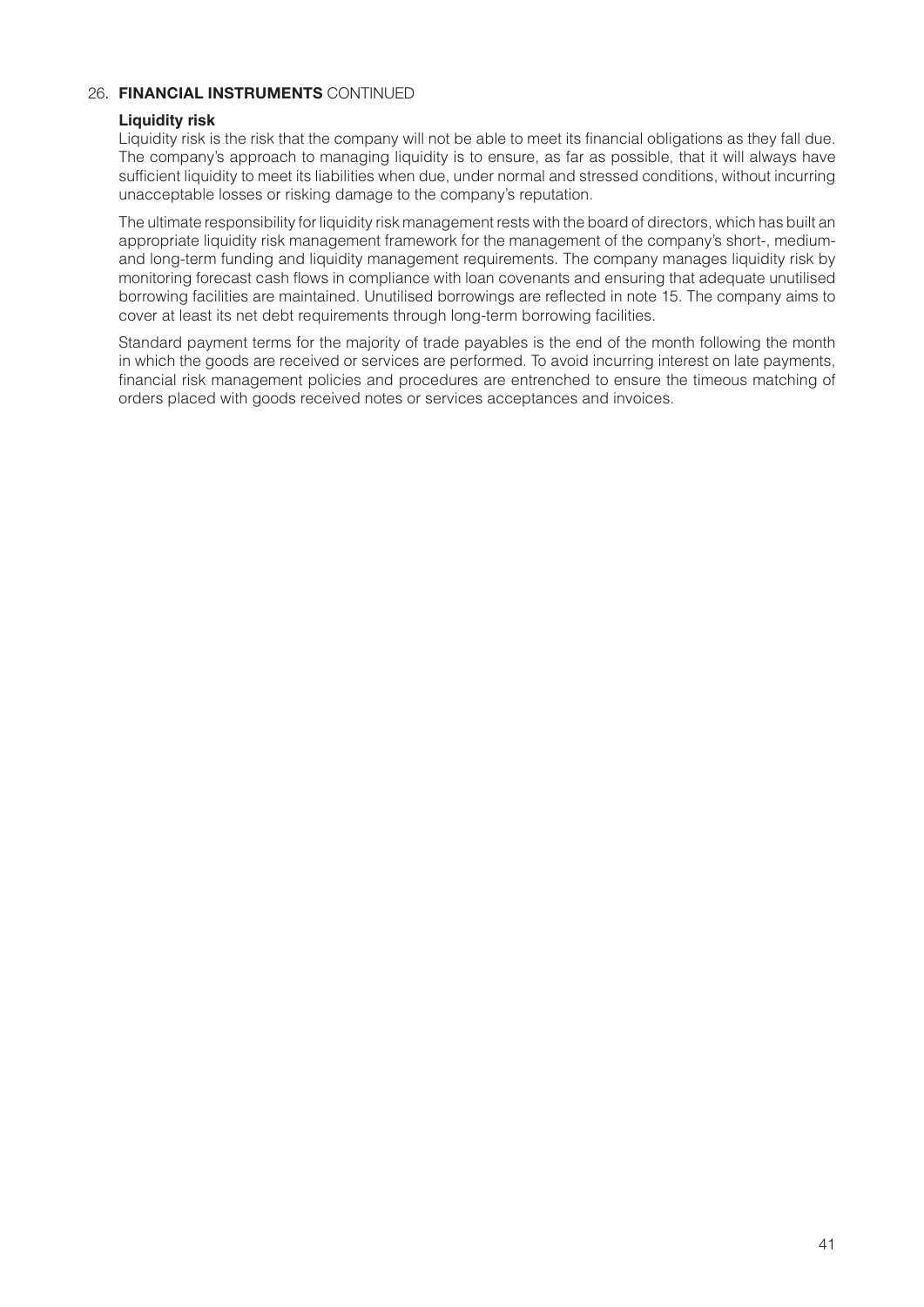Maturity profile of contractual cash flows (including interest) of financial instruments are as follows:

|                              | <b>Carrying amount</b><br>(Fair value)<br><b>R'000</b> | <b>Contractual</b><br>cash flow<br>R'000 | <b>Less than</b><br>one year<br>R'000 | One to<br>five years<br>R'000 |
|------------------------------|--------------------------------------------------------|------------------------------------------|---------------------------------------|-------------------------------|
| 30 June 2020                 |                                                        |                                          |                                       |                               |
| <b>Financial assets</b>      |                                                        |                                          |                                       |                               |
| Investments                  | 8 2 7 9                                                | 8 2 7 9                                  |                                       | 8 2 7 9                       |
| Amounts owing by             |                                                        |                                          |                                       |                               |
| group companies              | 2 621 040                                              | 2 621 040                                | 738 807                               | 1882233                       |
| Trade and other              |                                                        |                                          |                                       |                               |
| receivables                  | 142 688                                                | 142 688                                  | 142 688                               |                               |
| Cash and cash equivalents    | 426 155                                                | 426 155                                  | 426 155                               |                               |
|                              | 3 198 162                                              | 3 198 162                                | 1 307 650                             | 1890 512                      |
| Percentage profile (%)       |                                                        |                                          | 41                                    | 59                            |
| <b>Financial liabilities</b> |                                                        |                                          |                                       |                               |
| Amounts owing to             |                                                        |                                          |                                       |                               |
| group companies              | 534 208                                                | 534 208                                  | 534 208                               |                               |
| Interest-bearing             |                                                        |                                          |                                       |                               |
| borrowings                   | 4 180 502                                              | 4 545 568                                | 2 193 379                             | 2 352 189                     |
| Lease liabilities            | 14 947                                                 | 16 331                                   | 9 4 2 7                               | 6 9 0 4                       |
| Trade and other payables     | 295 561                                                | 295 561                                  | 295 561                               |                               |
|                              | 5 0 25 218                                             | 5 391 668                                | 3 032 575                             | 2 359 093                     |
| Percentage profile (%)       |                                                        |                                          | 56                                    | 44                            |
| 31 August 2019               |                                                        |                                          |                                       |                               |
| <b>Financial assets</b>      |                                                        |                                          |                                       |                               |
| Investments                  | 13 161                                                 | 13 161                                   |                                       | 13 161                        |
| Amounts owing by             |                                                        |                                          |                                       |                               |
| group companies              | 2 505 563                                              | 2 505 563                                | 741 283                               | 1764280                       |
| Trade and other              |                                                        |                                          |                                       |                               |
| receivables                  | 152 096                                                | 152 096                                  | 152 096                               |                               |
| Cash and cash equivalents    | 169 497                                                | 169 497                                  | 169 497                               |                               |
|                              | 2 840 317                                              | 2 840 317                                | 1 062 876                             | 1777441                       |
| Percentage profile (%)       |                                                        |                                          | 37                                    | 63                            |
| <b>Financial liabilities</b> |                                                        |                                          |                                       |                               |
| Amounts owing to             |                                                        |                                          |                                       |                               |
| group companies              | 504 340                                                | 504 340                                  | 504 340                               |                               |
| Interest-bearing             |                                                        |                                          |                                       |                               |
| borrowings                   | 3 901 035                                              | 4796353                                  | 1617498                               | 3 178 855                     |
| Trade and other payables     | 243 610                                                | 243 610                                  | 243 610                               |                               |
|                              | 4 648 985                                              | 5 544 303                                | 2 365 448                             | 3 178 855                     |
| Percentage profile (%)       |                                                        |                                          | 43                                    | 57                            |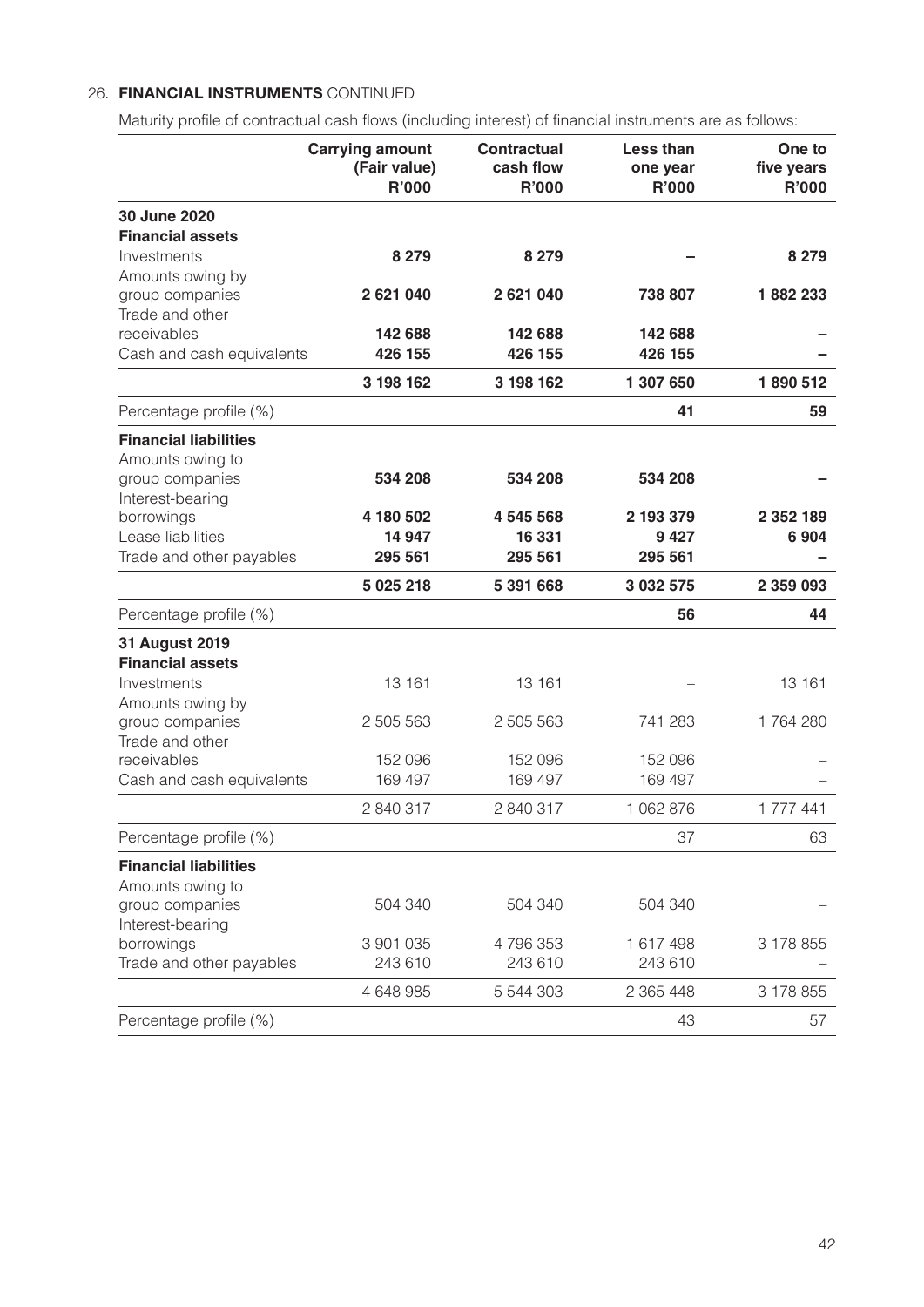#### **Fair values**

The directors consider that the carrying amounts of cash and cash equivalents, trade and other receivables and trade and other payables approximates their fair value due to the short-term maturities of these assets and liabilities.

The fair values of listed investments represent the market value of quoted investments and other traded instruments. For non-listed investments and other non-traded financial assets fair value is calculated using discounted cash flows with market assumptions, unless carrying value is considered to approximate fair value.

The fair values of financial liabilities is determined by reference to quoted market prices for similar issues, where applicable, otherwise the carrying value approximates the fair value.

There were no reclassifications of financial assets or financial liabilities that occurred during the period. There were no financial assets or liabilities that qualified for derecognition during the period.

The table below shows the company's financial assets and liabilities that are recognised and subsequently measured at fair value, analysed by valuation technique. The classification is based on the lowest level input that is significant to the fair value measured in its entirety.

|                                        | liabilities at<br>fair value<br><b>R'000</b> | Financial assets/ Financial assets/<br>liabilities at<br>amortised cost<br><b>R'000</b> |
|----------------------------------------|----------------------------------------------|-----------------------------------------------------------------------------------------|
| 30 June 2020                           |                                              |                                                                                         |
| <b>Financial assets</b>                |                                              |                                                                                         |
| - Trade and other receivables          |                                              | 89 4 24                                                                                 |
| - Investments                          | 8 2 7 9                                      |                                                                                         |
| - Bank and cash balances               |                                              | 426 155                                                                                 |
| <b>Total financial assets</b>          | 8 2 7 9                                      | 515 579                                                                                 |
| - Interest-bearing liabilites          |                                              | 4 180 502                                                                               |
| - Lease liabilites                     |                                              | 13 973                                                                                  |
| - Employee benefits                    |                                              | 183                                                                                     |
| - Trade, other payables and provisions |                                              | 295 561                                                                                 |
| <b>Total financial liabilities</b>     |                                              | 4 490 219                                                                               |

|                                        | liabilities at<br>fair value<br><b>R'000</b> | Financial assets/ Financial assets/<br>liabilities at<br>amortised cost<br><b>R'000</b> |
|----------------------------------------|----------------------------------------------|-----------------------------------------------------------------------------------------|
| 30 June 2019                           |                                              |                                                                                         |
| <b>Financial assets</b>                |                                              |                                                                                         |
| - Trade and other receivables          |                                              | 100 790                                                                                 |
| - Investments                          | 13 161                                       |                                                                                         |
| - Bank and cash balances               |                                              | 169 497                                                                                 |
| <b>Total financial assets</b>          | 13 161                                       | 270 287                                                                                 |
| - Interest-bearing liabilites          |                                              | 3 901 035                                                                               |
| - Employee benefits                    |                                              | 947                                                                                     |
| - Trade, other payables and provisions |                                              | 243 610                                                                                 |
| <b>Total financial liabilities</b>     |                                              | 4 145 592                                                                               |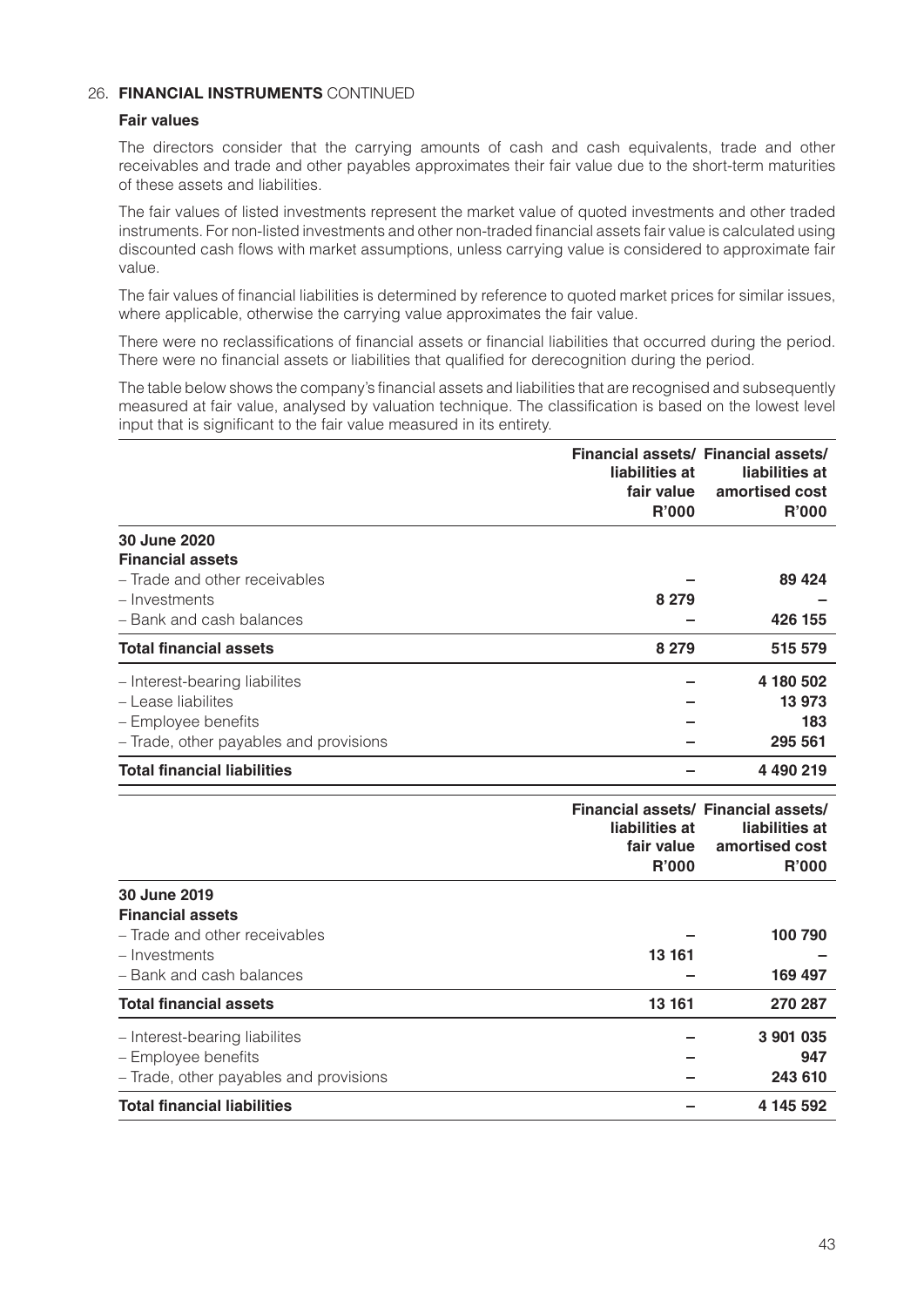### **Valuation narration disclosures**

The unlisted investments are level 3 financial instruments. Level 3 instruments are valued using various business -related inputs which are not based on observable market data. Unlisted investments are valued based on operational performance of the entities which is considered to be appropriate taking into account that the investments are insignificant.

#### **Capital risk management**

The company's objectives when managing capital are to safeguard the company's ability to continue as a going concern in order to provide returns for shareholders and benefits for other stakeholders and to maintain an optimal mix of liquidity and low cost of capital and to be able to finance future growth.

Consistent with others in the industry, the company monitors capital on the basis of the gearing ratio. This ratio is calculated as net debt divided by total capital. Net debt is calculated as total borrowings less cash and cash equivalents. Total capital includes share capital and borrowings.

|                                                                                                                                                                                                                          | 31 August<br>2020<br><b>R'000</b> | 31 August<br>2019<br>R'000 |
|--------------------------------------------------------------------------------------------------------------------------------------------------------------------------------------------------------------------------|-----------------------------------|----------------------------|
| Interest rate sensitivity analysis<br><b>Financial assets</b><br>Loans granted and bank deposits linked to South African                                                                                                 |                                   |                            |
| money market rates<br>Carrying value at statement of financial position date<br>Reasonable possible change (%)                                                                                                           | 3 047 195                         | 2675060                    |
| Pre-tax statement of comprehensive income impact                                                                                                                                                                         | 30 472                            | 4513                       |
| <b>Financial liabilities</b><br>Financing received and banking facilities linked to South<br>African prime rates/JIBAR rates<br>Carrying value at statement of financial position date<br>Reasonable possible change (%) | 4 714 710                         | 4 405 375                  |
| Pre-tax statement of comprehensive income impact                                                                                                                                                                         | 47 147                            | 47 958                     |

# 27. SEGMENTAL INFORMATION

Operating segments have been identified using the approach as required by IFRS 8 (Operating Segments) in terms of which segment classification is determined according to the basis on which management presents and reviews operating results to the board quarterly.

There is only one operating segment in enX Corporation which operates in the fleet management and logistic sector, hence no separate segment report has been disclosed.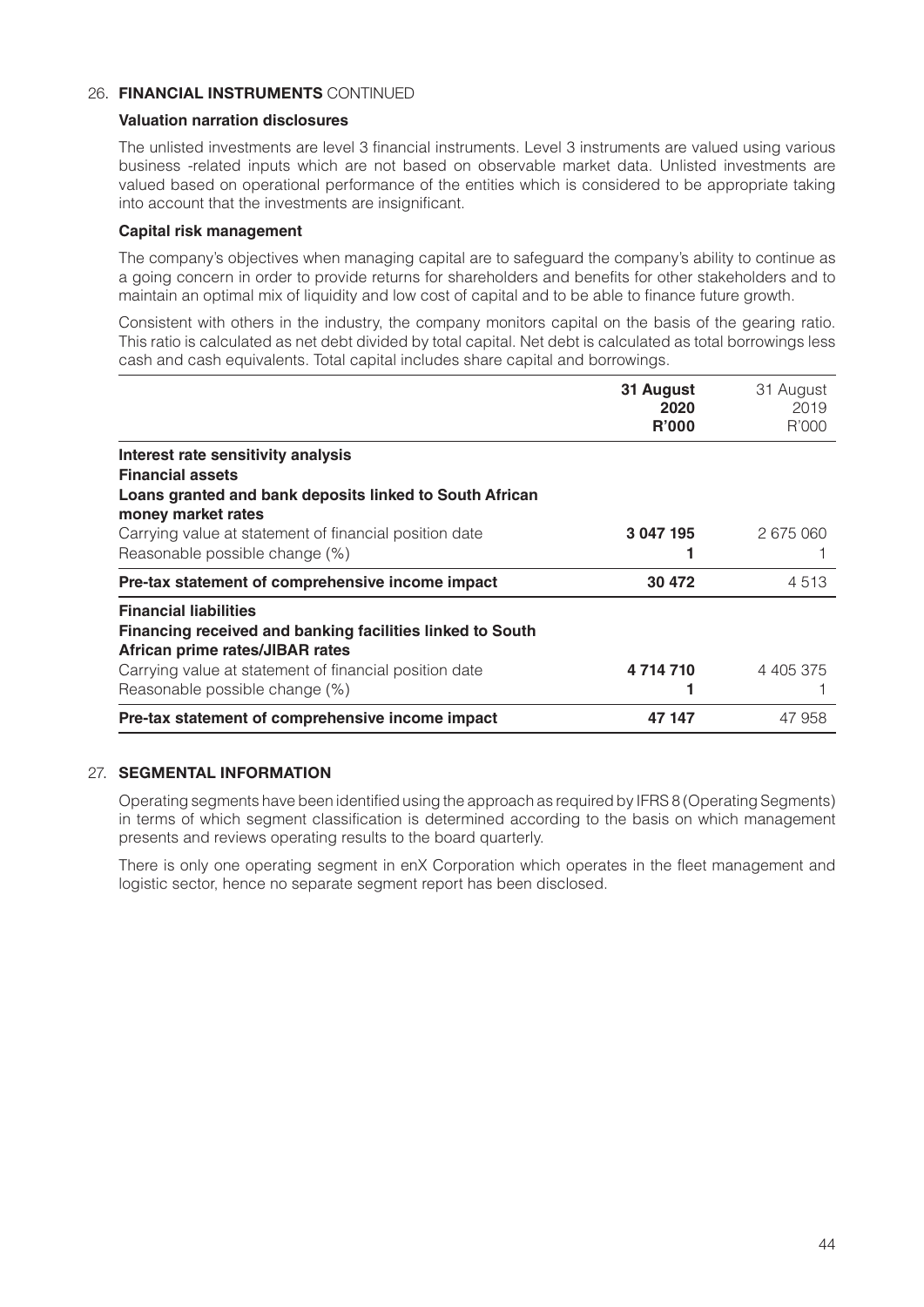#### 28. RELATED PARTY TRANSACTIONS

Fellow subsidiaries and key management are considered to be related parties. During the period the company, in the ordinary course of business, entered into sale and purchase transactions with related parties.

These transactions occurred under terms that are no less favourable than those arranged with third parties and can be substantiated.

#### **Interest of directors in contracts**

The directors have confirmed that they were not interested in any transaction of any significance with the company or any of the enX Group subsidiaries. Accordingly, a conflict of interest with regard to directors' interest in contracts does not exist.

#### **Key management personnel**

Key management personnel are directors and those executives having authority and responsibility for planning, directing and controlling the activities of the company. The company has many different operations, retail outlets and service centres where the company staff may be transacting. Often these transactions are minor and are difficult to monitor. Key management have to report any transactions with the company in excess of R100 000.

#### **Key management personnel remuneration comprises:**

|                                                                                                                  |                                            |                      |                                               | 31 August<br>2020<br>R'000        | 31 August<br>2019<br>R'000                      |
|------------------------------------------------------------------------------------------------------------------|--------------------------------------------|----------------------|-----------------------------------------------|-----------------------------------|-------------------------------------------------|
| Short-term employee benefits<br>Long-term employee benefits<br>Share-based payments recognised as an expense     | 11 476<br>683                              | 19894<br>632<br>5794 |                                               |                                   |                                                 |
|                                                                                                                  |                                            |                      |                                               | 12 159                            | 26 320                                          |
| Number of key management personnel                                                                               |                                            |                      |                                               | 4                                 | 5                                               |
| <b>Directors' remuneration</b>                                                                                   | <b>Salary</b><br>R'000                     | Incentive<br>R'000   | <b>Retirement</b><br>benefits<br><b>R'000</b> | <b>Other</b><br>benefits<br>R'000 | <b>Total</b><br>R'000                           |
| 2020<br>Paid by company<br>PM Mansour<br>JV Carr<br>JS Friedman <sup>(a)</sup><br>RA Lumb <sup>(b)</sup>         | 3 0 9 0<br>2707<br>1630<br>1 2 7 8<br>8705 | 3 1 7 0<br>3 170     | 514<br>514                                    | 1693<br>1693                      | 3 0 9 0<br>8 0 8 4<br>1630<br>1 2 7 8<br>14 082 |
| (a) Resigned on 31 March 2020.<br>(b) Appointed on 1 March 2020.                                                 |                                            |                      |                                               |                                   |                                                 |
| 2019<br>Paid by company<br>PM Mansour<br><b>JV Carr</b><br>JS Friedman <sup>(a)</sup><br>SB Joffe <sup>(b)</sup> | 3 4 7 7<br>3 3 0 9<br>3 0 0 0<br>6 0 8 3   | 3 7 4 0              | 632                                           | 285                               | 3 4 7 7<br>7966<br>3 0 0 0<br>6 0 8 3           |
|                                                                                                                  | 15 869                                     | 3740                 | 632                                           | 285                               | 20 5 26                                         |

*(a) Resigned effective 31 March 2020.*

*(b) Resigned on 19 July 2019.*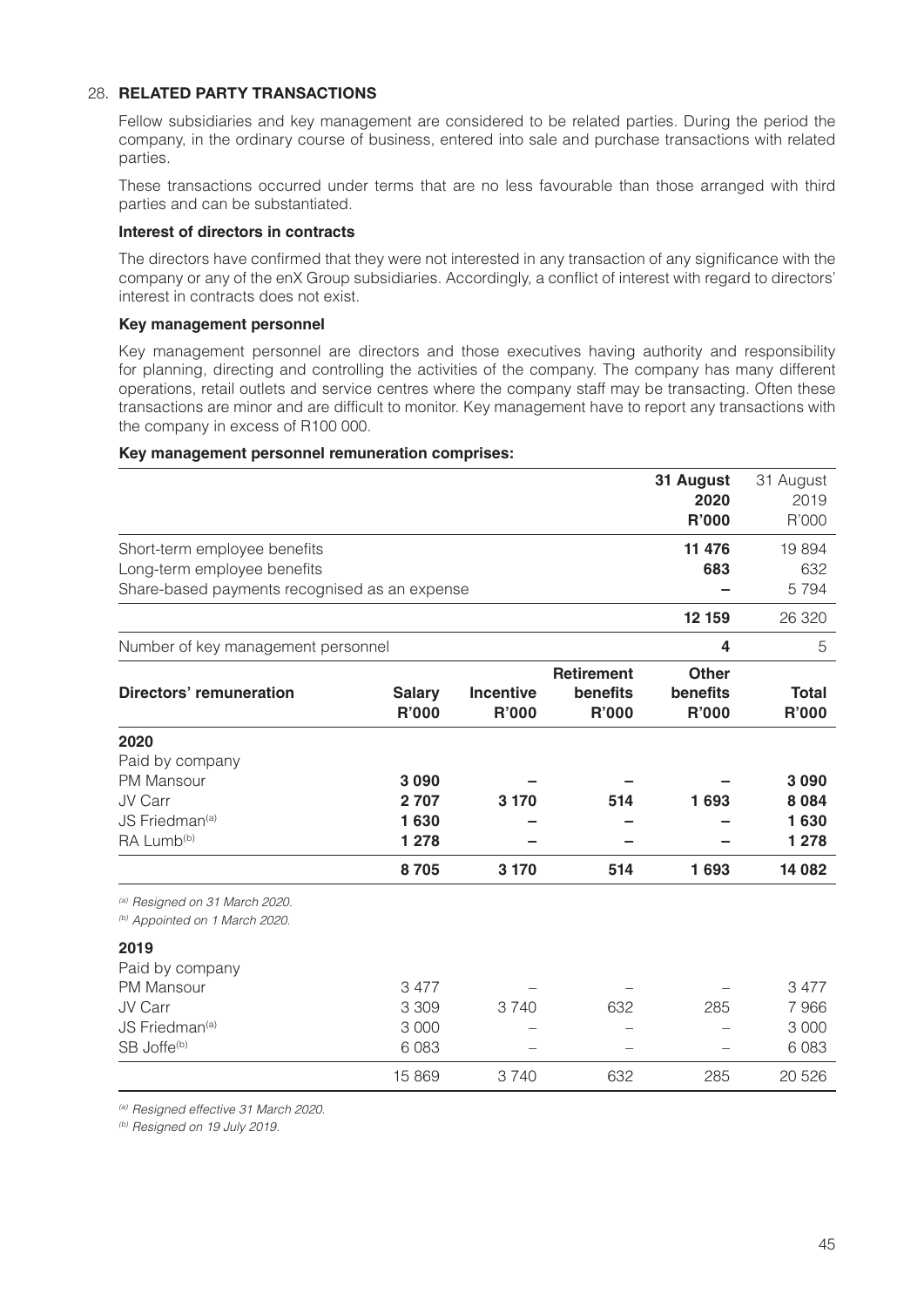# 28. RELATED PARTY TRANSACTIONS CONTINUED

| <b>Name</b>                                                                                  | <b>Shares</b><br>Grant date committed to plan |               | <b>Vesting date</b> |
|----------------------------------------------------------------------------------------------|-----------------------------------------------|---------------|---------------------|
| <b>Participation in enX FSP scheme</b>                                                       |                                               |               |                     |
| JV Carr<br>December 2016                                                                     | 245 682                                       |               | December 2019       |
| SB Joffe<br>August 2018                                                                      | 141 666                                       |               | December 2019       |
| <b>Participation in enX SARs scheme</b>                                                      |                                               |               |                     |
| <b>JV Carr</b><br><b>June 2018</b>                                                           | 215 386                                       |               | <b>June 2021</b>    |
|                                                                                              |                                               |               |                     |
|                                                                                              |                                               | 31 August     | 31 August           |
|                                                                                              |                                               | 2020          | 2019                |
|                                                                                              |                                               | <b>R'000</b>  | R'000               |
| <b>Related party balances</b>                                                                |                                               |               |                     |
| Amounts due by/(to) group companies - Refer to note 6                                        |                                               |               |                     |
| Amounts included in trade and other receivables                                              |                                               |               |                     |
| relating to group companies                                                                  |                                               |               |                     |
| GPS Tracking Solutions Proprietary Limited                                                   |                                               |               | 13                  |
| Amasondo Fleet Services Proprietary Limited                                                  |                                               |               | 1 0 0 0             |
| <b>EIE Group Proprietary Limited</b>                                                         |                                               | 29            |                     |
| Eqstra NH Equipment Proprietary Limited                                                      |                                               | 282           | 118                 |
| Saficon Industrial Equipment Proprietary Limited                                             |                                               | 3996          | 3716                |
| Eqstra Financial Services Proprietary Limited                                                |                                               | 109           | 797                 |
| enX Fleet Management Botswana Proprietary Limited                                            |                                               | 47            |                     |
| African Group Lubricants Proprietary Limited                                                 |                                               | 25            | 124                 |
| 600 SA Holdings Proprietary Limited                                                          |                                               | 9             |                     |
|                                                                                              |                                               | 4 4 8 8       | 5768                |
| Amounts included in trade and other payables                                                 |                                               |               |                     |
| relating to group companies                                                                  |                                               |               |                     |
| Saficon Industrial Equipment Proprietary Limited                                             |                                               | (4)           | (8)                 |
| GPS Tracking Solutions Proprietary Limited                                                   |                                               | (427)         | (2443)              |
| Omatemba Fleet Services Proprietary Limited<br>Eqstra Financial Services Proprietary Limited |                                               | (87)<br>(154) |                     |
| 600 SA Holdings Proprietary Limited                                                          |                                               |               | (9)                 |
| Eqstra Swaziland Proprietary Limited                                                         |                                               | (5)           |                     |
| enX Leasing Investments Proprietary Limited                                                  |                                               | (2841)        |                     |
| enX Fleet Management Botswana Proprietary Limited                                            |                                               |               | (199)               |
| African Group Lubricants Proprietary Limited                                                 |                                               | (169)         | (154)               |
|                                                                                              |                                               | (3687)        | (2813)              |
| <b>Related party transactions</b>                                                            |                                               |               |                     |
| Revenue (group companies)                                                                    |                                               |               |                     |
| Amasondo Fleet Services Proprietary Limited                                                  |                                               | 6             | 988,00              |
| Eqstra TA Equipment Proprietary Limited                                                      |                                               | 593           | 934                 |
| Eqstra NH Equipment Proprietary Limited                                                      |                                               | 146 899       | 242 031             |
| 600 SA Holdings Proprietary Limited                                                          |                                               | 35            | 316                 |
| Eqstra Financial Services Proprietary Limited                                                |                                               | 1613          | 167,22              |
| New Way Power Proprietary Limited                                                            |                                               | 951           | 2 018,00            |
| Austro Proprietary Limited                                                                   |                                               | 84            | 98,00               |
| Saficon Industrial Equipment Proprietary Limited                                             |                                               | 18 20 2       | 19 243              |
|                                                                                              |                                               | 168 383       | 265 795             |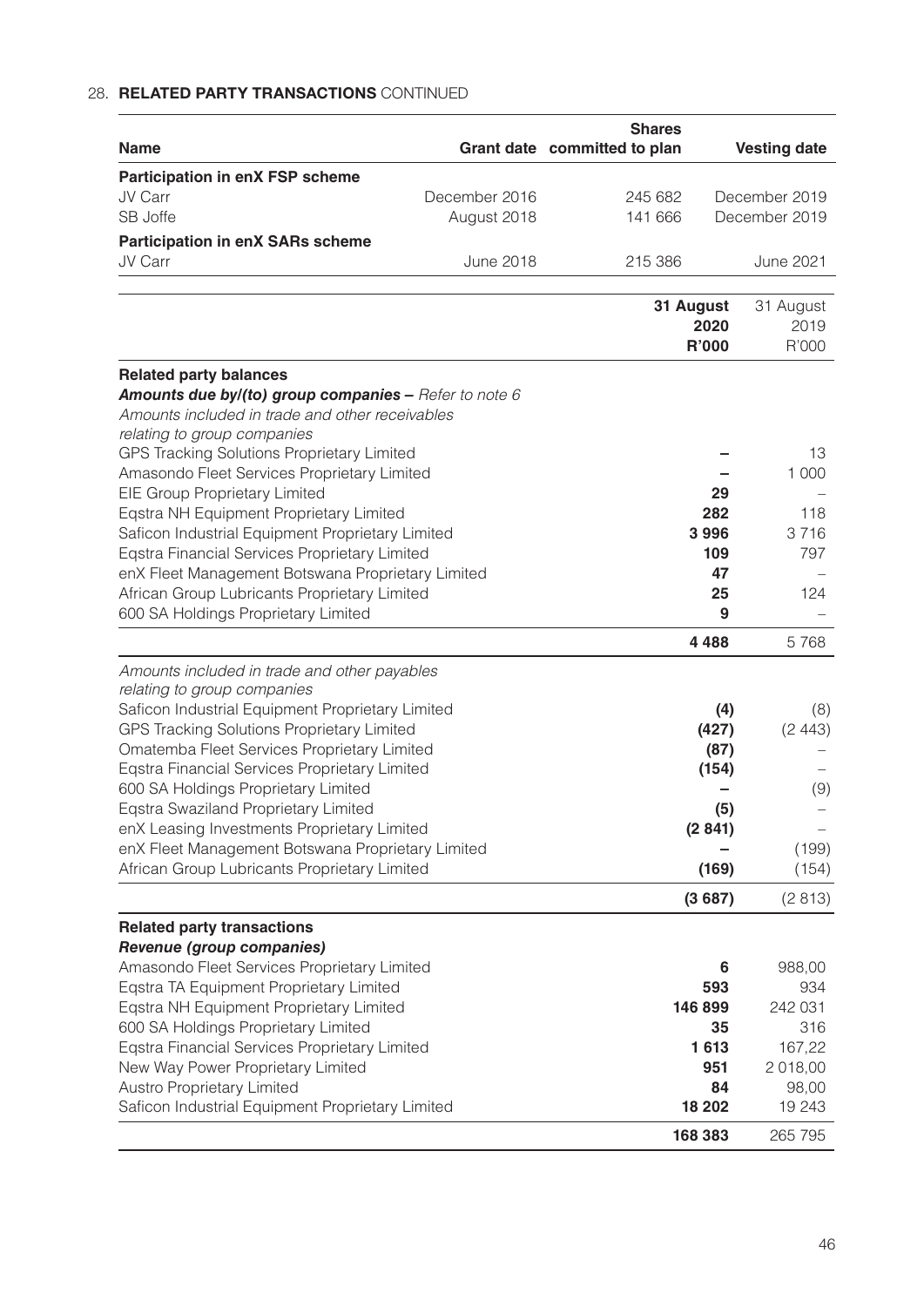# 28. RELATED PARTY TRANSACTIONS CONTINUED

|                                                   | 30 June              | 31 August     |
|---------------------------------------------------|----------------------|---------------|
|                                                   | 2020<br><b>R'000</b> | 2019<br>R'000 |
|                                                   |                      |               |
| Cost recoveries received (group companies)        |                      |               |
| Saficon Industrial Equipment Proprietary Limited  |                      | 22 646        |
|                                                   |                      | 22 646        |
| <b>Management fee paid (group companies)</b>      |                      |               |
| enX Group Limited                                 |                      | 5 6 3 0       |
| enX Leasing Investments Proprietary Limited       | 14 529               |               |
|                                                   | 14 529               | 5 6 3 0       |
| Interest received (paid)/(group companies)        |                      |               |
| Eqstra Swaziland Proprietary Limited              | 267                  | 443           |
| Amasondo Fleet Services Proprietary Limited       | (1459)               | (179)         |
| Egstra Fleet Services Namibia Proprietary Limited | (6150)               | (3648)        |
| Egstra NH Equipment Proprietary Limited           | (5426)               | (4143)        |
| Saficon Industrial Equipment Proprietary Limited  | 146 125              | 167 407       |
| Eqstra Lesotho Proprietary Limited                |                      | (544)         |
| Egstra Fleet Services (PVPS) Proprietary Limited  |                      | (4309)        |
| Eqstra Zambia Limited                             | 563                  | 380           |
| Omatemba Fleet Services Proprietary Limited       | 7801                 | 3.943         |
| <b>GPS Tracking Solutions Proprietary Limited</b> | 855                  | 1431          |
| Eqstra Financial Services Proprietary Limited     | (769)                |               |
|                                                   | 142 576              | 160 781       |

### 29. **GOING CONCERN**

Our leasing operations fund themselves with higher levels of gearing than is customary for typical industrial trading, assembly and/or manufacturing type business. This is enabled by the asset intensive nature of these businesses, together with the long-term lease contracts associated with the majority of these assets and diversity of the customer base. This asset base is continually being renewed and replaced. Accordingly, a core level of debt is required to fund these businesses and improve returns on equity, without assuming undue risk.

Historically, the maturity profile of this debt funding has not been aligned with the long term nature of the lease contracts. This has introduced an element of refinance risk. In addition, regular access to significant amounts of debt capital at a competitive cost is necessary for these businesses to retain their long term competitiveness. It is for these reasons, amongst others, that the board decided to dispose of the Eqstra Fleet Management business ("Eqstra").

The termination of the disposal of Egstra to Bidvest required that alternative solutions to these funding issues be considered. It is in this regard that the directors have embarked on an initiative to refinance the South African leasing businesses and in the process concluded funding arrangements specific to each business ("Refinance"). The primary benefits of this are, *inter alia*, that:

- the maturity profile of this debt is reset;
- each new facility is customised for the respective leasing business it supports;
- each facility is "ring-fenced" from the rest of enX's businesses; and
- it opens up commercial opportunities not currently available to enX while the funding facilities were pooled.

On the approval date of the financial statements, all the critical funding agreements pertaining to the Refinance had been concluded and, subject to the fulfilment of customary conditions precedent, it is highly probably that implementation will take place before the end of 2020. The directors are satisfied that the facilities are sufficient to provide adequate liquidity for current levels of trading and to accommodate reasonable growth.